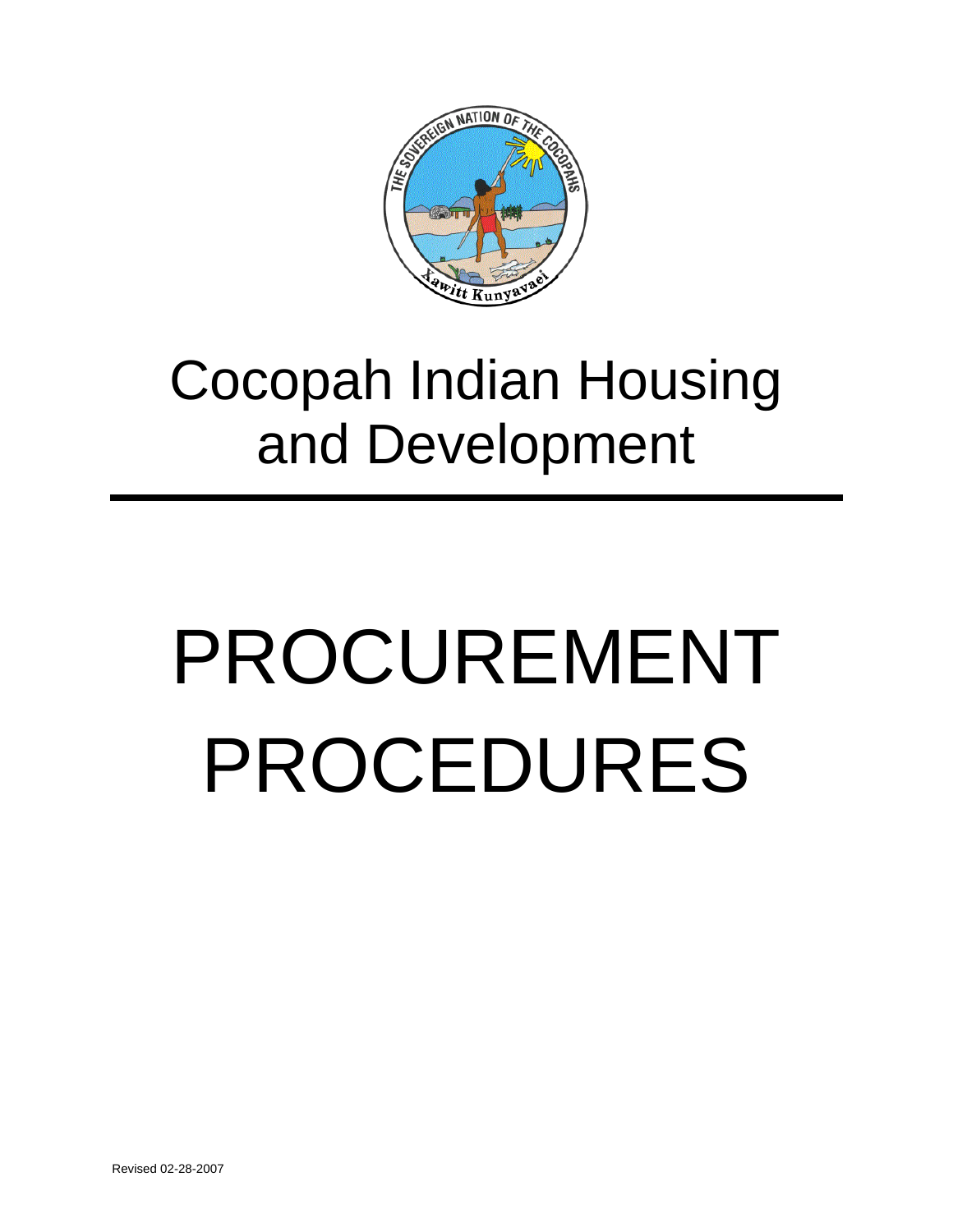# **GENERAL INFORMATION**

#### 1. PURPOSE.

- a. The purpose of these procurement procedures is to:
	- Provide for the fair and equitable treatment of all persons or firms involved in purchasing;
	- Assure that supplies, services and construction are procured efficiently, effectively and at the most favorable prices available to Cocopah Indian Housing and Development ("CIHAD");
	- Promote competition in contracting;
	- Provide safeguards for maintaining a procurement system of quality and integrity; and
	- Assure that CIHAD purchasing actions are in full compliance with applicable federal standards and regulations along with any applicable state and tribal laws.
- b. These procedures are provided as procedural guidance only and confer no rights upon individual CIHAD employees or third parties. These procedures similarly impose no obligations on CIHAD supplemental to those implied by applicable tribal, state or federal law.

#### 2. APPLICATION.

- a. These procedures apply to all contracts for the procurement of supplies, services and construction entered into by CIHAD. They shall apply to purchasing, irrespective of the source of funds, including contracts which do not involve an obligation of funds (such as concession contracts); however, nothing in these procedures shall prevent CIHAD from complying with the terms and conditions of any grant, contract, gift or bequest that is otherwise consistent with law.
- b. When both federal and non-federal funds are used for a project, the work to be accomplished with the funds should be separately identified. The term "procurement" as used in these procedures includes both contracts and modifications (including change orders) for construction or services, as well as purchase, lease or rental of supplies and equipment.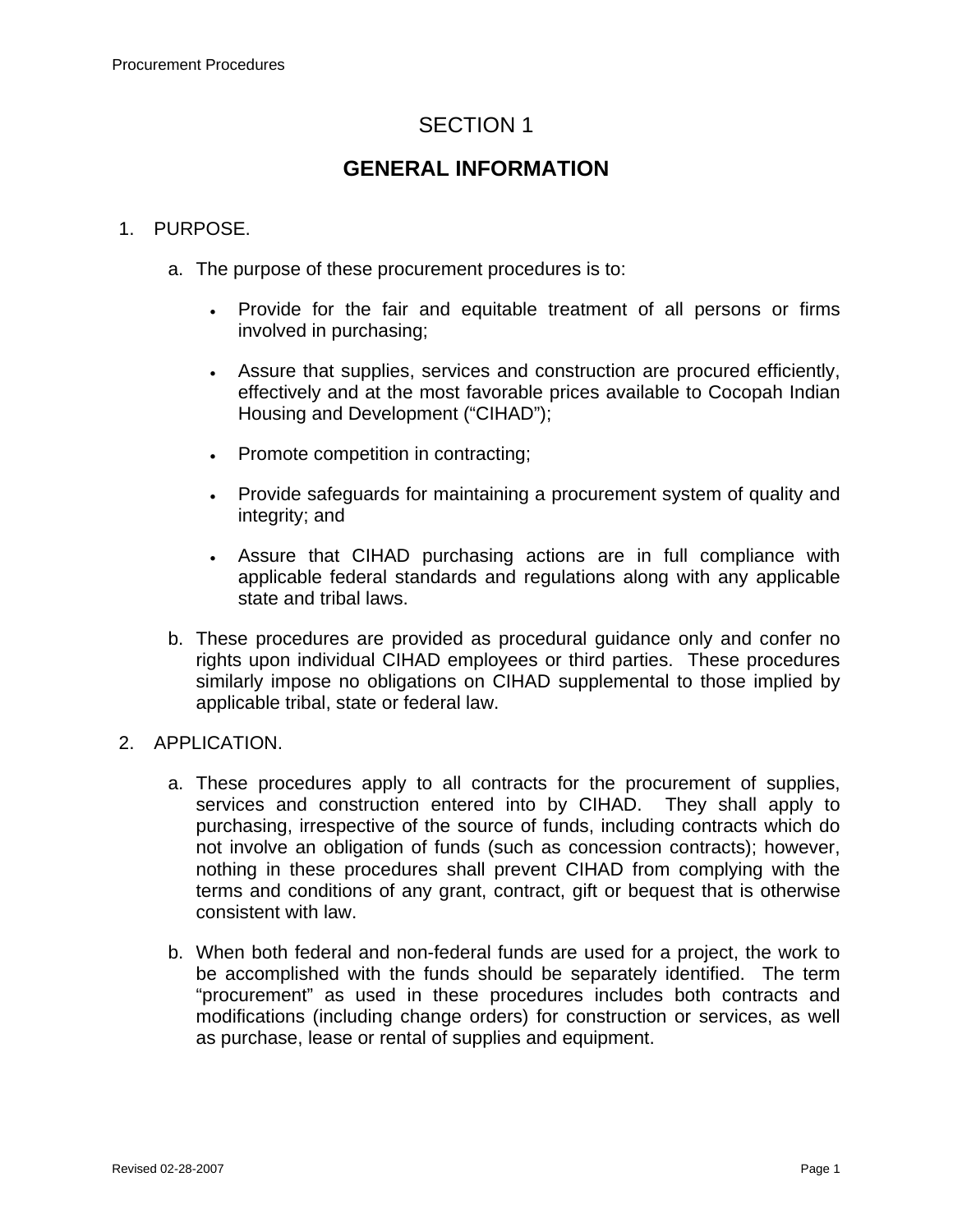#### 3. INDIAN PREFERENCE REQUIREMENTS.

- a. Projects developed and operated with assistance under 24 CFR 1000.48, et al, are subject to Section 7(b) of the Indian Self-determination and Education Assistance Act (25 U.S.C. 450e(b)). Section 7(b) provides that to the greatest extent feasible, preference shall be given to Indian organizations and Indianowned economic enterprises in the award of all contracts and subcontracts. Preference must be provided in accordance with the requirements set forth in 24 CFR 1000.52. Indian preference applies not only on-site or within CIHAD's jurisdiction, but also to contracts with firms that operate outside these areas.
- b. Eligibility for Indian preference shall be established in accordance with the requirements of 24 CFR 1000.48. If CIHAD or its prime contractor determines an applicant ineligible for Indian preference, CIHAD or its prime contractor shall notify the applicant in writing before contract award, or filling the position, or providing the desired training.
- c. Unrestricted Solicitations. CIHAD shall advertise a contract, inviting bids from Indian-owned economic enterprises or organizations as well as non-Indians.

Award shall be made under unrestricted solicitations to the lowest responsive bid from a qualified Indian-owned economic enterprise or organization within the maximum total contract price established for the specific project or activity being solicited, if the bid is no more than five percent (5%) higher than the total bid price of the lowest responsive bid from any qualified bidder.

If the bid from the qualified Indian-owned economic enterprise or organization is within the five percent (5%) range of the lowest non-Indian firm, the Indianowned firm will be given the opportunity to meet the lowest bid price. Should the Indian-owned firm refuse to meet this lower price, the bid shall then be awarded to the responsive and responsible low bidder for the project.

| Example: | Bidder 1 | \$120,000 | Non-Indian Firm |
|----------|----------|-----------|-----------------|
|          | Bidder 2 | \$110,000 | Indian Firm     |
|          | Bidder 3 | \$105,000 | Non-Indian Firm |
|          | Bidder 4 | \$116,000 | Indian Firm     |

Bidder 3, a non-Indian-owned firm, is the apparent low bidder for this project. Bidder 2, an Indian-owned firm, is within five percent (5%) of Bidder 3. Bidder 2 is then provided the opportunity to meet the dollar amount of Bidder 3's bid. If Bidder 2 is unable to meet Bidder 3's bid, the award shall be made to Bidder 3. If Bidder 2 is able to meet the lower bid, award shall be made under this Indian Preference Policy. CIHAD must always ensure the lowest, responsive and responsible bid is made for every solicitation, under the Informal or Formal Bidding procedures.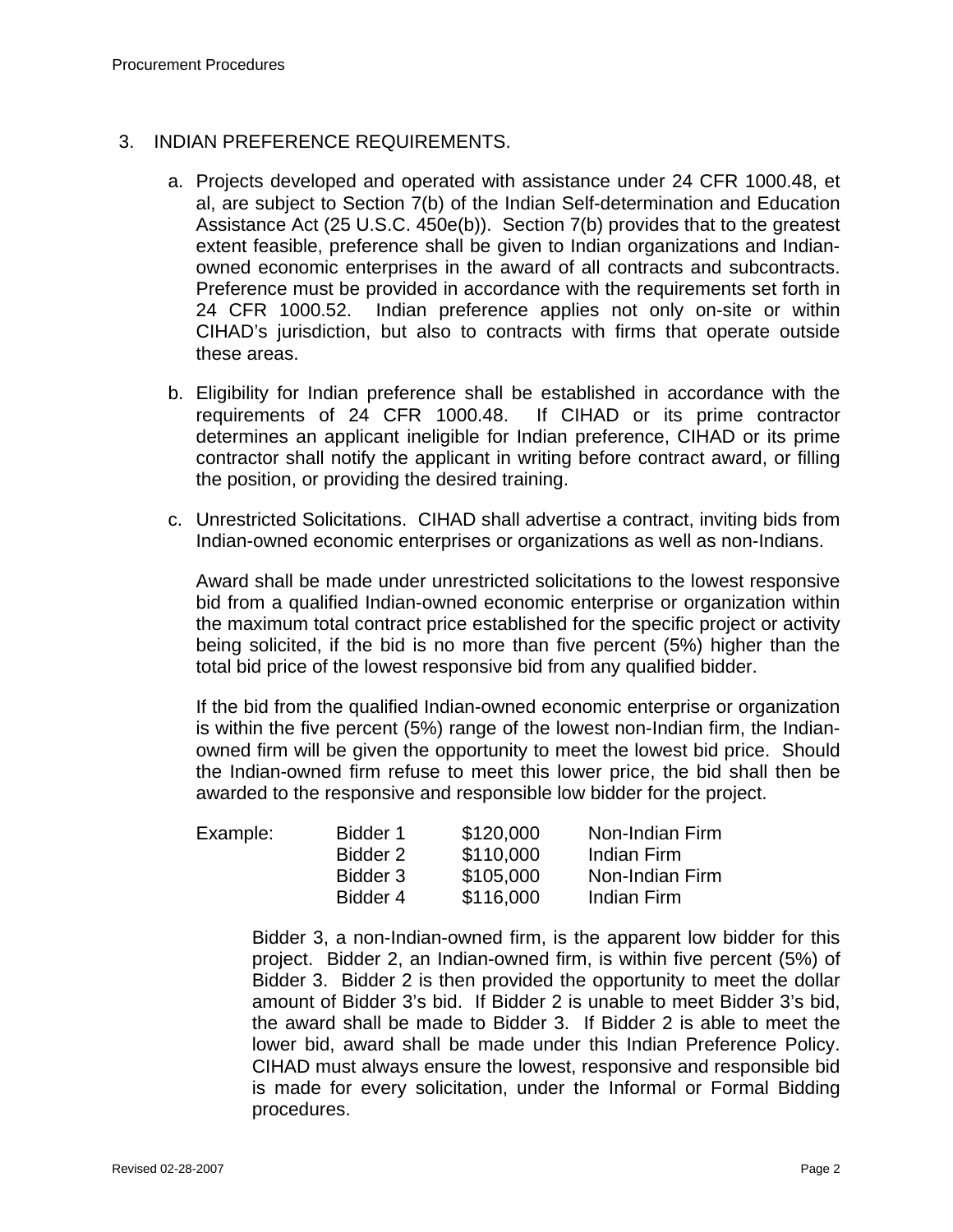- d. In accordance with 24 CFR 1000.52(e), CIHAD may require information from prospective contractors seeking to qualify as Indian organizations or Indianowned economic enterprises.
- e. Complaints arising from any of the methods CIHAD utilizes to implement Indian preference shall be conducted in accordance with the procedures described at 24 CFR 1000.54.
- 4. RETENTION OF PROCUREMENT RECORDS. In accordance with 24 CFR 1000.552, all financial and programmatic records, supporting documents and statistical records are required to be retained for a period of three (3) years after the completion of the action and resolution of all issues which arise from it or until the end of the regular three- (3-) year period, whichever is later. A separate file for each procurement activity shall be maintained for quick reference and/or review.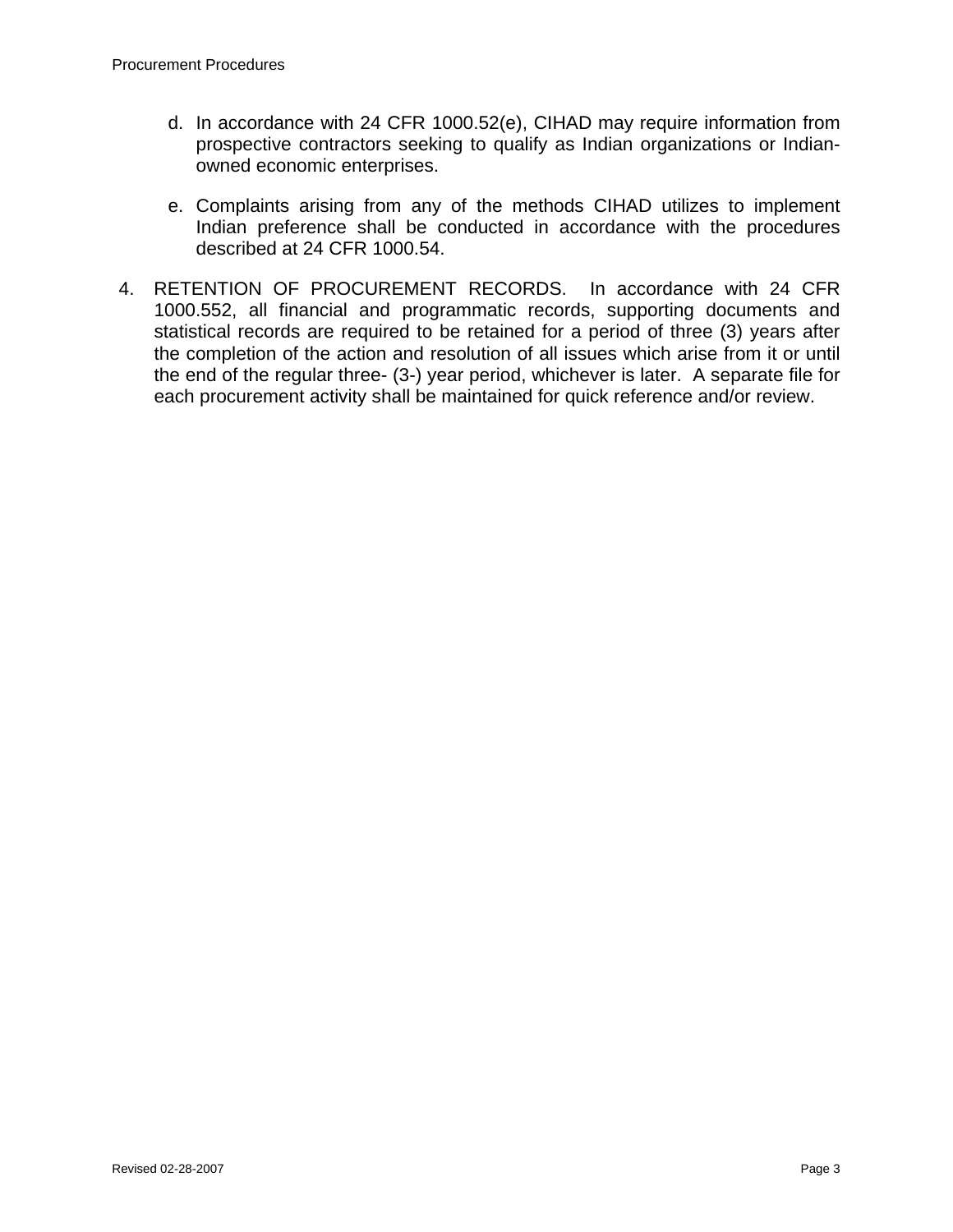# **GENERAL**

#### 1. PROCUREMENT AUTHORITY AND ADMINISTRATION.

- a. The Contracting Officer, who shall be the CEO or another employee of CIHAD authorized by the CEO in writing, shall administer all procurement transactions.
- b. The CEO or his/her designee shall ensure that:
	- 1) Purchases utilizing the Purchase Order form for "open Purchase Order accounts" shall be restricted to staff designated by the CEO or his/her designee;
	- 2) Every purchase/acquisition utilizing the Purchase Order form shall be approved prior to such purchase by the CEO or his/her designee;
	- 3) Procurement activities should be coordinated with the performance objectives described in CIHAD's Indian Housing Plan ("IHP") to assure efficient and economical purchasing;
	- 4) Contracts and modifications shall be in writing, clearly specifying the desired supplies, services or construction and are supported by sufficient documentation regarding the history of the procurement, including, at a minimum, the method of procurement chosen, the selection of the contract type, the rationale for selecting or rejecting offers and the basis for the contract price;
	- 5) For procurement other than small purchases, a minimum of thirty (30) days (or other time determined by CIHAD) for major construction contracts and fifteen (15) days (or other time period if required by state or tribal law) for other contract types are provided for the preparation and submission of bids or proposals;
	- 6) Solicitation procedures are conducted in full compliance with federal standards stated at 24 CFR 85.36 and the Indian Preference requirements at 24 CFR 1000.48 through 1000.54;
	- 7) An independent cost estimate is prepared before solicitation issuance and is appropriately safeguarded for each procurement above the small purchase limitation and a cost or price analysis is conducted for each of the responses received for all procurement;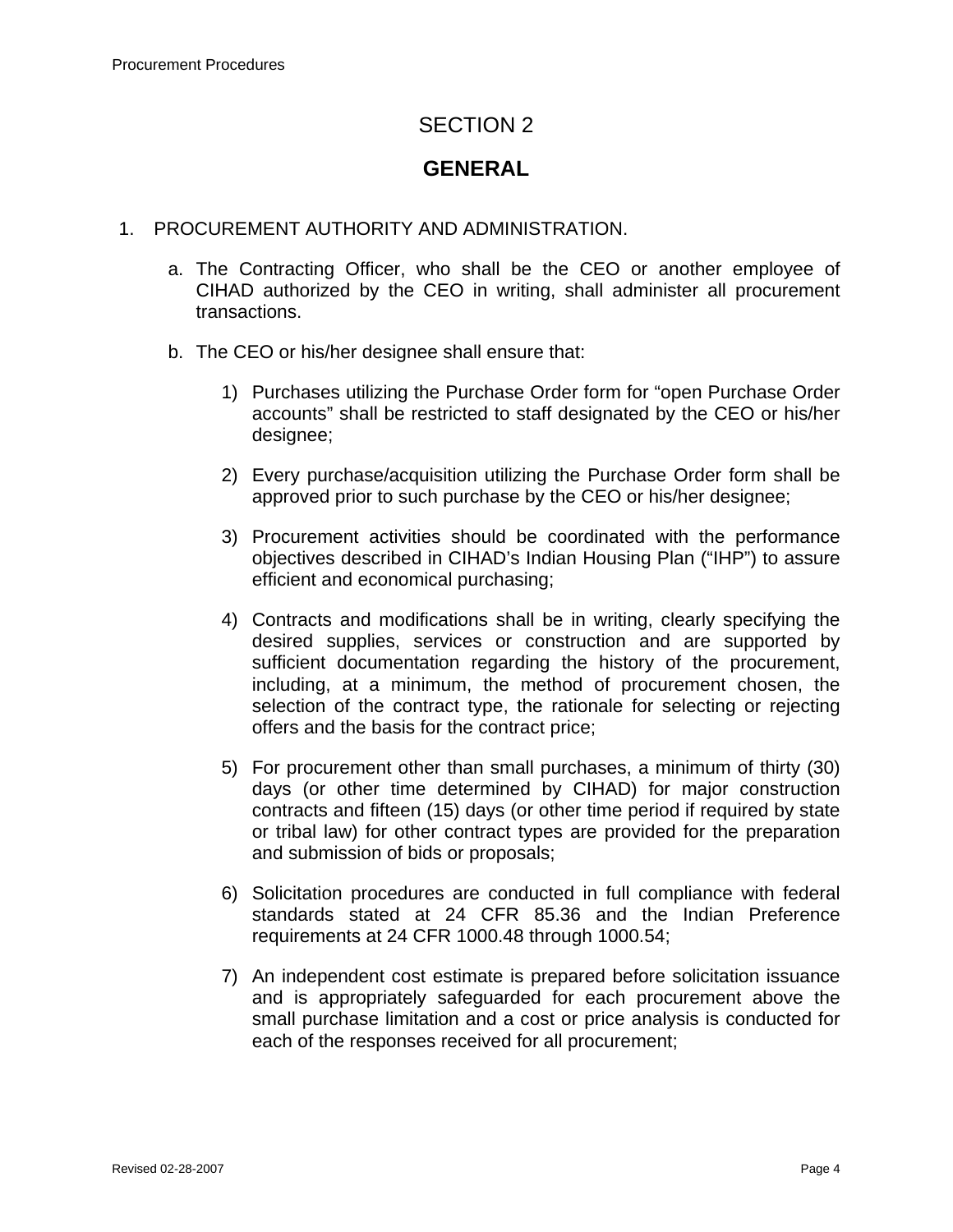- 8) Contract award is made to the responsive and responsible bidder offering the lowest price, consistent with Indian preference requirements (for sealed bid contracts) or contract award is made to the offeror whose proposal offers the greatest value to CIHAD, considering price, technical qualifications and other factors as specified in the solicitation, including Indian preference (for contracts awarded based on competitive proposals). Unsuccessful firms are notified within ten (10) days (or other time period required by state or tribal law) after contract award;
- 9) There are sufficient unencumbered funds available to cover the anticipated cost of each procurement before contract award or modification (including change orders); work is inspected before payment; and payment is made promptly for contract work performed and accepted;
- 10) Effective contract administration is performed; and
- 11) Effective monitoring of contractor's performance is conducted.
- 2. SMALL PROCUREMENT ACTIVITY INITIATION.
	- a. Procurement Initiation. Procurement activities and procurement obligations are initiated by the execution of a Request to Purchase, Check Request or a Contract. The details of each is described as follows:
		- 1) The Request to Purchase ("RTP") is considered the primary source document to initiate the procurement process for the purchase of a good or service up to \$500,000 (or lesser amount as determined by CIHAD). The RTP is used primarily for routine and non-routine purchases throughout the organization.
		- 2) A Check Request may be used to fulfill an obligation initiated by a Purchase Order or a procurement activity that has been initiated to fulfill "one-time" special needs procurement as in the case where a vendor will not accept a Purchase Order.
		- 3) A Contract is used for contracting purposes when a Purchase Order is inappropriate for the type of procurement that is being used. Examples of this would be any and all procurement involving labor, regardless of dollar amount or professional services contracts.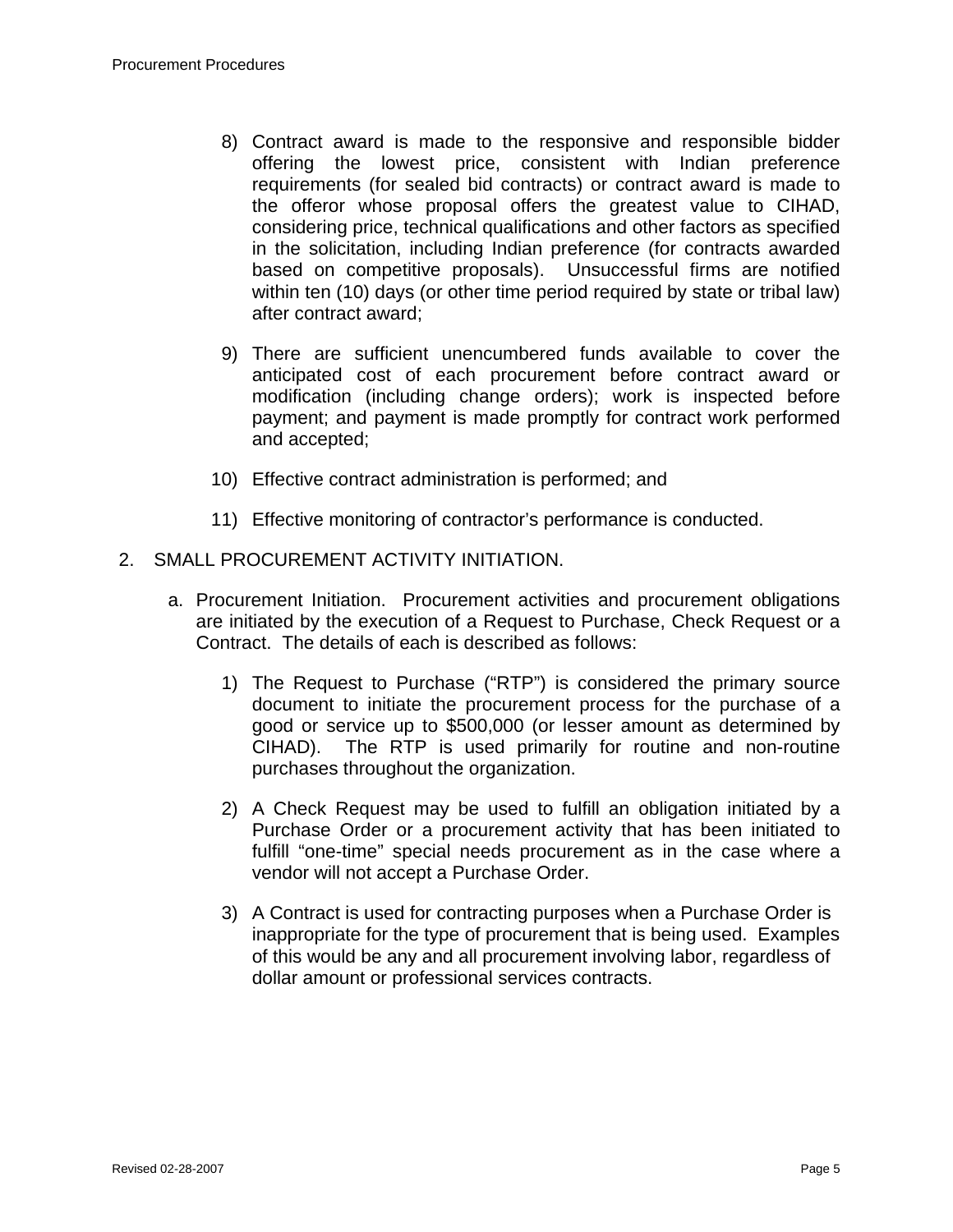#### 3. PREPARATION OF A PURCHASE ORDER.

- a. Purchase Orders may only be used at vendors that have established accounts with CIHAD. Purchase Orders must be used by authorized staff.
- b. An RTP may initiate Purchase Orders. RTPs will be typed or neatly handwritten. Directors may sign any RTP, including any they initiate themselves; all other RTPs must be signed by someone authorized other than the requestor.

RTPs missing any of the information requested below will be returned to the department initiating the request and will not be filled until such time that all items have been included on the form:

- Purchase Order Number
- The items to be purchased.
- The quantity of items to be purchased.
- The location to where the items are to be delivered.
- The time frame in which the materials are needed.
- The correct funding source or project to which the material is to be charged.
- The name and signature of the person responsible for initiating the RTP.
- c. Each Purchase Order will be assigned an eight (8) digit number at the time it is issued.
- d. Only designated personnel shall be authorized to sign Purchase Orders. Such designation shall be in writing by the CEO, and the authorized staff member shall be forwarded a copy of such designation.
- e. At the beginning of each Fiscal Year, the Finance Director or his/her designee will send a letter to each vendor with an open account detailing the following information:
	- 1) A description of CIHAD's Purchase Order sequence methodology.
	- 2) A list of valid Purchase Order numbers for that particular vendor.
	- 3) A list of personnel authorized to make purchases under a particular Purchase Order number. The list of authorized personnel will be updated periodically to reflect changes made in employment status and/or employee duties.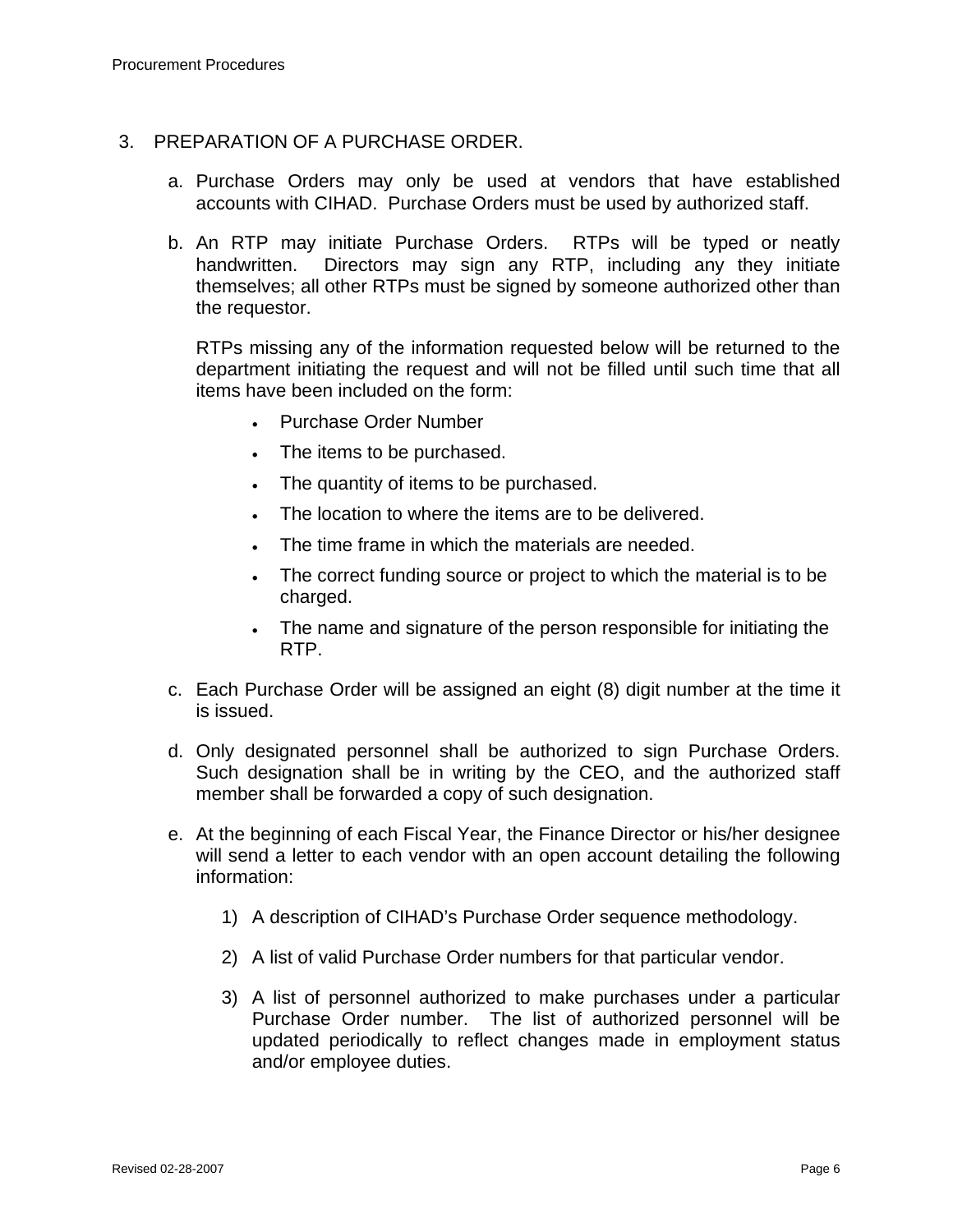4) Notification that, should a vendor accept and process a Purchase Order from any unauthorized personnel, that Purchase Order shall be considered invalid.

One of these letters will also be sent to each new open Purchase Order account established during the remainder of a fiscal year.

f. The Purchase Order is used as the primary contract document for single material and supply purchases of \$500,000 or less. At all times, CIHAD procedures for Informal Solicitations (small purchases) shall be followed.

Note the following exceptions:

- 1) Procurements that are expected to exceed \$5,000 and *include labor* shall be prepared utilizing a Contract and shall be administered by the CIHAD Contracts/ Procurement Officer.
- 2) Procurements that are expected to exceed \$50,000 but not exceed \$500,000 and *do not include labor* shall be prepared utilizing CIHAD informal solicitations Invitation for Bids ("IFB") or Request for Proposals ("RFP") format and shall be coordinated through the CIHAD Contracts/ Procurement Officer.
- 3) For the procurement of professional services (i.e., consultant, design professional, etc.), the primary contract document shall be a professional services contract executed between the professional and CIHAD.
- g. Regardless of the dollar amount, single purchases for which an emergency or a sole source exception is made, the Purchaser shall obtain the signed approval of the CEO or designee on the Purchase Order. The procurement department shall prepare a memorandum which documents the emergency or special circumstances. The memo shall be signed by the CEO and attached to the Purchase Order. If the contract is federally funded, the vendor must comply with payroll reporting requirements when labor is involved (as described below). Therefore, the Procurement designee must obtain the required documentation from the contractor before payment is made for the goods or services.
- h. The Purchase Order will be computer generated, sequentially pre-numbered and properly labeled with the billing information for CIHAD.
- i. The Purchase Order shall identify the source of funds and project that has been assigned by the Finance Director or his/her designee.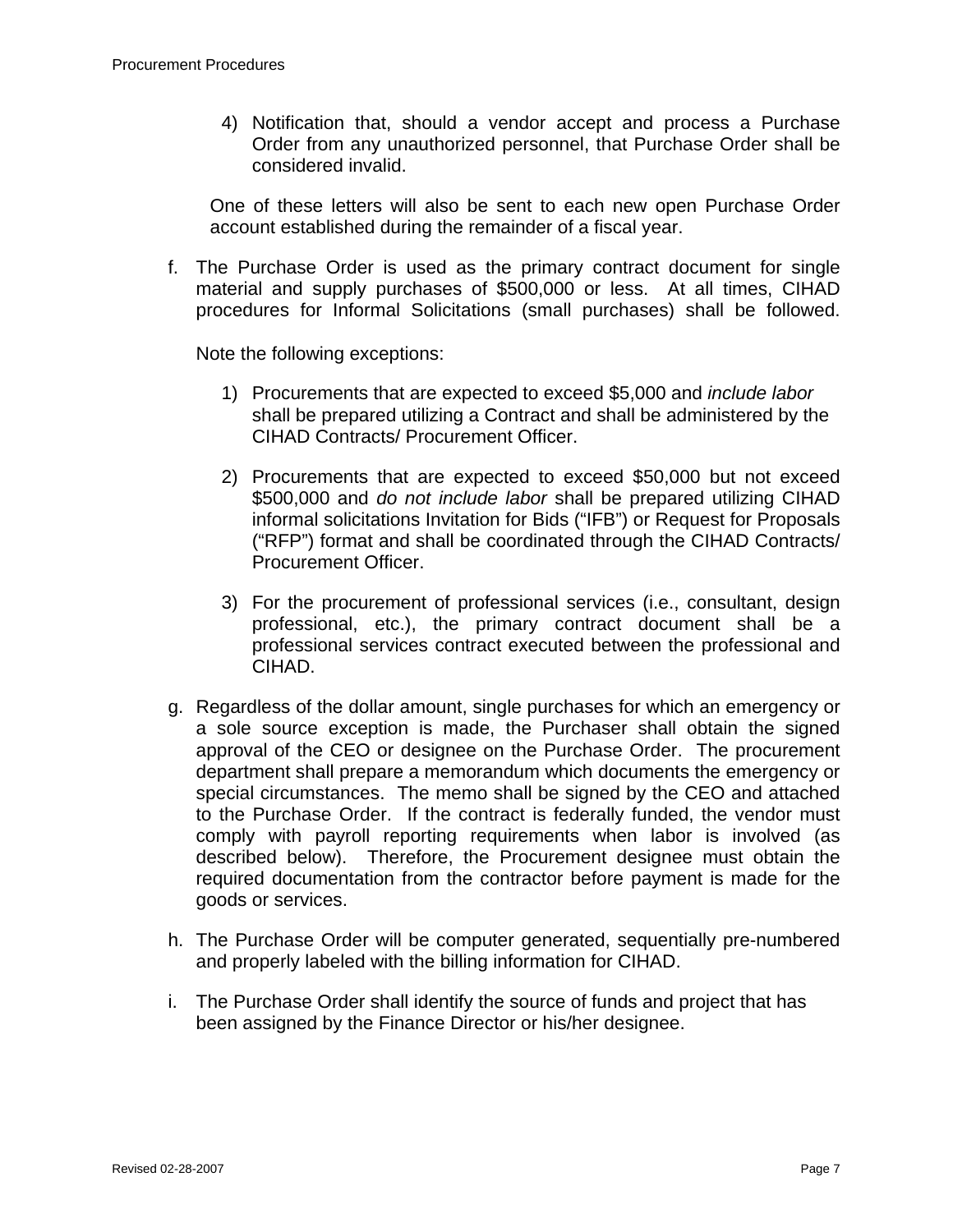- j. The Purchase Order form shall have blocks that identify the following:
	- Date of Purchase Order
	- Project Number
	- Vendor Name
	- Vendor Mailing Address
	- Quantity of item(s) being purchased under this Purchase Order
	- Description of item(s) being purchased
	- Unit price of item(s) being purchased
	- Extended price of item(s) being purchased
	- Signature and date blocks
- k. Procedures.
	- For Open Purchase Order Accounts See *Appendix A*.
	- For New Purchase Order Accounts See *Appendix B*.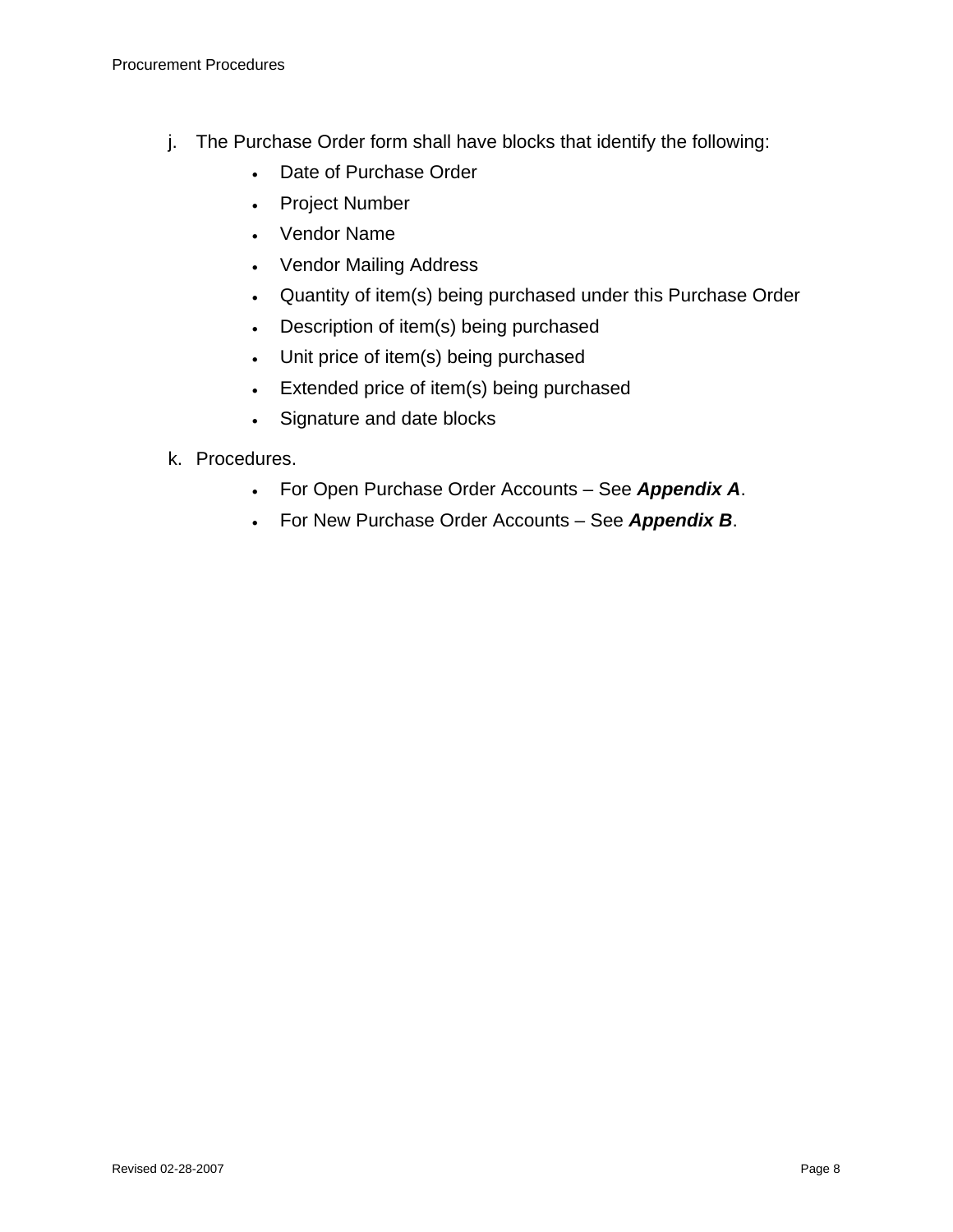# **PROCUREMENT METHODS**

- 1. SELECTION OF METHOD. CIHAD shall choose the appropriate procurement method to purchase goods and services based on the dollar amount of the purchase and available vendors.
- 2. INDIAN PREFERENCE.
	- a. CIHAD shall, to the greatest extent feasible, provide preference to Indianowned economic enterprises and organizations and shall, to the extent feasible, maintain and/or refer to lists of qualified Indian supply sources.
	- b. CIHAD shall include in all contracts with contractors and subcontractors a requirement that the contractor/subcontractor will provide Indian preference in subcontracting, training and employment to the greatest extent feasible.
	- c. CIHAD shall document its efforts in providing Indian preference. If no quotations are solicited or received from Indian-owned economic enterprises or Indian organizations, CIHAD shall document in the procurement file the reasons for the lack of Indian participation.
- 3. DEFINITIONS.
	- a. Single Purchases: Single purchases for the purpose of these procedures shall be considered to mean the total cost of one or more similar items to be obtained at any one time from a single source and listed on a single Purchase Order.
	- b. Services: Contractual services for the purpose of these procedures shall be considered to mean any purchase which requires the contractor to employ labor to perform the work on the site of any property owned or controlled by CIHAD, including personal services of a technical or professional nature.

NOTE: Service contracts should not be confused with contracts involving labor, which are reportable to the Department of Labor (federally funded labor contracts).

- 4. SMALL PURCHASES OF \$500,000 OR LESS (INFORMAL SOLICITATIONS).
	- a. CIHAD may elect to use small purchase procedures in accordance with the regulations found at 24 CFR 85.36(d)(1).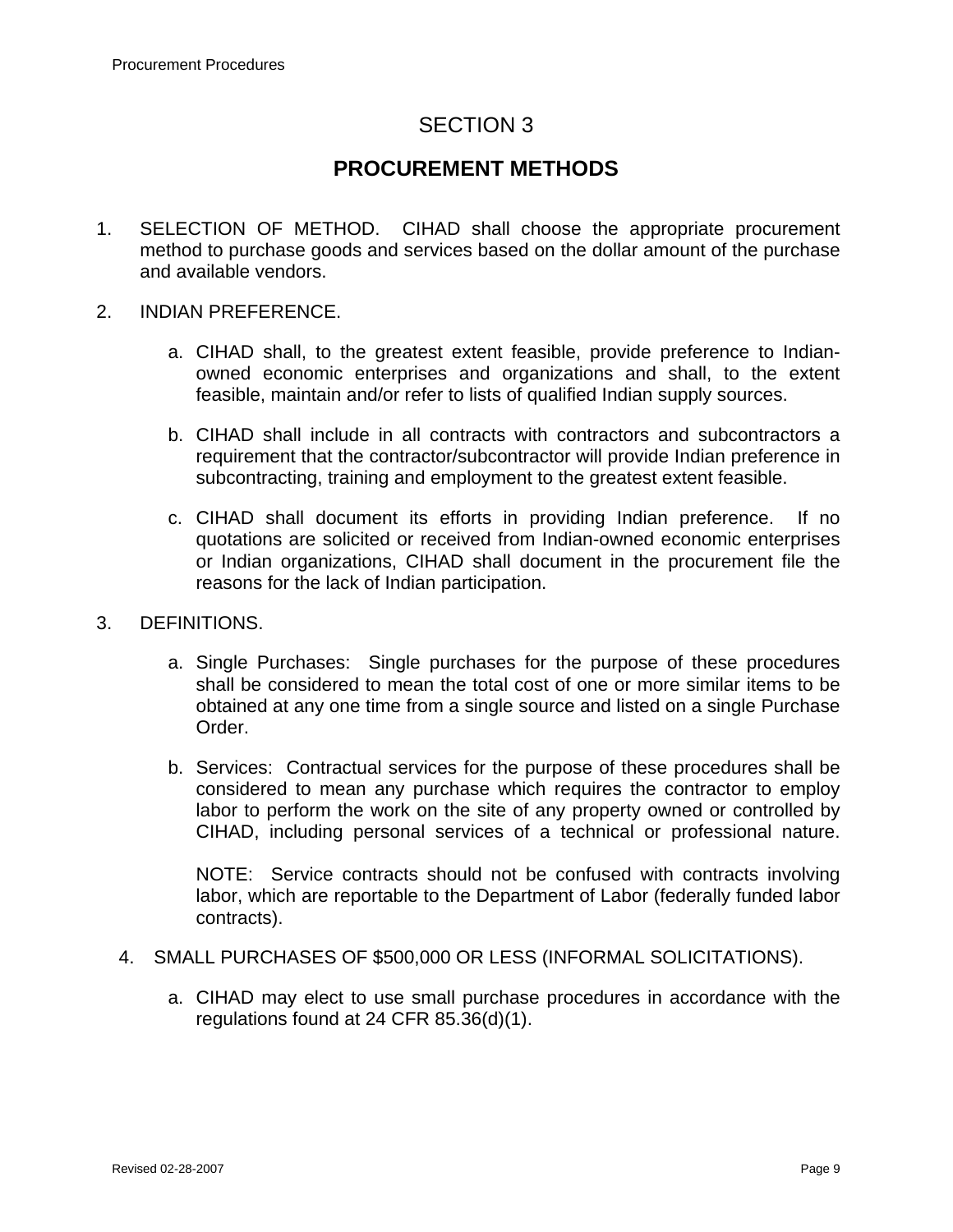- b. In accordance with 24 CFR 85.36, any procurement not exceeding \$500,000 in the aggregate may be conducted in accordance with the small purchase procedures described in this section. Contract requirements shall not be artificially divided so as to constitute a small purchase under these policies and procedures.
- c. Competition:
	- 1) CIHAD shall, to the greatest extent feasible, provide Indian preference in the award of all contracts.
	- 2) All preferences shall be publicly announced in the advertisement and bidding or proposal solicitation documents and the bidding and proposal documents.
	- 3) CIHAD, at its discretion, may require information of prospective contractors seeking to qualify as Indian organizations or Indian-owned economic enterprises. CIHAD may require prospective contractors to provide the following information before submitting a bid or proposal, or at the time of submission:
		- Evidence showing fully the extent of Indian ownership and interest,
		- Evidence of structure, management and financing affecting the Indian character of the enterprise, including major subcontracts and purchase agreements; materials or equipment supply arrangements; and management salary or profit-sharing arrangements; and evidence showing the effect of these on the extent of Indian ownership and interest, and
		- Evidence sufficient to demonstrate to the satisfaction of CIHAD that the prospective contractor has the technical, administrative, and financial capability to perform contract work of the size and type involved.
	- 4) CIHAD shall incorporate the following clause (referred to as the "section 7(b) clause") in each contract awarded in connection with a project funded under this part:

"The work to be performed under this contract is on a project subject to section 7(b) of the Indian Self-Determination and Education Assistance Act (25 U.S.C. 450e(b)) (the Indian Act). Section 7(b) requires that to the greatest extent feasible:

a. Preferences and opportunities for training and employment shall be given to Indians; and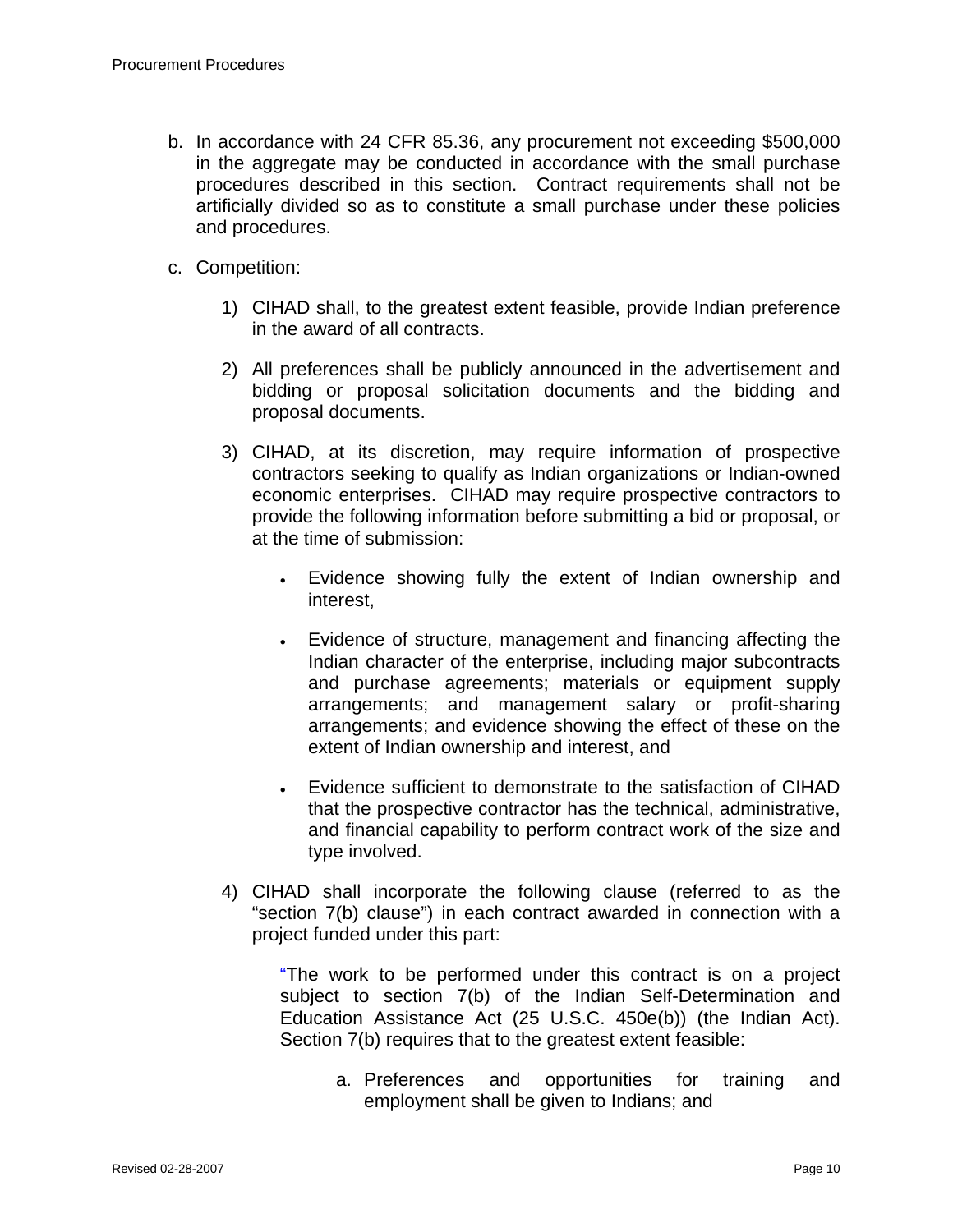b. Preferences in the award of contracts and subcontracts shall be given to Indian organizations and Indian-owned economic enterprises.

The parties to this contract shall comply with the provisions of section 7(b) of the Indian Act.

In connection with this contract, the contractor shall, to the greatest extent feasible, give preference in the award of any subcontracts to Indian organizations and Indian-owned economic enterprises, and preference and opportunities for training and employment to Indians.

The contractor shall include this section 7(b) clause in every subcontract in connection with the project and shall, at the direction of CIHAD, take appropriate action pursuant to the subcontract upon a finding by CIHAD or HUD that the subcontractor has violated this section 7(b) clause of the Indian Act."

d. In addition to the small purchase procedures described at 24 CFR 85.36(d), the following procurement procedures for certain identified categories of supplies and materials where the total annual value of the purchase does not exceed \$500,000 shall apply.

Each year, the CEO (or other designated individual) shall:

- 1) Analyze the prior year's purchase to establish a list of categories to be covered using small purchase procedures such as office supplies, small tools and maintenance supplies and materials.
- 2) Establish a list of common use items in each category and determine the normal purchasing schedule (weekly, monthly, quarterly, annually).
- 3) From the information gathered on purchasing patterns, determine the best purchasing pattern and method to achieve the best price over a fixed period of time. For example, should an entire month's or quarter's supply of an item be purchased at one time to achieve best price and avoid expensive emergency purchases?
- 4) Establish a period of time for which the vendor selection for each category will be effective. The timeframe for various categories may vary.
- 5) Develop vendor lists from catalogs, local businesses, national businesses, Internet, etc.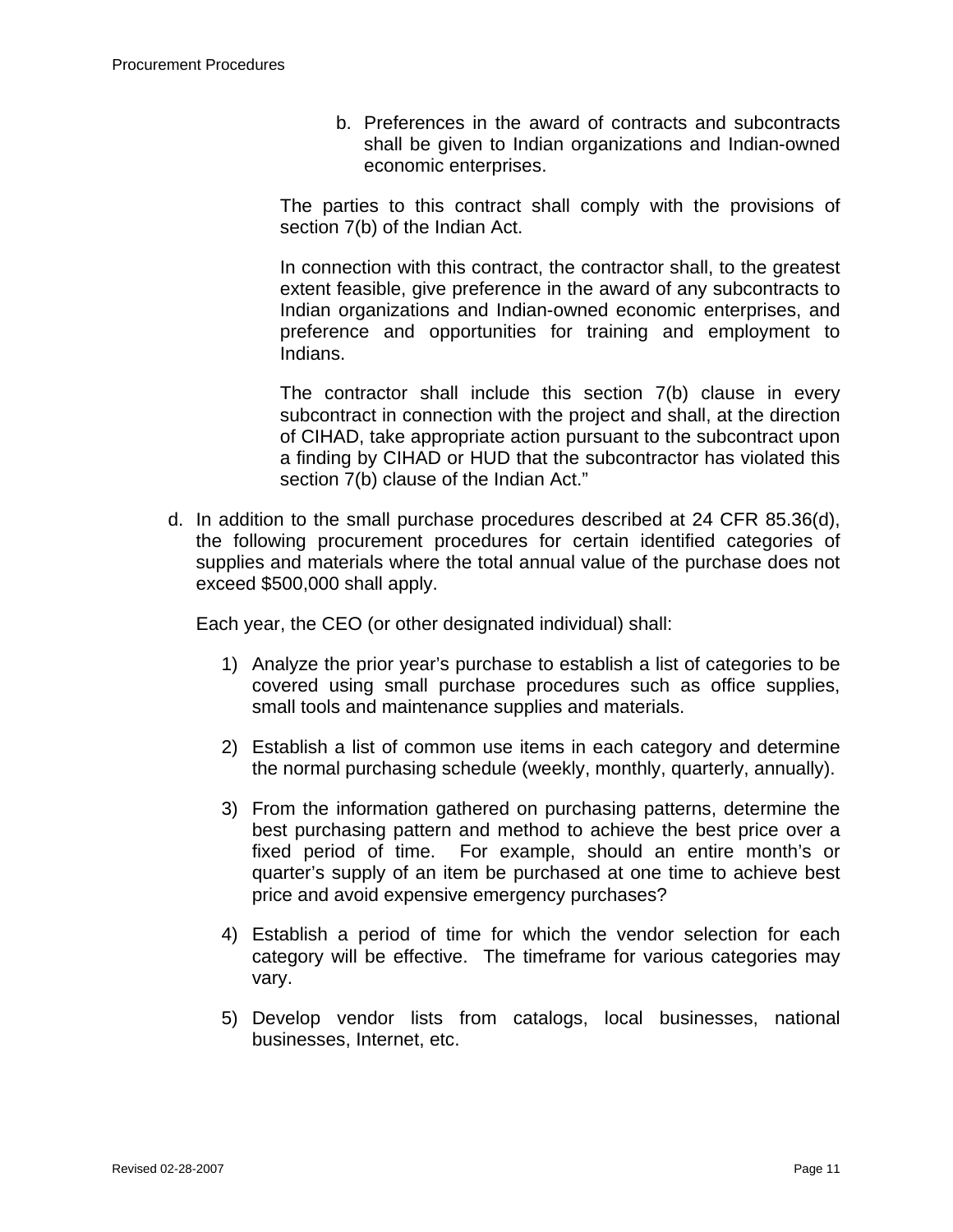- 6) Solicit quotes verbally, by telephone, advertising, electronically or in writing from an adequate number of vendors. The CEO or his/her designee shall determine the adequate number of vendors to contact. A tabulation of solicitations made and quotations received shall be kept on file that include price comparisons, time period covered and any limitations to the purchase process (such as delivery times, etc.).
- 7) Select a vendor based on lowest purchase price along with the delivery price, less any discounts or other credits. For example, it may be cost effective to pay a vendor who delivers to the office more for a product that it would to have an employee travel to an area discount store to purchase the same product.
- 8) Purchases of the items in the established categories will be made from the selected vendor(s) for the established time period, unless there is a documented emergency situation necessitating purchases to be made in an expeditious manner to prevent collateral damage and expense.
- 9) If the cost of an item from another vendor is on sale and is below an item's cost from the selected vendor, purchases may be made at the lower cost without further analysis.
- 10) Each separate file for the procurement of the identified categories of supplies and materials should contain documentation of price quotes, specifications and any other pertinent information.
- e. Soliciting Proposals: For the purpose of soliciting written proposals for small purchases under \$500,000, one or more of the following methods shall be used:
	- 1) Advertisement placed in a newspaper of general circulation
	- 2) A written notice to potential vendors by CIHAD
	- 3) Telephone or fax contact
	- 4) Internet

#### 5. WAGE REQUIREMENTS.

The designated Contracts/Procurement Officer should request Davis-Bacon wage rates as determined by the Department of Labor using the HUD request for wage rate determination form at least forty-five (45) days prior to the initial solicitation. This determination must be provided to the bidder at the time the quote is requested.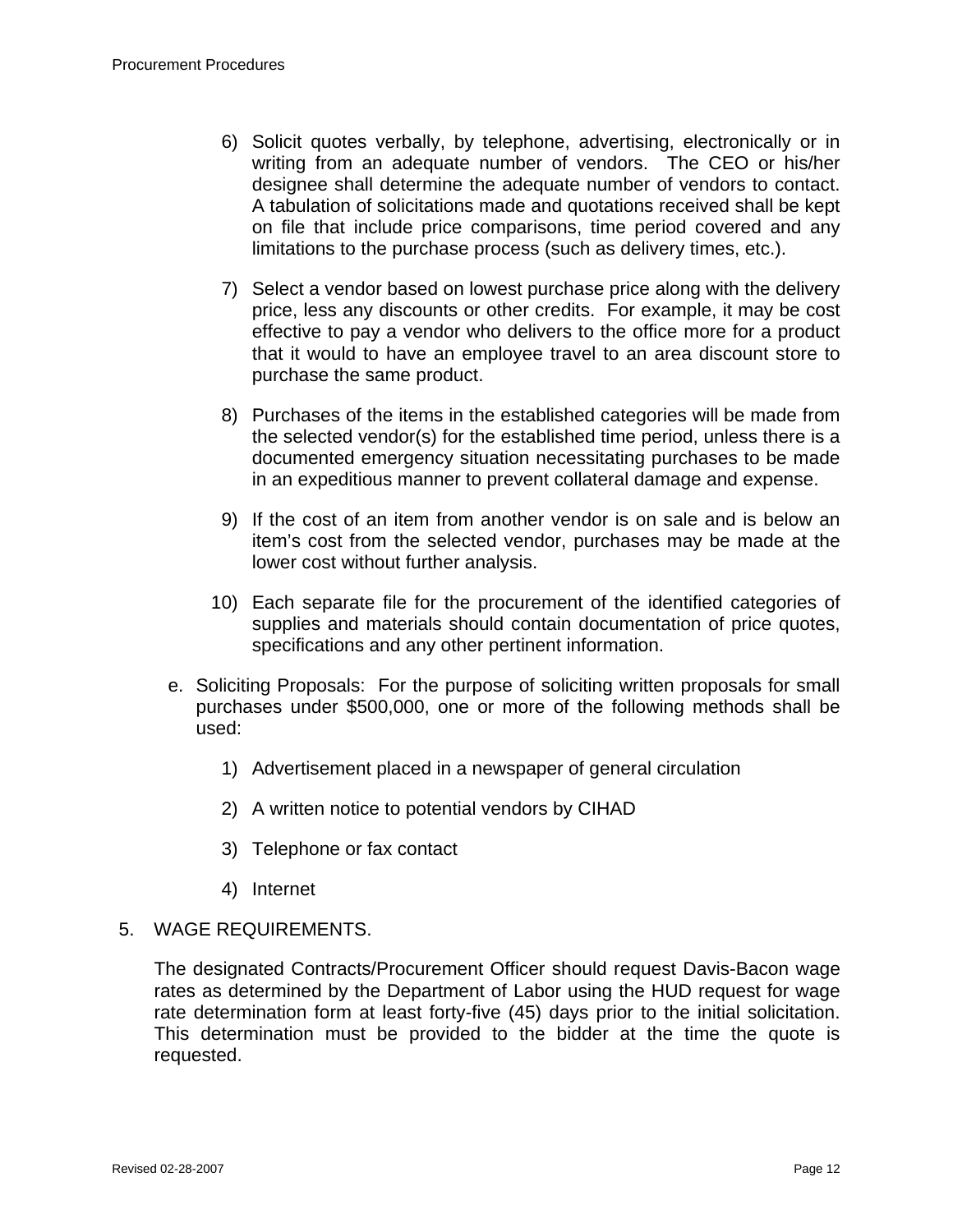At least ten (10) days before award of the contract, the Contracts/Procurement Officer should confirm the wage rates with HUD's regional labor relations office. The Department of Labor will provide determination if work is considered eligible for Davis-Bacon in accordance with 24 CFR 1000.16.

- 6. DEBARMENT. In accordance with 24 CFR 1000.44 and 24 CFR Part 24, CIHAD shall not hire, contract with, or otherwise do business, either directly or indirectly, with contractors or individuals which have been debarred, suspended or subjected to a Limited Denial of Participation ("LPD") by the US Government. Prior to contract award (i.e., the preparation of the Notice to Proceed), the Contracts/Procurement Officer shall verify that the contractor has not been debarred, suspended or LPD'd by reviewing the most updated publication of "*Lists of Parties Excluded from Federal Procurement or Nonprocurement Programs*." This list can be obtained at [http://www.hudclips.org](http://www.hudclips.org/) or from the Government Printing Office (GPO). The Contracts/Procurement Officer should document the review in a memorandum to the contract file.
- 7. SEALED BIDS (FORMAL ADVERTISING OR FORMAL SOLICITATIONS).
	- a. In accordance with 24 CFR 85.36(d)(2), contracts shall be awarded based on competitive sealed bidding if the following conditions are present:
		- A complete, adequate and realistic specification or purchase description is available,
		- Two (2) or more responsible bidders are willing and able to compete effectively for the work,
		- The procurement lends itself to a firm fixed-price contract, and
		- The selection of the successful bidder can be made principally on the basis of price.

Sealed bidding is the preferred method for construction procurement for all construction contracts exceeding the small purchase limitation. For professional services contracts, sealed bidding should not be used.

- b. Bid Documents:
	- 1) Specifications and Estimates. The Contracts/Procurement Officer must prepare work plan specifications and estimates of the cost of the contract. The amount of detail of the cost estimate and the degree of analysis will depend on the particular complexity of the contract. The specifications shall serve as evaluative criteria at the completion of the contract and the estimates serve as a reference for proper evaluation of the solicited bids. See "Cost and Price Analysis" section for further detail.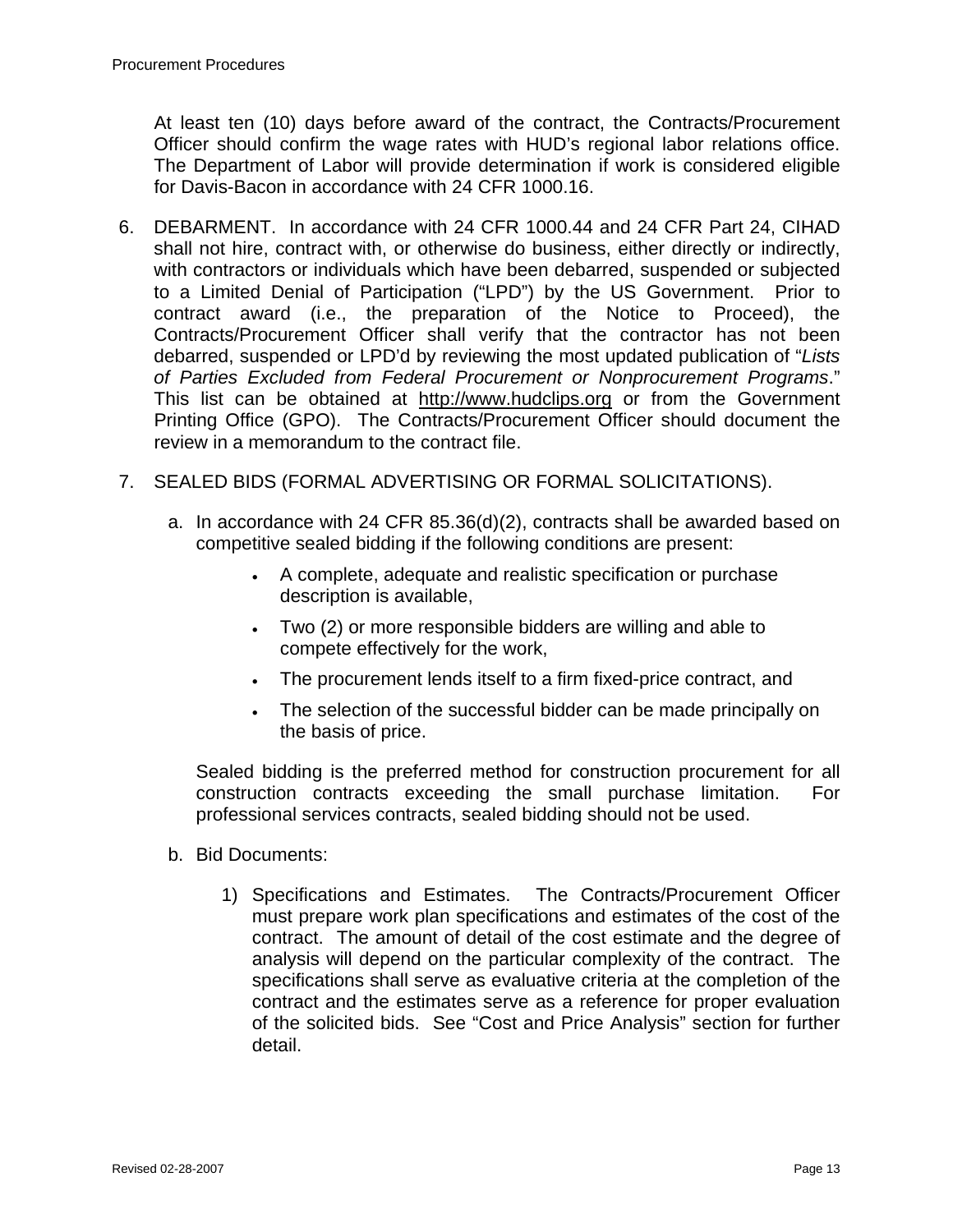- 2) Budget Approval. The Contracts/Procurement Officer shall assign a Contract Number and forward to the Finance Director. The Finance Director will approve or reject this request based on fund availability, program and account coding and the estimated amount of contract. If funding is available, the Finance Director shall provide a project number to the Contracts/Procurement Officer and open a file for the proposed contract. The form should then be forwarded to the CEO for review and approval.
- 3) Wage Requirements. The Contracts/Procurement Officer shall complete the HUD request for wage rate determination form based on the specifications for labor determined above or use the adopted Tribally Determined Wage Rates. Reference: 24 CFR 85.36 and 24 CFR 1000.16.
- 4) Wage Determination. If applicable, the Contracts/Procurement Officer shall obtain Davis-Bacon wage rates as determined by the Department of Labor using the HUD request for wage rate determination form at least forty-five (45) days prior to the initial solicitation. This determination must be provided to the bidder at the time the quote is requested.

At least ten (10) days before award of the contract, the Contracts/ Procurement Officer must confirm the wage rates with HUD. Reference: 24 CFR 85.36(i)(5) and 24 CFR 1000.16.

- 5) Invitation for Bids ("IFB"). The IFB shall be prepared in the form prescribed by CIHAD. The IFB should define the goods or services for bidder to properly respond and include any specifications and pertinent attachments. The bid acceptance period shall be specified and the bidders shall be informed that CIHAD reserves the right to reject any or all bids received.
- 6) Instructions to Bidders for Contracts. The bid package shall contain the "Instructions to Bidders for Contracts" form. The Contracts/ Procurement Officer shall mark all places required within the instructions. The "Instructions to Bidders for Contracts" shall be used to inform interested bidders of the general bidding requirements, the responsibilities of each party, and the factors to be considered in determining the successful bidder.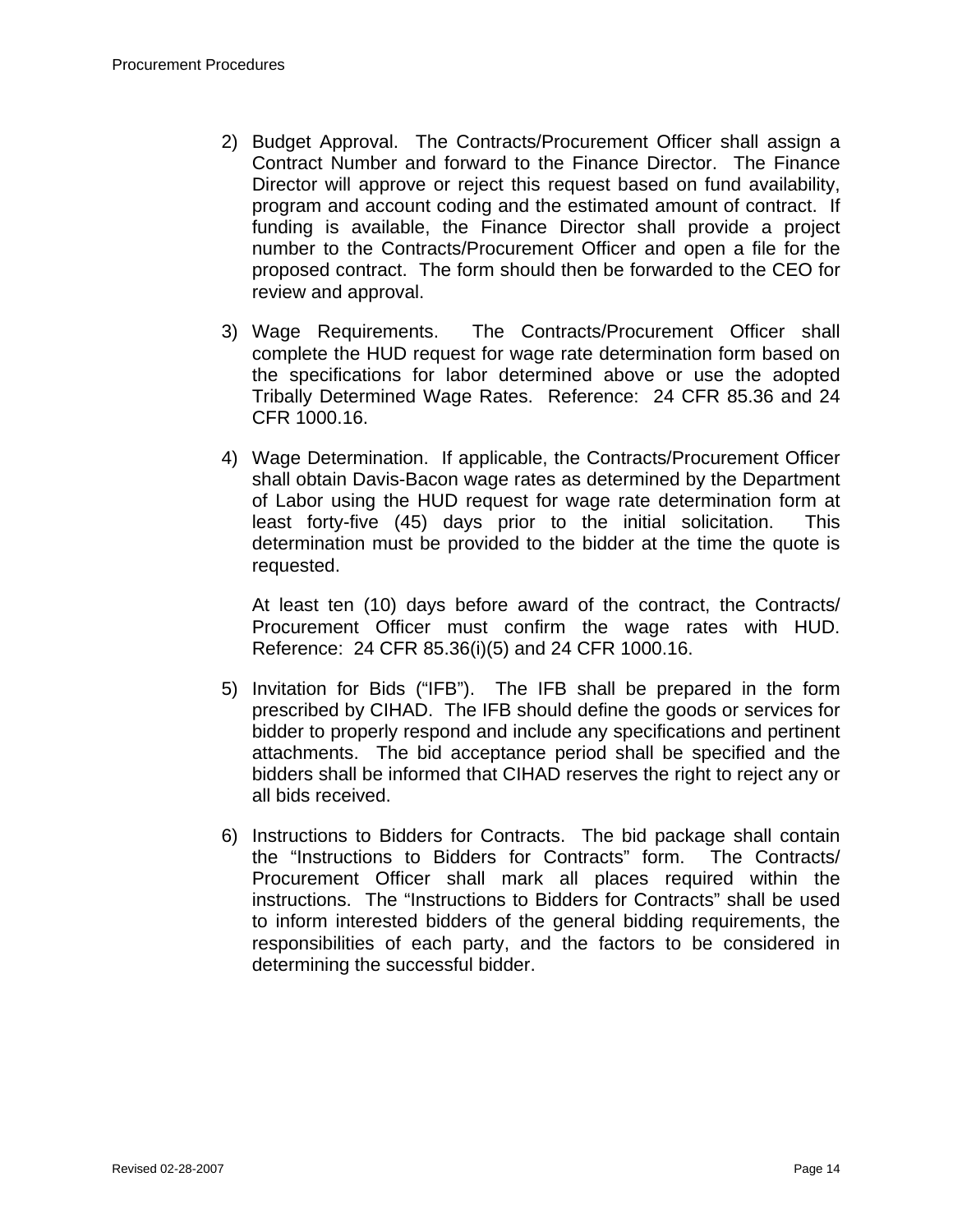- 7) "Representations, Certifications and Other Statements of Bidders" Form. For all construction contracts over \$2,000, the bidder shall be required to submit a "Representations, Certifications and Other Statements of Bidders" form with the bid. The Contracts/Procurement Officer shall mark the form highlighting all required statements. If a form is not submitted with the bid, the bid may be considered incomplete and non-responsive. No contract award shall be made without a properly executed "Representations, Certifications and Other Statements of Bidders" form.
- 8) General Conditions. Provisions of the general conditions reflect federal statutes, executive orders and/or established CIHAD policy. The Statement of General Conditions shall be included in the solicitation.
- 9) Project Manual. The Contracts/Procurement Officer should ensure that bound construction specifications and working drawings or other description of supplies and/or services are signed by the preparer.
- 10) Bid Form. Two (2) of the actual bid forms will be required to be submitted in compliance with the IFB. The bidder shall be required to quote prices and specify completion or delivery date.
- 11) Non-Collusive Affidavit. For all construction and equipment contracts over \$50,000, the bidder shall be required to submit a "Non-Collusive Affidavit" with the bid. If the affidavit is not submitted with the bid by the low bidder, the Contracts/Procurement Officer shall require submission within three (3) working days. If the affidavit is submitted after that date, the bid shall be considered non-responsive and incomplete. The contract may then be awarded to the second low bidder. No contract award shall be made without a properly executed non-collusive affidavit.
- 12) Equal Opportunity for Business and Lower Income Persons. For all construction contracts over \$200,000, the contractor is required to comply with the requirements of Section 3 of the Housing and Urban Development Act of 1968 in accordance with 24 CFR 1000.42. Section 3 requires that, to the greatest extent feasible, opportunities for training and employment be given to lower income residents of the project area and contracts for work in connection with the project be awarded to business concerns which are located in the area or to businesses owned in substantial part by persons residing in the area of the project.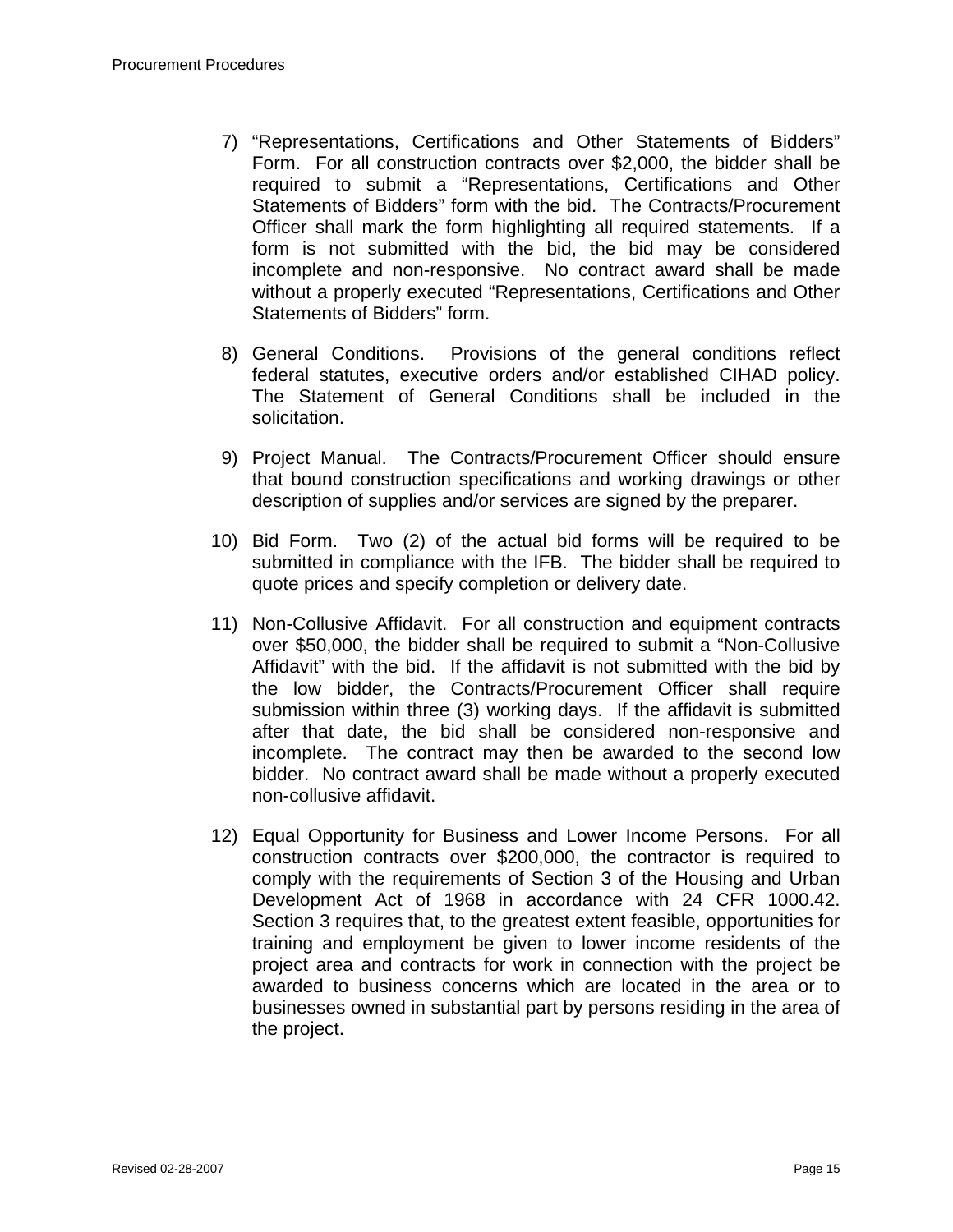- 13) Statement for Indian Preference. All IFBs shall contain the CIHAD Indian Preference Statement which delineates the Bidder's responsibility toward ensuring the project, the contractor and all subcontractors meet the requirements of the Indian Preference regulations in accordance with 24 CFR 1000.48.
- 14) Contract Form. The contract shall be prepared by the Contracts/ Procurement Officer and reviewed and approved by the CEO.
- 15) Insurance Requirements. Before the notice to proceed is authorized, the contractor and each subcontractor shall furnish the Contracts/ Procurement Officer with certificates of insurance, which demonstrate that the insurance requirements are in force and will insure all operations under the contract. Insurance requirements must be in accordance with the "General Conditions" document and the contract. All insurance shall be carried with companies that are financially responsible and authorized to do business in the CIHAD service area. The Finance Director shall verify the insurance company is acceptable to CIHAD. The Contracts/Procurement Officer shall notify the contractor to stop work if the required insurance coverage is not in force at the time the work begins or if the coverage expires before the work is accepted. The Contracts/Procurement Officer shall also notify the contractor that any such work stoppage is an infraction of the contract and that the contractor is liable for any losses or delays.
- c. Solicitation for Bids.
	- 1) General. Once the bid documents and/or specifications have been approved, the contracting department shall prepare a copy of the IFB, with a request for publication, along with the bid packages to be disbursed. The contracting department shall number sequentially each copy of the bid package for control purposes.
	- 2) Restricting Solicitations. The invitation may be restricted to qualified Indian-owned economic enterprises and Indian organizations if CIHAD has reasonable expectation of receiving the required minimum number of responsive bids. CIHAD shall solicit bids from non-Indian as well as Indian-owned economic enterprises and Indian organizations if:
		- CIHAD decides not to restrict the solicitation.
		- An insufficient number of qualified Indian-owned economic enterprises or organizations submit responsive bids in response to the solicitation, or
		- A single bid is not acceptable.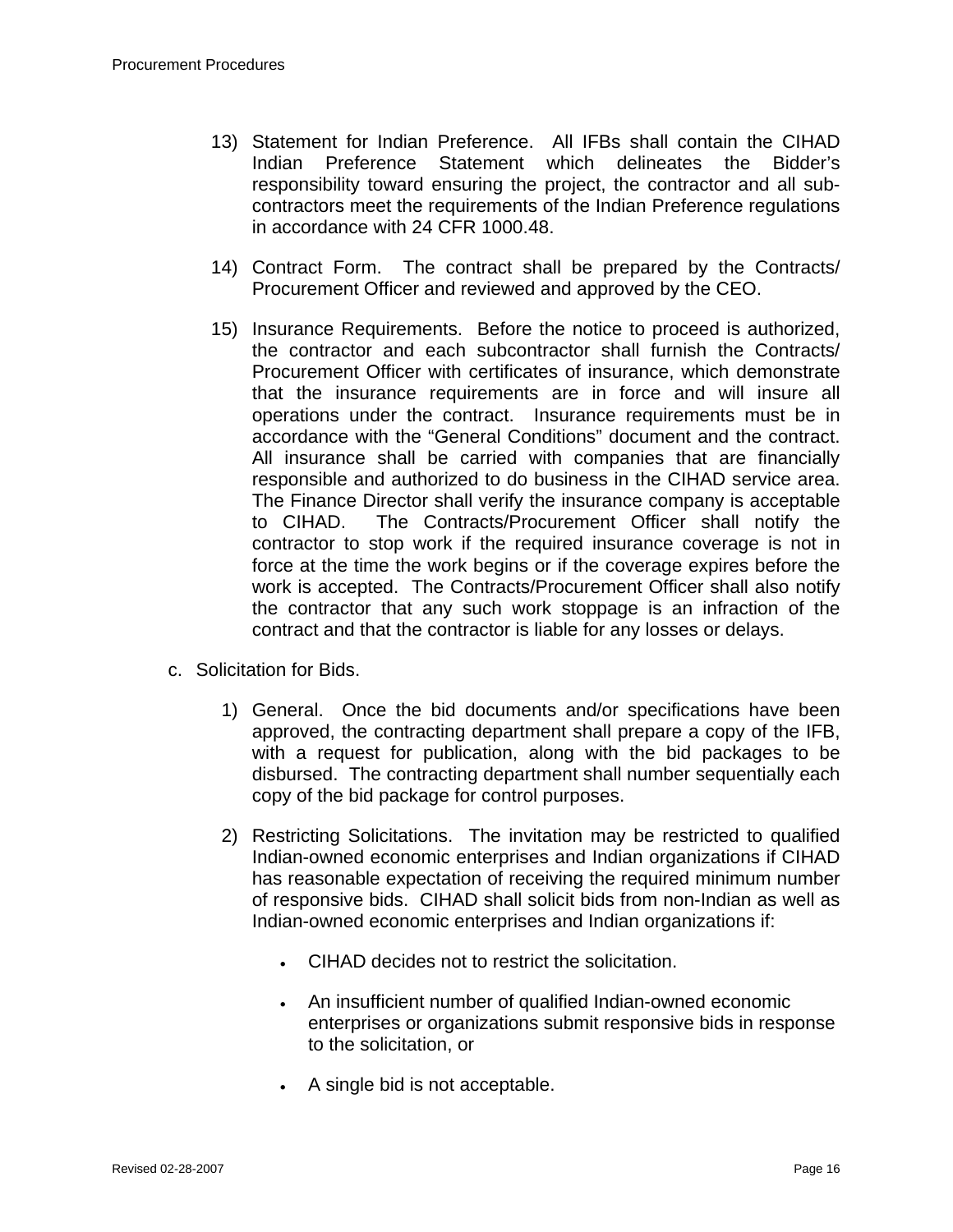- 3) Pre-Bid Conference. The Contracts/Procurement Officer may hold pre-bid conferences to inform the bidders about the requirements of the scope of work and also give a walkthrough of the project. Attendance to the pre-bid conference may be made mandatory.
- 4) Publication. The Contracts/Procurement Officer shall give full opportunity for open and competitive bidding by publishing the invitation for bids at least twice for two (2) consecutive weeks in local newspapers or trade publications. The Contracts/Procurement Officer shall also extend an invitation to known potential vendors.
- 5) Bid Period. Emergencies as certified by the CEO or designee are not required to be advertised and are considered non-competitive procurements. The invitation for bids shall be first published not less than ten (10) days prior to the date specified for the public bid opening. However, if an addendum is issued, the Contracts/Procurement Officer shall consider the magnitude of change and allow at least five (5) working days as an extension to the date specified for public opening.
- 6) Methods for Soliciting Bids. For the purpose of soliciting bids, the following methods shall be used:
	- Advertisement place in a newspaper of general circulation in the project area. The advertisement shall run in the legal section for at least a minimum period of twice for two consecutive weeks, thus allowing firms adequate time for preparation of bids.
	- Advertisement at designated plans review centers.
- 7) Plans Fee. The Finance Director may require a plans fee for each bid package in an amount that is determined by the Contracts/ Procurement Officer and is based on local practice. The fee should at least be sufficient to offset the cost of reproducing the bid package. A fee is not required for bid packages issued to plan centers. All checks or drafts shall be made payable to CIHAD and may be nonrefundable.
- 8) Alternate Bids. The contracting department may request alternate bids (e.g., two different structural systems) or specify the most expensive system as the base bid and list additive or deductive alternates in priority order. In the event that the bids are higher than the cost estimates (i.e., which may result in a budget overrun), CIHAD may choose an alternate bid which is equal to or less than the available funds.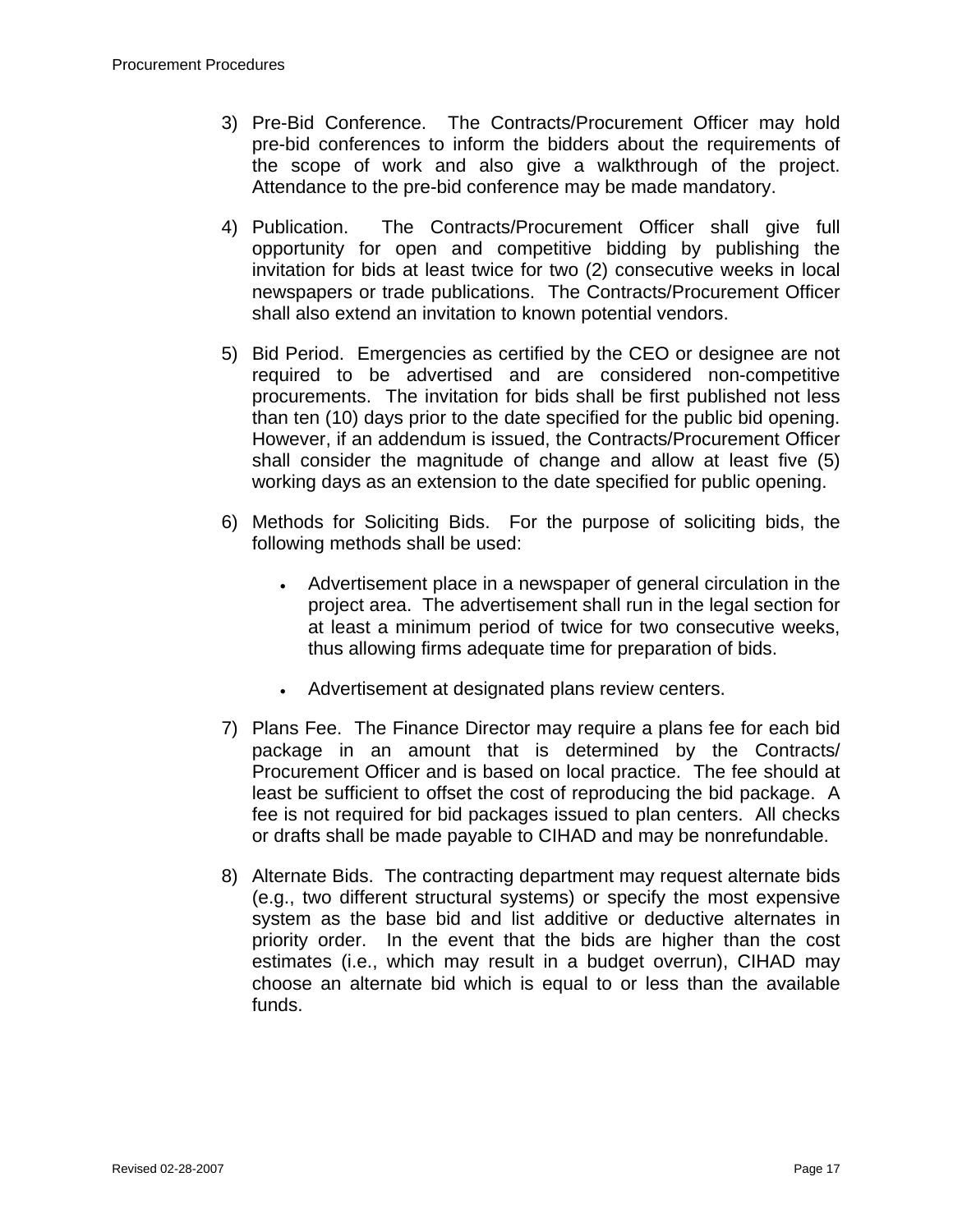- 9) Addendum to Bid Package. The contracting department shall issue changes to the standard bid package in the form of an addendum. The Contracts/Procurement Officer shall not interpret the meaning of bid documents except by addendum. Each addendum shall be numbered sequentially by the contracting department who will provide a copy to each bidder of record to each place where bidding documents are on file and, if necessary, to the funding agency (when the Contracts/ Procurement Officer is required to submit construction and bid documents before advertisement). The addendum also shall specify, if applicable, the revised deadline date for submission of bids. If the Addenda is issued within five (5) working days of the date of the bid submission date, the bid closing date shall be moved at least five (5) days from the date of the issued Addenda.
- 10) Control Record. The Contracts/Procurement Officer shall maintain a record of all bidding documents. This record shall identify the following for each individual or firm that requested a bid package:
	- The Bid package control number,
	- The name of the company,
	- The address and telephone number of the company,
	- The contact person,
	- The date and time of bid package receipt,
	- The number of any addendum sent to the company and date sent,
	- The amount and date of any deposits received, and
	- The date the bidder (i.e., contact person) was notified as to the successful low bidder.
- d. Bid Opening and Evaluation.
	- 1) Restricted Solicitations. If the solicitation is restricted to Indian-owned economic enterprises and organizations, and two (2) or more (or a greater number determined by the Contracts/Procurement Officer and stated in the invitation) qualified Indian-owned economic enterprises or organizations submit responsive bids, award shall be made to the qualified enterprise or organization with the lowest responsive bid. If equal low bids are received, drawing lots or similar random method shall make award, unless otherwise provided by state or tribal law.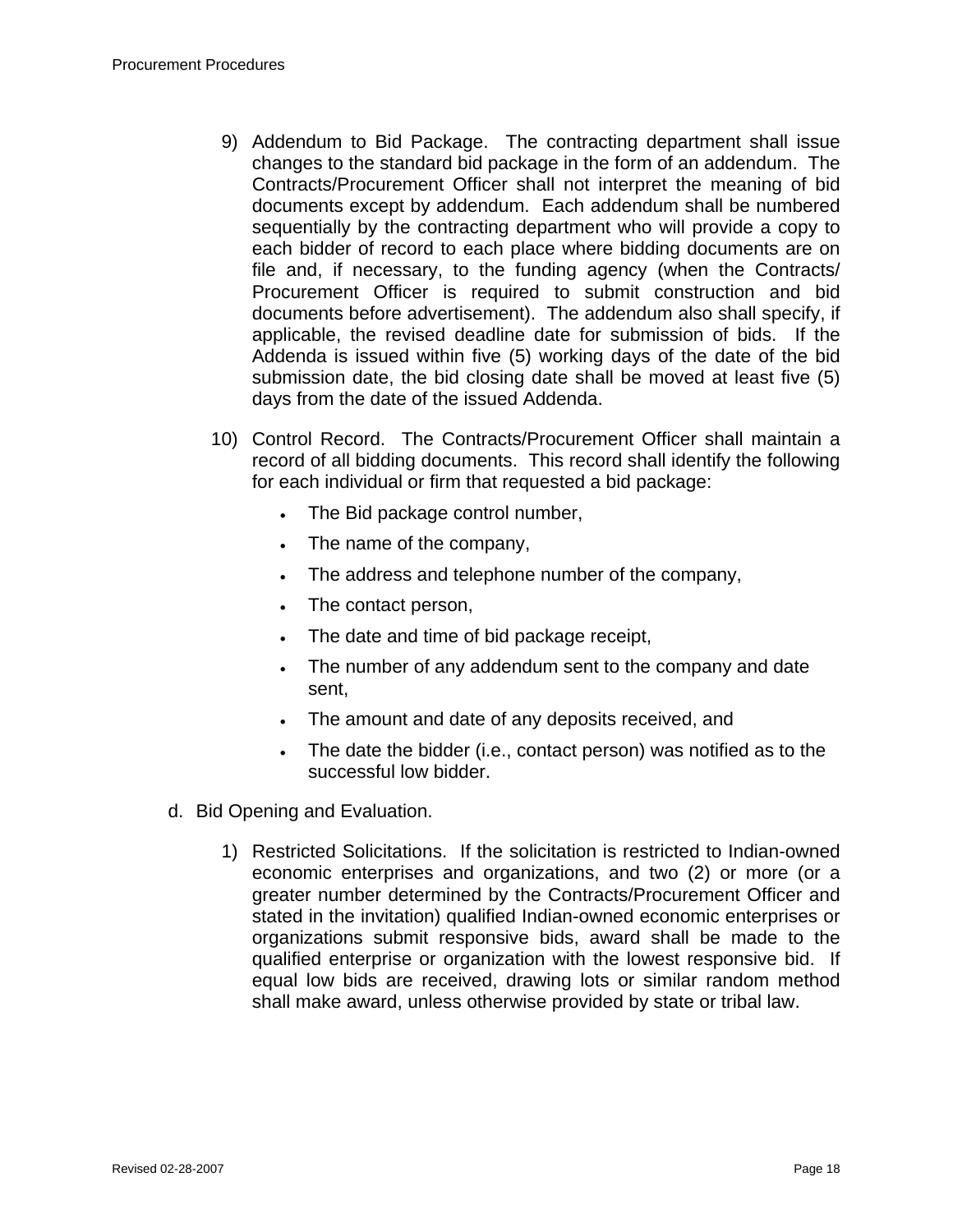If fewer than the minimum number of qualified Indian-owned economic enterprises or organizations submit responsive bids, all bids shall be rejected, and CIHAD shall cancel the solicitation and re-solicit, inviting bids from non-Indian as well as Indian-owned economic enterprises and organizations.

CIHAD may accept a single bid received from a responsible bidder in unusual circumstances (i.e., CIHAD determines that the delays caused by re-solicitation would result in higher construction costs and the bid is considered fair and reasonable based on the cost or price analysis prepared by CIHAD).

2) Unrestricted Solicitations. If the solicitation is not restricted to Indianowned economic enterprises and organizations, award shall be made to the qualified Indian-owned economic enterprise or organization with the lowest responsive bid, if that bid is within the maximum total contract price established for the specific project or activity being solicited and the bid is within the range specified in the policy statement. If equal low bids are received from qualified Indian-owned economic enterprises or organizations, award shall be made by drawing lots or similar random method, unless otherwise provided in state, tribal or tribal law.

If no responsive bid by a qualified Indian-owned economic enterprise or organization is within this range, award shall be made to the lowest responsive bidder after applying any additional Indian Preference requirements or procedures described in Section 1 of this Policy.

- 3) Bid Opening. Upon receipt of each bid, the contracting department shall mark the date and time on the envelope and keep it unopened in a secure place. At the date and time specified in the IFB, the bids shall be opened in public and read aloud by the Contracts/ Procurement Officer with an additional CIHAD representative present. The Contracts/Procurement Officer shall record all bids on a spreadsheet, copies of which will be forwarded to the CEO and Finance Director along with the bids.
- 4) Securing Certified Checks. The Finance Director will secure all certified or cashier's checks in the safe. The use of a facsimile machine to communicate the bids to CIHAD is not considered acceptable when sealed bids are requested.
- 5) Late Bids. Any bids received after the date and time specified in the IFB shall be returned unopened to the bidder with a letter indicating that the bid was not received by the deadline.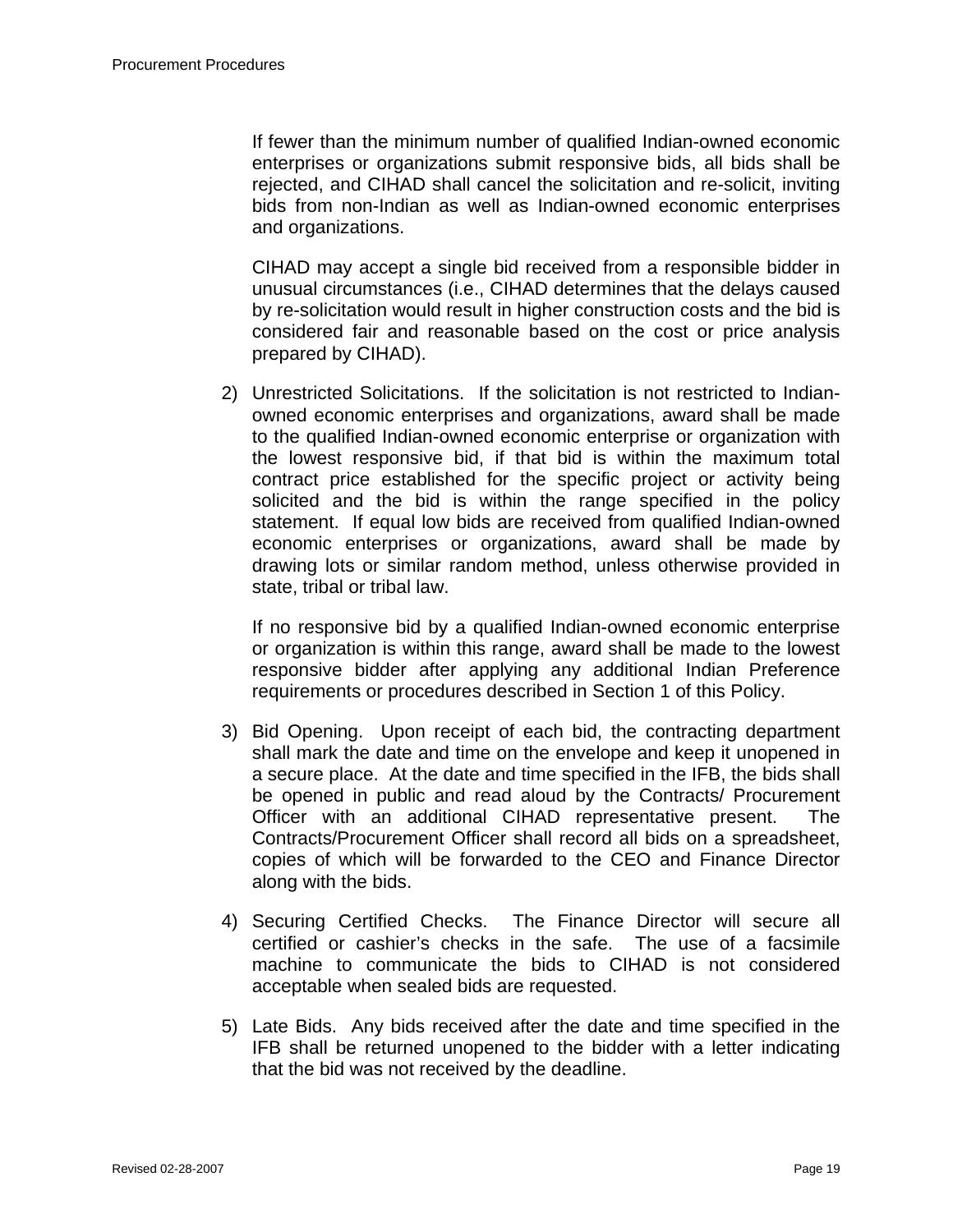- 6) Bid Rejection or Withdrawal. After the public opening, the Contracts/ Procurement Officer may allow a bidder to withdraw a bid only if it is apparent that the bidder has made a mistake.
- 7) Withdrawal. If a bidder seeks to withdraw a bid before the end of the bid acceptance period or the execution date of the contract, whichever is earlier, the Contracts/Procurement Officer shall secure the following before approving or disapproving the withdrawal request:
	- A notarized statement from the bidder indicating that an error was made with an explanation of how it occurred, and
	- A copy of the bidder's cost estimating worksheets or other evidence provided by the bidder in support of the withdrawal request.

The Contracts/Procurement Officer shall inform CIHAD legal counsel of the withdrawal decision.

- 8) Rejection. The Contracts/Procurement Officer shall reject any bid that is incomplete (i.e., the bid bond is not submitted with the bid or the bid fails to conform to the essential items of the IFB). If CIHAD proposes to reject the lowest bidder for reasons other than an incomplete bid, CIHAD shall give the bidder an opportunity, within a time specified in the bid documents, to delete objectionable conditions from a bid only if the conditions do not concern the substance of the bid (such as the price, quantity, quality or delivery of items offered). After a specified time, CIHAD shall make a final decision on whether or not to reject the offer.
- 9) Bidder Notification. The Contracts/Procurement Officer shall notify the bidder, not later than the specified bid holding period, as to whether the withdrawal request has been approved or disapproved or whether the bid has been rejected. If appropriate, the Contracts/Procurement Officer also shall return the bid bond to the bidder.
- 10) Rejection of All Bids. The Contracts/Procurement Officer may decide to reject all bids. Possible reasons may include the following:
	- The bids received were higher than the funds available to procure the contract or
	- None of the bids received met the bid requirements (i.e., technically).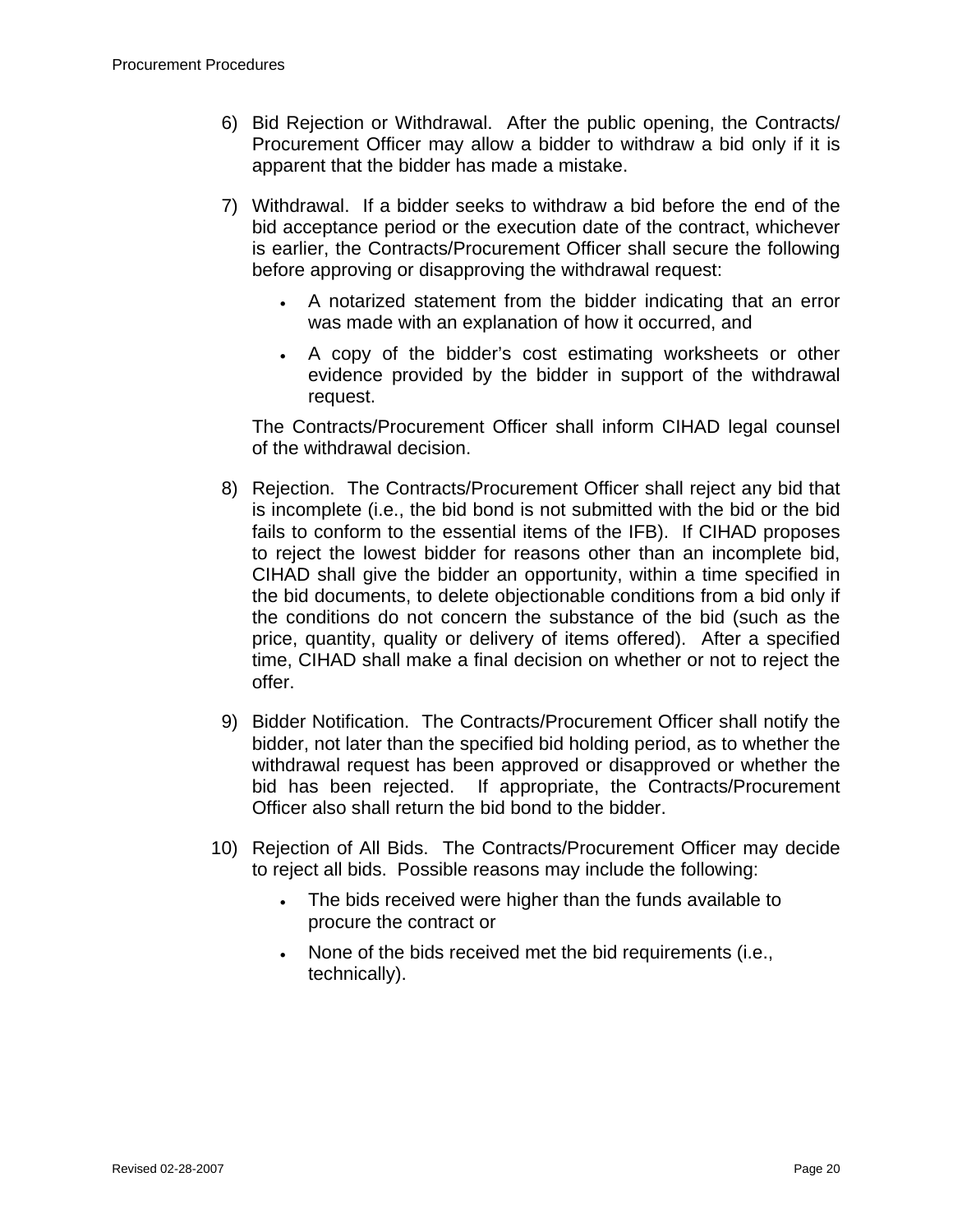- 11) Reasons for Rejection. The CEO and the Contracts/Procurement Officer shall review the bids received to determine the reason that the contract cannot be awarded. The purpose of this review is to ascertain that:
	- The bid amount exceeds the approved budget amount;
	- The bids are unreasonably high due to unusual circumstances affecting construction in the housing market area,
	- The project is over-designed, or
	- The award cannot be made for other identified causes. If only one responsive bid is received from a responsible bidder, award shall not be made unless a cost or price analysis verifies the reasonableness of the price.
- 12) Over-Design. If it is determined that the high bids are due to the project over-design, the Contracts/Procurement Officer and the architect shall identify design modifications that would likely result in lower bids. The architect shall be held responsible for making any design modifications under the terms of the architect's contract.
- 13) Invitation for Bids. Upon the approval of the revised construction documents, the Contracts/Procurement Officer shall be authorized to issue a subsequent IFB.
- 14) Re-Solicitations. May be re-bid for a shorter period of time, but no less than twenty-one (21) days.
- 15) Bid Protests. See Appeals & Remedies Section of this Policy.
- 16) Award. The Contracts/Procurement Officer shall provide the Finance Director with a bid spreadsheet and the file containing the documentation for the bid that the Contracts/Procurement Officer proposes to accept. The CEO, using the Contract File Checklist, shall review the Contracts/Procurement Officer's acceptance recommendation. The checklist should contain a list of required documents to award the contract.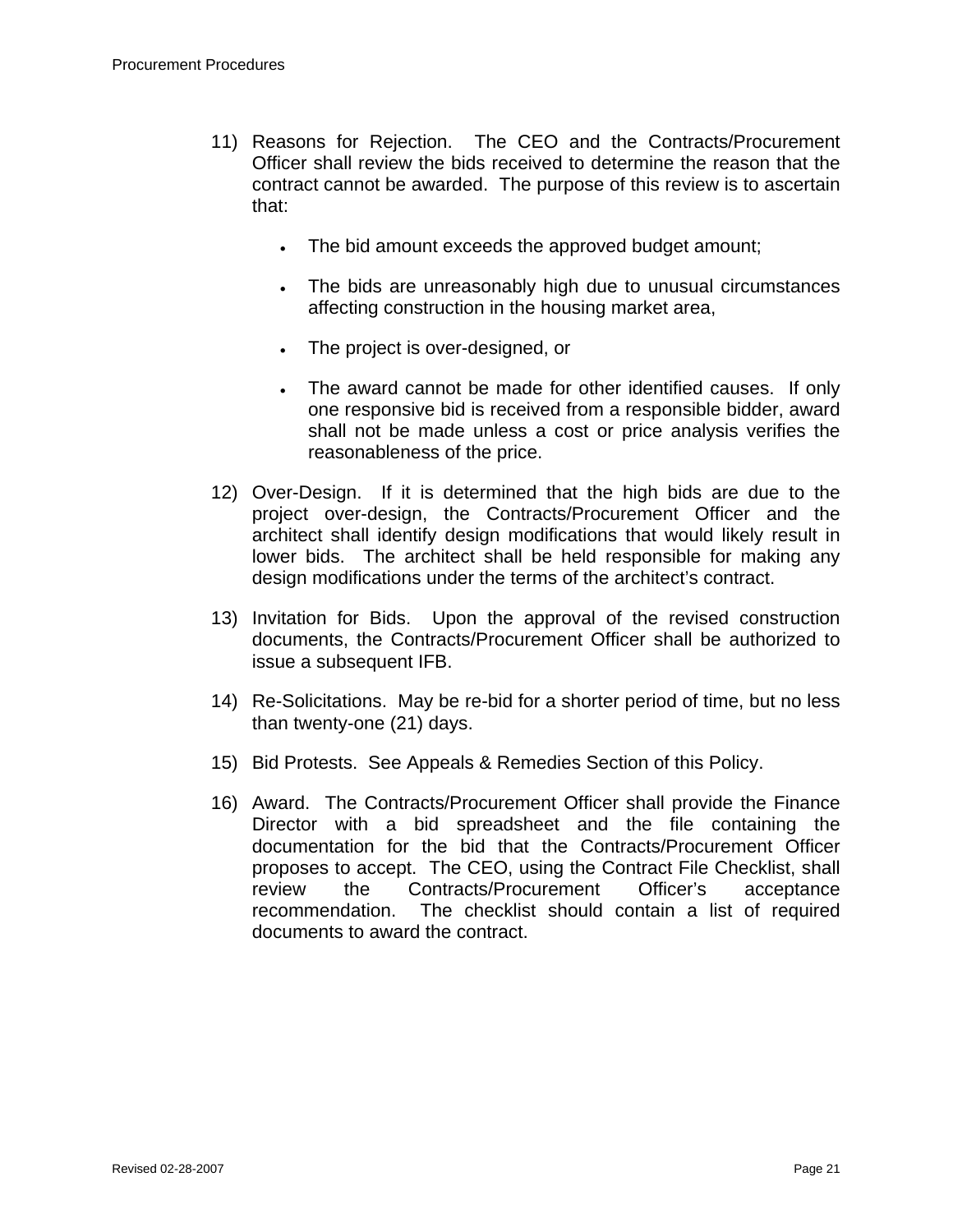- 17) General Requirements. When prior funding agency review and approval are required before contract award, the Contracts/ Procurement Officer shall perform the following procedures after bid opening:
	- The bid spreadsheet, certified to completeness by the Contracts/Procurement Officer and identifying the following for each bid received:
		- The name and address of the bidder,
		- The amount of the bid,
		- The amounts of any alternates, and
		- The amount and type of bid bond

and

- The bid documents for the proposed award, including a copy of the bid bond and the non-collusive affidavit.
- e. CONTRACT AWARD.
	- 1) Notice of Award. The Contracts/Procurement Officer shall prepare a notice of award letter and forward it to the CEO. If acceptable, the CEO shall sign the notice of award letter and return it to the Contracts/Procurement Officer for mailing. The Contracts/ Procurement Officer must request that the contractor provide the assurance of completion (bonding) in the amount identified in the bid (and as specified in the general conditions of the contract). Before executing the contract, the Contracts/Procurement Officer shall ensure that the assurance of completion meets the requirements of CIHAD.
	- 2) Distribution of Executed Documents.
		- The Finance Director shall retain one (1) original copy of the performance and payment bond (or other assurance), the power of attorney, and a signed set of the contract documents for his/her files.
		- The Contracts/Procurement Officer shall retain the contractor's copy for attachment to CIHAD's notice to proceed.
	- 3) Pre-Construction Conference Minutes. If a pre-construction meeting is held, the minutes of the meeting and a list of attendees shall be prepared and kept in the contract file in the labor standards enforcement section. The CEO should review the minutes.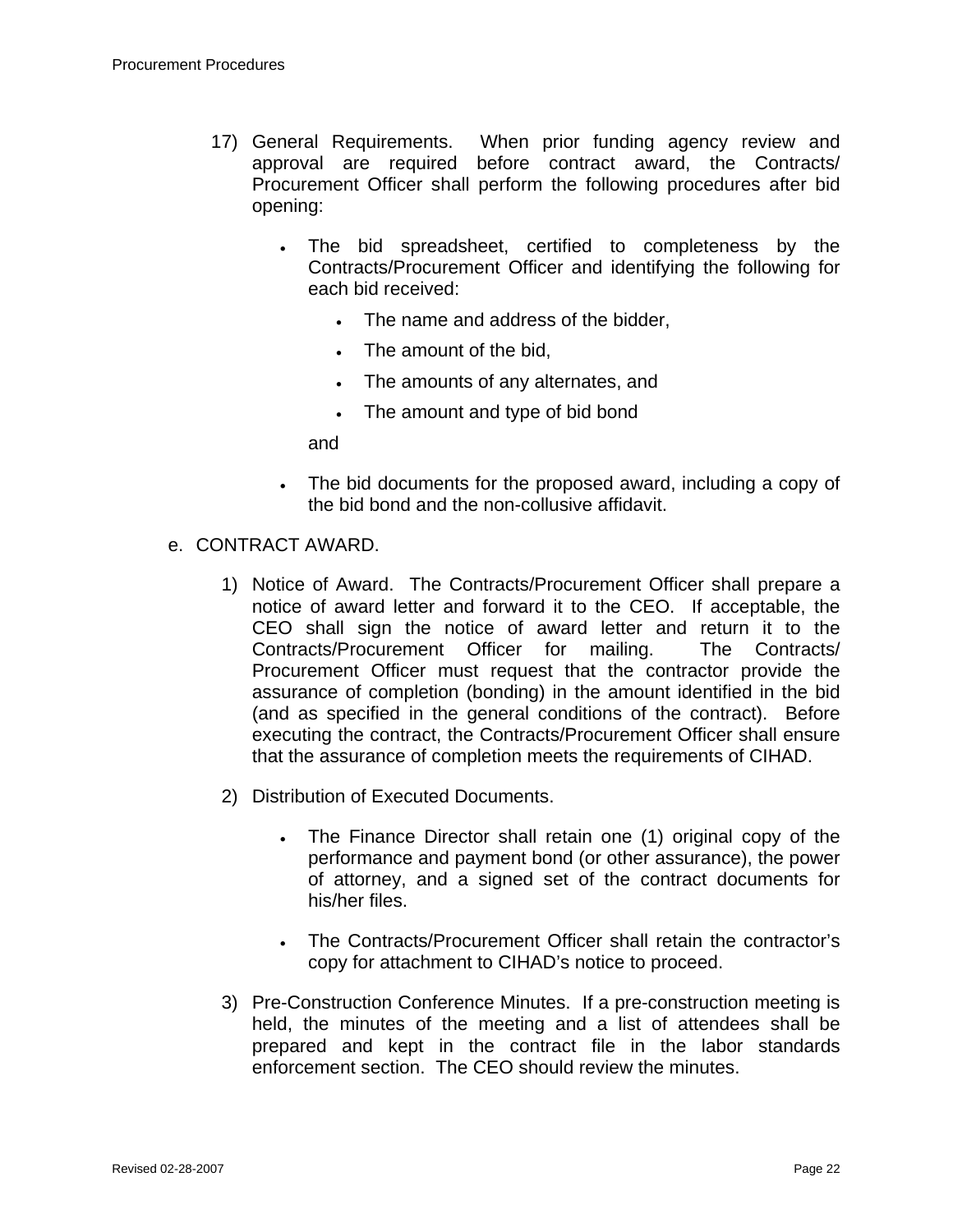- 4) Notice to Proceed. The Contracts/Procurement Officer shall prepare two (2) original copies of the notice to proceed to be issued to the contractor together with the contractor's set of the executed contract documents. The notice to proceed is the official CIHAD order directing the contractor to start work. For all federally-assisted labor contracts, work is not allowed to begin until the notice to proceed has been issued and signed by all required parties. The date of completion is counted from the date of the notice to proceed. The contractor shall be requested to sign the notice to proceed, designating receipt and acceptance, and return the signed original to CIHAD. The signed original is to be kept in the contract file. A copy shall be sent to the Department of Labor for all federally funded contracts involving labor over \$2,000.
- 5) Assurance of Completion. For construction contracts more than \$100,000, each contractor shall be required to provide bid guarantees and adequate assurance of performance and payment acceptable to CIHAD and in compliance with 24 CFR 85.36(h). The following methods may be used to provide performance and payment assurance:
	- A bid guarantee from each bidder equivalent to five percent (5%) of the bid price. The "bid guarantee" shall consist of a firm commitment, such as a bid bond, a certified check or other negotiable instrument accompanying a bid as assurance that the bidder will, upon acceptance of his bid, execute such contractual documents as may be required within the time specified.
	- A performance bond on the part of the contractor for one hundred percent (100%) of the contract price. A "performance bond" is one executed in connection with a contract to secure fulfillment of all the contractor's obligations under such contract.
	- A payment bond on the part of the contractor for one hundred percent (100%) of the contract price. A "payment bond" is one executed in connection with a contract to assure payment as required by law of all persons supplying labor and material in the execution of the work provided for in the contract.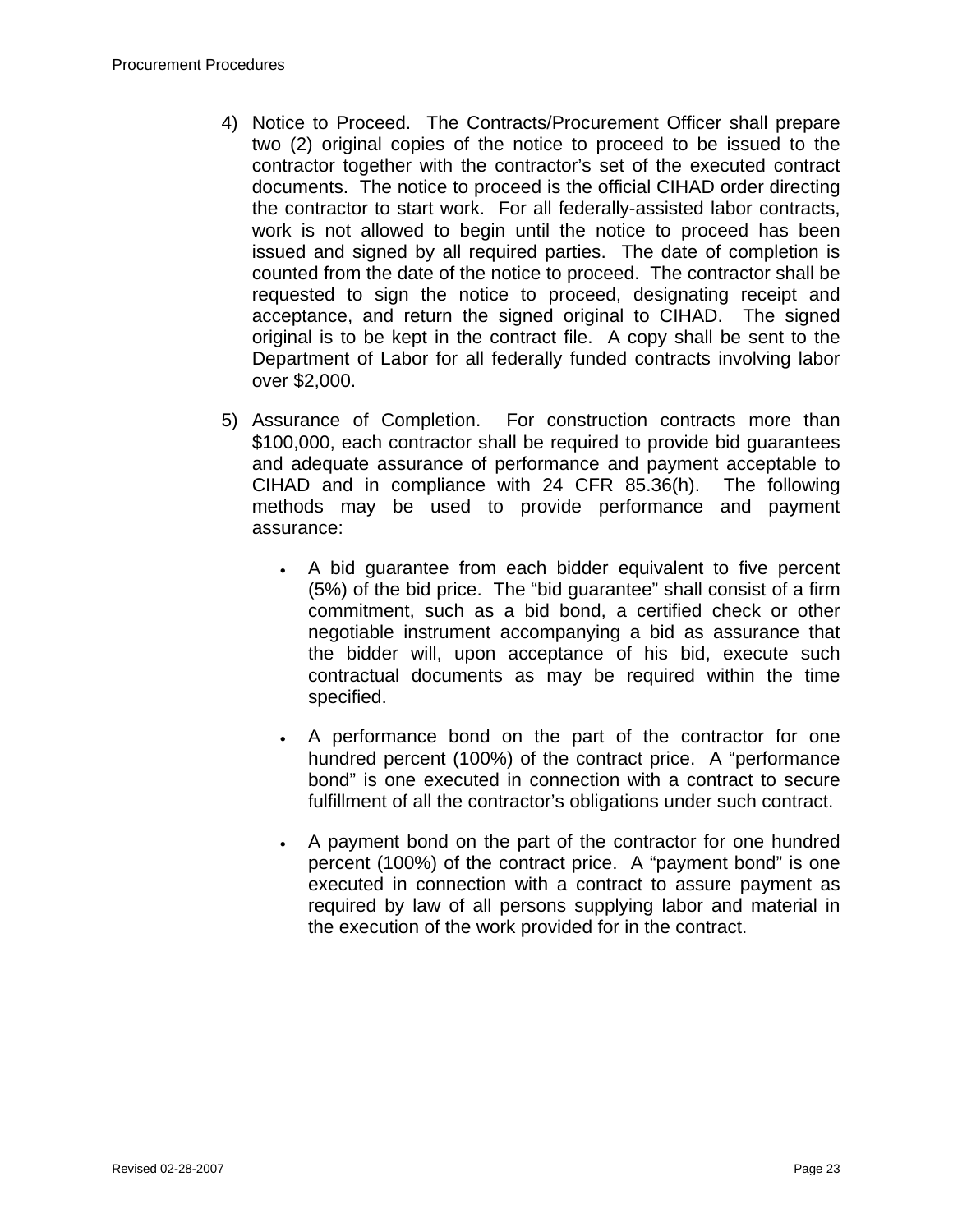6) Use of a Surety. If the contractor uses a surety company, the surety must be a guarantee or surety company acceptable to the government. US Treasury Circular No. 570, entitled Companies Holding Certificate of Authority as Acceptable Sureties on Federal Bonds and as Acceptable Reinsuring Companies, is published annually in the Federal Register. This circular lists companies approved to act as a surety on bonds securing government contracts. It also provides the maximum underwriting limits on each contract bonded and the states in which each company is licensed to do business. CIHAD must refer to this circular when a surety is used. The circular can be obtained by contacting the Surety Bond Branch of the Financial Management Service (Department of Treasury).

#### 8. COMPETITIVE PROPOSALS.

- a. In accordance with 24 CFR 85.36(d)(3), competitive proposals (including turnkey proposals for development) may be used if there is an adequate method of evaluating technical proposals and an adequate number of qualified sources to be solicited and when CIHAD determines that conditions are not appropriate to use the sealed bidding procurement process (i.e., there is not a complete, adequate and realistic specification or purchase description available and selection of the successful bidder cannot be made principally on the basis of price).
- b. Architect/Engineer Services. Architect/engineering services in excess of the small purchase limitation may be obtained by either the competitive proposal process or qualifications-based selection procedures. Sealed bidding, however, shall not be used to obtain architect/engineer services. Under qualifications-based selection procedures, a competitor's qualifications are evaluated and the most qualified competitor is selected, subject to the negotiation of a fair and reasonable contract amount. Price is not used as a selection factor under this method.
- c. Qualifications-based selection procedures shall not be used to purchase other types of services (even though architect-engineer firms are potential sources.)
- d. Procedures for management improvement contracts and other professional services utilizing competitive proposals.
	- 1) Determination of Need. The CEO, working in cooperation with the Board, shall determine the need for management improvements and other professional services.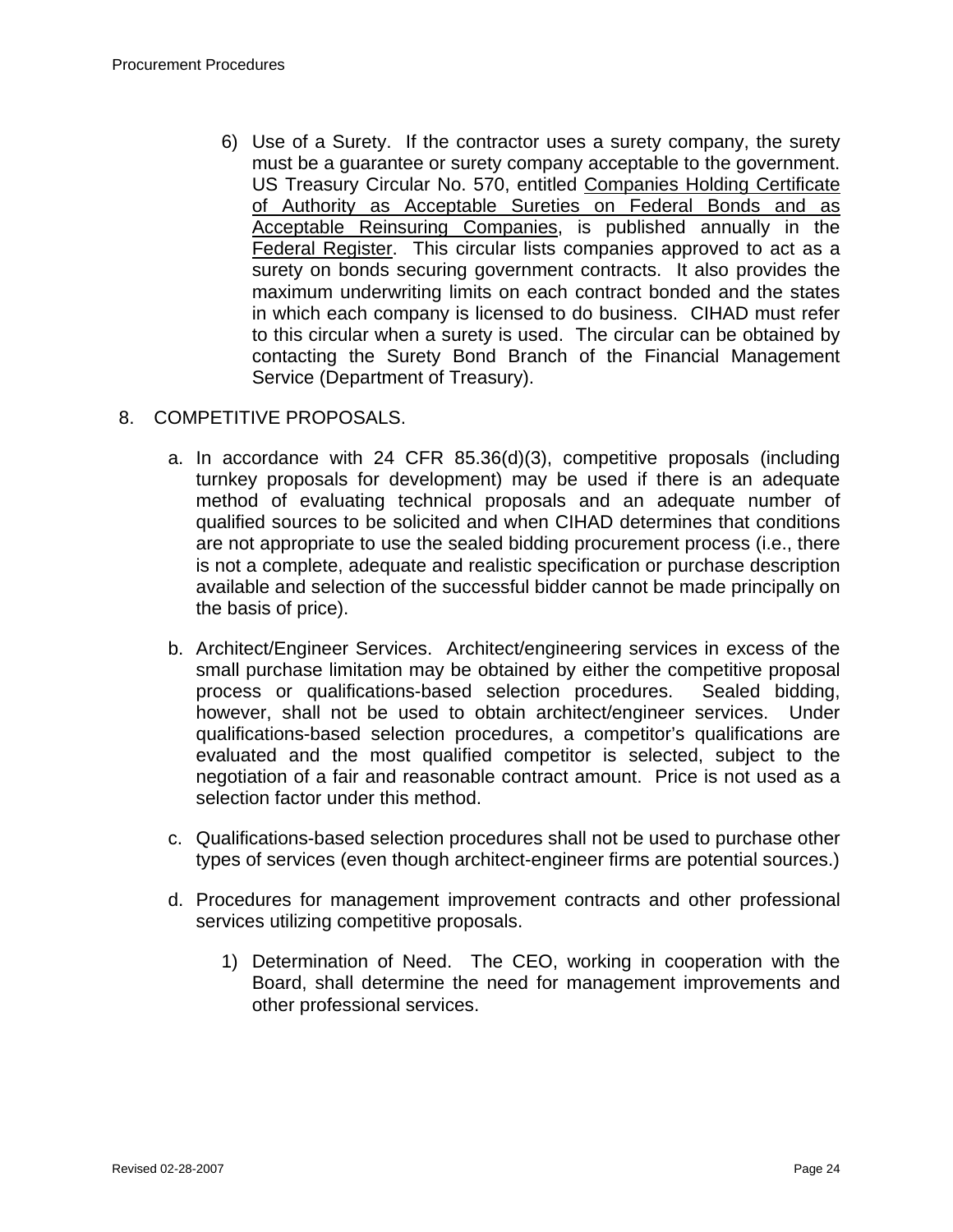- 2) Solicitation. CIHAD shall prepare a Request for Proposal ("RFP"), which clearly identifies the relative importance of price and other evaluation factors and sub-factors on the award decision (i.e., the weight given to each technical factor and sub-factor). A mechanism for fairly and thoroughly evaluating the technical and price proposals shall be established by CIHAD before the solicitation is issued. Proposals shall be handled so as to prevent disclosure of the number of offers, identity of the offers and the contents of the proposals. The proposals shall be evaluated only on the criteria stated in the RFP solicitation.
- 3) Evaluation Factors.
	- The RFP for the procurement of management improvement contracts and other professional services shall include evaluation factors that clearly identify the criteria that are going to be used in the award decision. The proposals shall be evaluated only on the criteria stated in the request for proposals. Such determining factors may include Indian Ownership, Indian training and employment opportunities, availability of materials, ability to meet the delivery schedule, shipping methods, price, etc. When this method is used, prior to the issuance of the solicitation, scoring criteria shall be developed, as part of the solicitation packet, which outlines the criteria and their respective weights that will be used to determine contract award.
	- The scoring criteria shall be made an integral part of the RFP packet that is distributed to an adequate number of possible respondents.
- 4) Restrictions.
	- The RFP may be restricted to qualified Indian-owned economic enterprises and Indian organizations if CIHAD has a reasonable expectation of receiving offers from two (2) (or a greater number stated in the RFP) such entities.
	- CIHAD shall solicit proposals for non-Indian as well as Indianowned economic enterprises and Indian organizations if:
		- CIHAD prefers not to restrict the RFP.
		- There are an insufficient number of qualified Indianowned economic enterprises or Indian organizations to be able to satisfactorily respond to a restricted RFP, or
		- A single proposal is received but not accepted.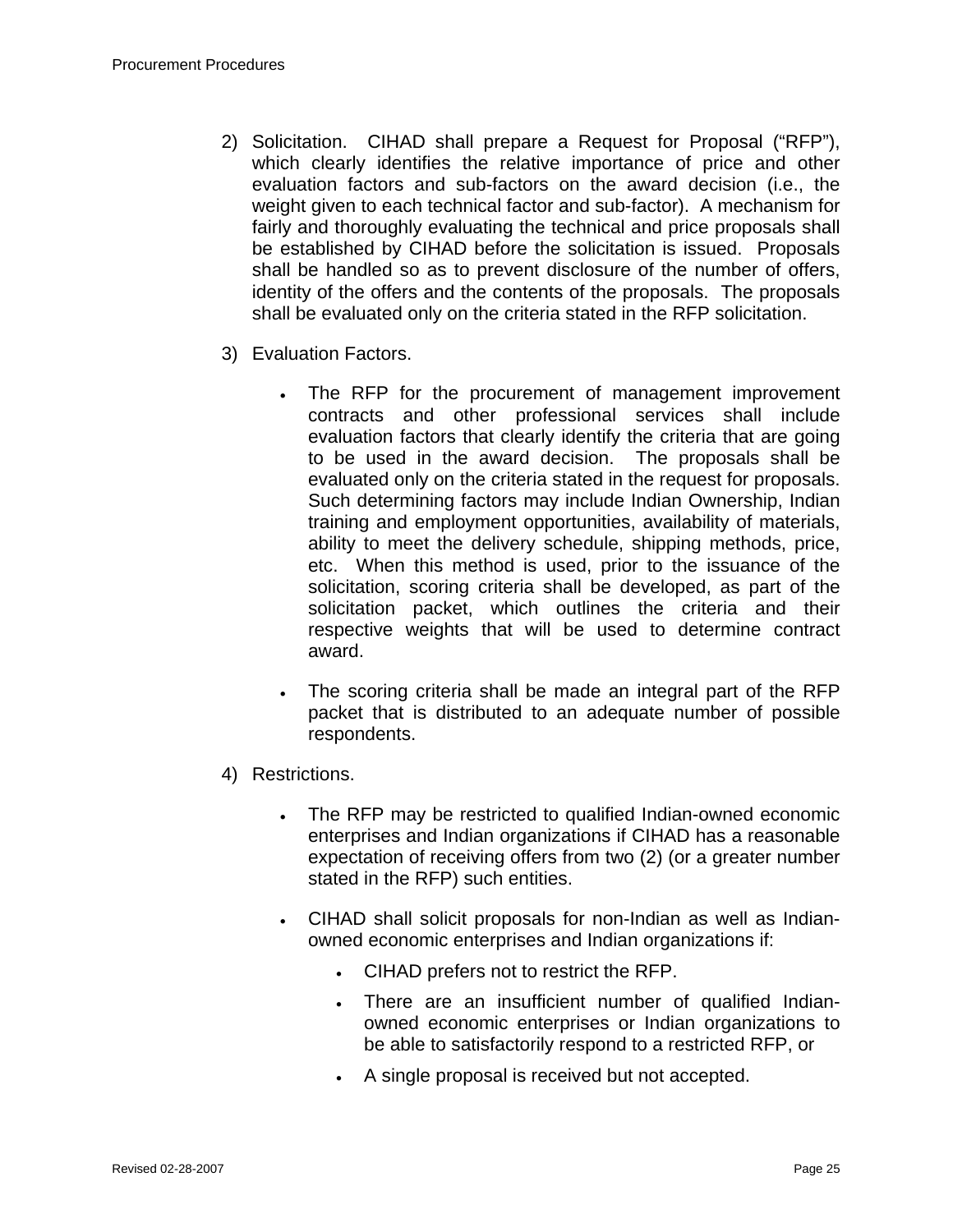- e. CIHAD Preparation of RFP.
	- 1) The CIHAD contracting department shall prepare the RFP. The RFP shall contain at least the following information:
		- A brief description of CIHAD and the project contemplated.
		- The specific professional services required,
		- The time frame for provision of the services,
		- The evaluation factors and their relative importance in the award of the contract,
		- The submission deadline, and
		- The name of CIHAD's contact person.
	- 2) The RFP shall request that the respondent provide a proposal that:
		- Demonstrates an understanding of the required services needed and the firm's or individual's ability to perform the services in a timely and effective manner (including a profile of the firm's principles, staff and facilities),
		- Provides a cost estimate to perform the work, and
		- Includes any forms required by CIHAD.
- f. Advertisement of RFP. The Procurement Department shall advertise the RFP through public announcement in local newspapers and, if appropriate, trade publications, direct requests to qualified respondents in CIHAD's files which CIHAD or other authorities have previously retained, and/or direct requests to local associations of minority respondents. The advertisement shall run in the legal section for a period to be determined by CIHAD, thus allowing firms adequate time for preparation of bids or proposals. The Procurement Department shall furnish all interested parties with a copy of the RFP.
- g. Pre-Proposal Conference. The Contracts/Procurement Officer may hold preproposal conferences to inform the proposers about the requirements of the scope of work and also give a walkthrough of the proposed project, if applicable.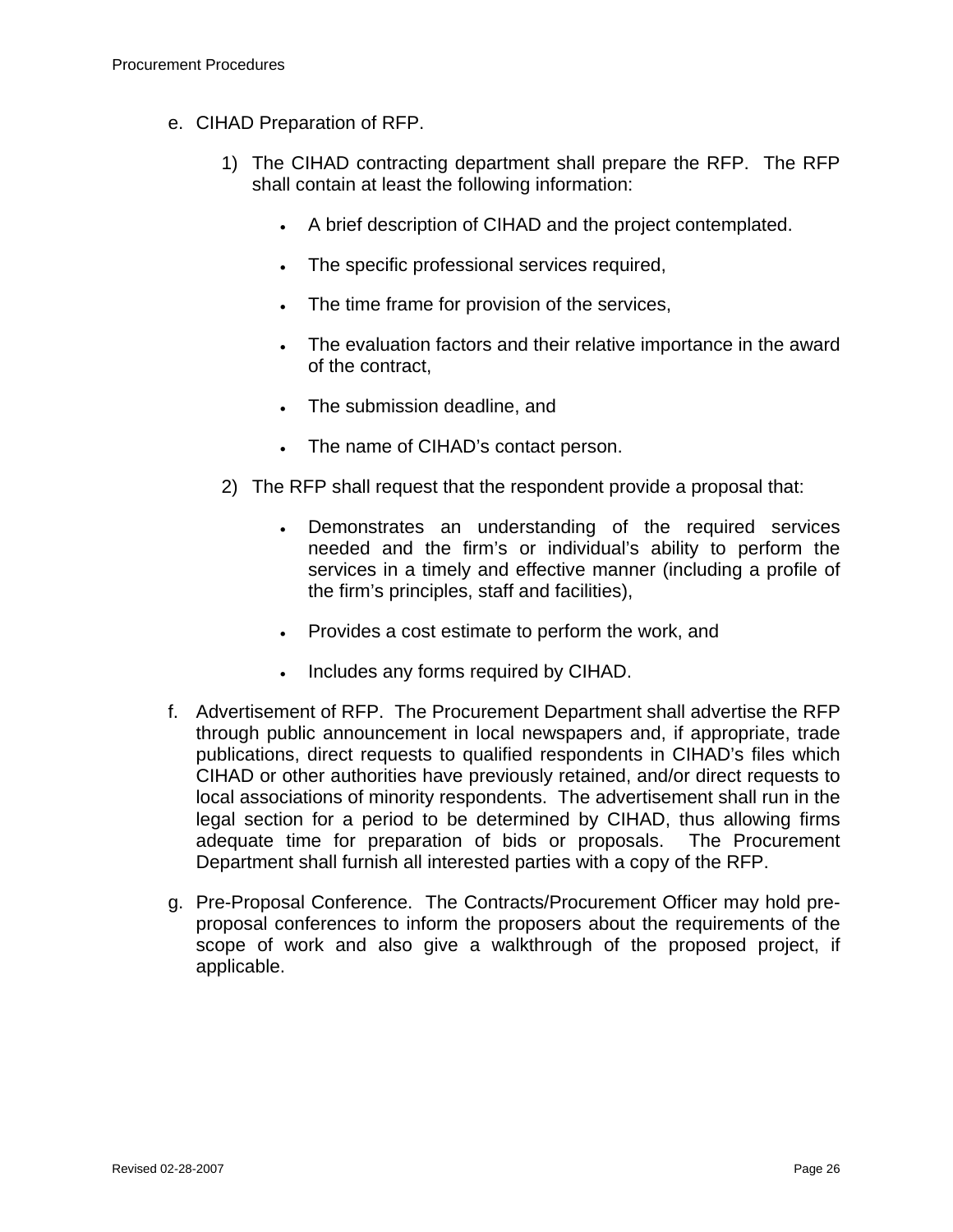- h. Addendum to RFP. The contracting department shall issue changes to the standard RFP package in the form of an addendum. The Contracts/ Procurement Officer shall not interpret the meaning of RFP documents except by addendum. Each addendum shall be numbered sequentially by the contracting department, who will provide a copy to each proposer of record to each place where RFP documents are on file. The addendum also shall specify, if applicable, the revised deadline date for submission of proposals. If the addenda are issued within ten (10) working days of the date of the RFP submission date, the RFP closing date shall be moved at least ten (10) days from the date of the issued addenda.
- i. RFP Submission Date.
	- 1) Upon receipt of each proposal, the contracting department shall mark the date and time on the envelope and keep it unopened in a secure place. At the date and time specified in the RFP, it shall be noted that the time for submission has occurred and a list of firms submitting proposals shall be compiled for the public record, copies of which will be forwarded to the CEO and Finance Director along with the proposals.
	- 2) Any RFPs submitted after the date and time specified in the RFP shall be date and time stamped and returned, unopened, to the Proposer with a letter indicating that the proposal was not received by the deadline.
- j. Review of Proposals Received.
	- 1) After the request period has ended, the Contracts/Procurement Officer will perform a completeness review of all proposals received utilizing a checklist made up of items listed under the "Minimum Submission Requirement" section of the RFP. Dependent on the necessity of the document requested to the RFP, any omissions may render the proposal incomplete and, therefore, non-responsive. Once the review has been completed, the Contracts/Procurement Officer shall notify the CEO and the Procurement Department of the results, select the review committee and schedule the pre-review conference to discuss the technical review process, the evaluation factors and the objective of the resultant contract award.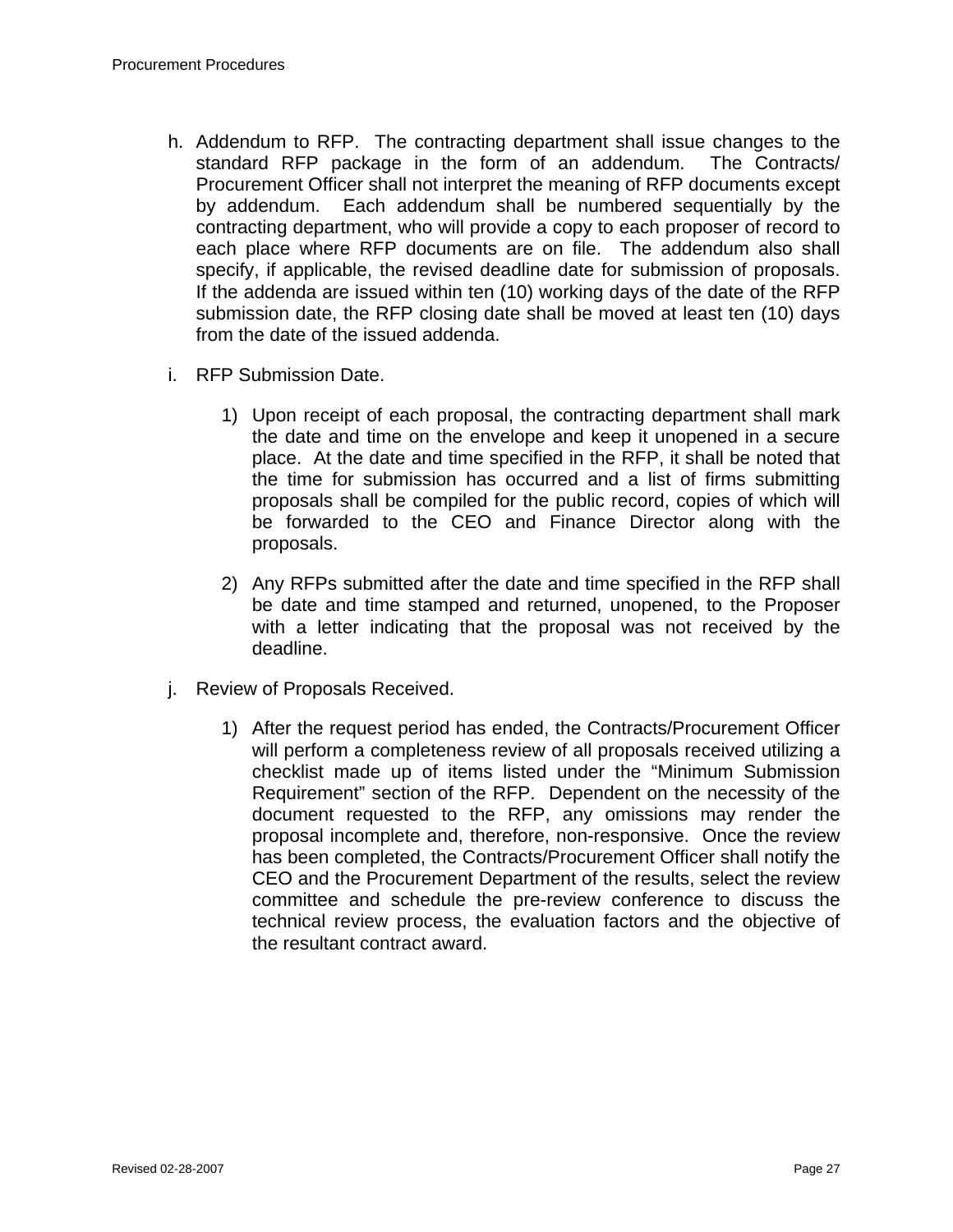- 2) The review committee shall independently review all proposals in accordance with the Evaluation Factors for the RFP. Each reviewer shall score each proposal in accordance with the rating points established for each evaluation factor and sub-factor. Once all members of the review committee have completed the review of all proposals, the committee will meet to review and discuss the results of the scoring. Based on final discussion, the proposals shall be ranked with the firm receiving the most points as the "Top Ranked Firm" for that RFP.
- k. Negotiations.
	- 1) Unless there is no need for negotiations with any of the offers, negotiations shall be conducted by the Procurement Department with offertory who submit proposals determined to have a reasonable chance of being selected for award, based on an evaluation against the technical and price factors as specified in the RFP. Such offers shall be accorded fair and equal treatment with respect to any opportunity for negotiation and revision of proposals. The purpose of the negotiations shall be to seek clarification of CIHAD questions and, if considered appropriate, advise the offeror of deficiencies in both the technical and price aspects of their proposals that may impact the offertory full understanding of and conformance to the solicitation requirements. No offeror shall be provided information about any other offeror's proposal and no offeror shall be assisted in bringing its proposal up to the level of any other proposal. Offertory shall not be directed to reduce their proposed prices to a specific amount in order to be considered for award.
	- 2) A common deadline shall be established for receipt of proposal revisions during the negotiations. The contracting department shall determine if all required forms and/or documents are included in the submitted proposals.
- l. Award.
	- 1) After evaluation of the proposals and any revisions, the contract shall be awarded to the responsible firms whose qualifications, price and other factors considered are the most advantageous to CIHAD. CIHAD shall not order or agree to any changes in the contract work when prior funding agency approval is required. Contract changes shall include a description of the proposed change in work, the fixed cost (credit, debit or no change) of the change and an estimate of any additional time required to complete the work.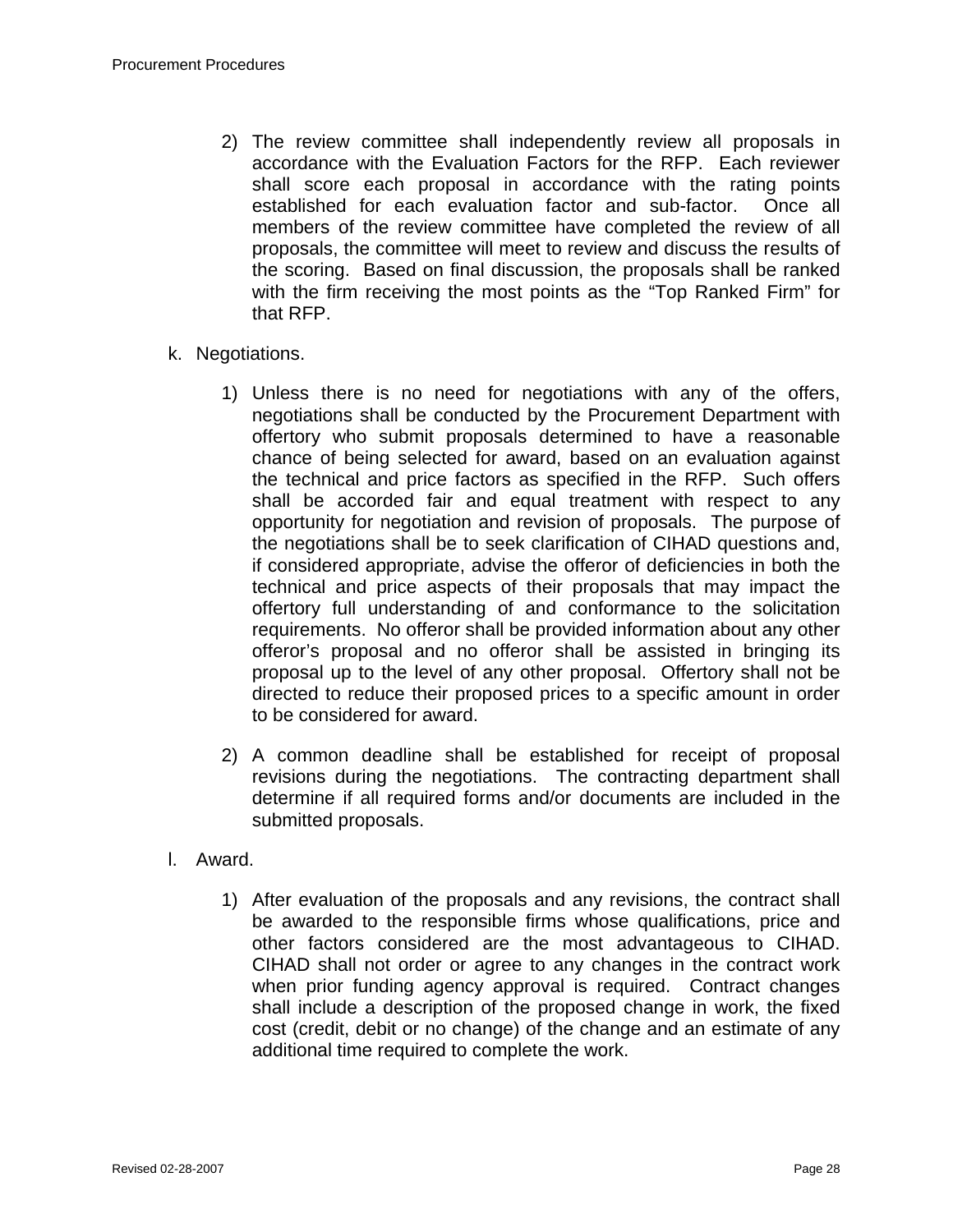- 2) For solicitations restricted to qualified Indian-owned economic enterprises and Indian organizations, if two (2) (or a greater number stated in the RFP) such entities submit acceptable proposals, award shall be made to the qualified Indian-owned economic enterprise or Indian organization with the best proposal, provided that the price is within the maximum total price established for the specific project or activity.
- 3) If fewer than this number of Indian-owned economic enterprises or Indian organizations submit acceptable proposals, CIHAD should consider re-soliciting the RFP without restriction to qualified Indianowned economic enterprises and Indian organizations. CIHAD may accept the sole proposal received, subject to HUD approval, in unusual circumstances (such as when CIHAD determines that the delays caused by re-soliciting the RFP would cause higher costs or when CIHAD determines that the proposal has a fair and reasonable price).
- m. Contract Review and Approval.
	- 1) Once the contracting department has reviewed and approved the RFP process and award, it will prepare a contract which contains the following:
		- A clear statement of the specific services and tasks to be performed,
		- A description of the methodology to be used in carrying out the services,
		- An identification of the type and frequency of written reports to be provided to CIHAD,
		- A time frame for completion of all services,
		- A payment schedule that is related to the successful completion of specific tasks, and
		- The total cost of the project.
- n. Abandonment or Termination.
	- 1) In the event of abandonment of the project or termination of the contract for any cause, under the respective sections of the contract, the terms of any settlement between CIHAD and the service provider shall be subject to approval by the CEO or designee and the Director of the contracting department, if required.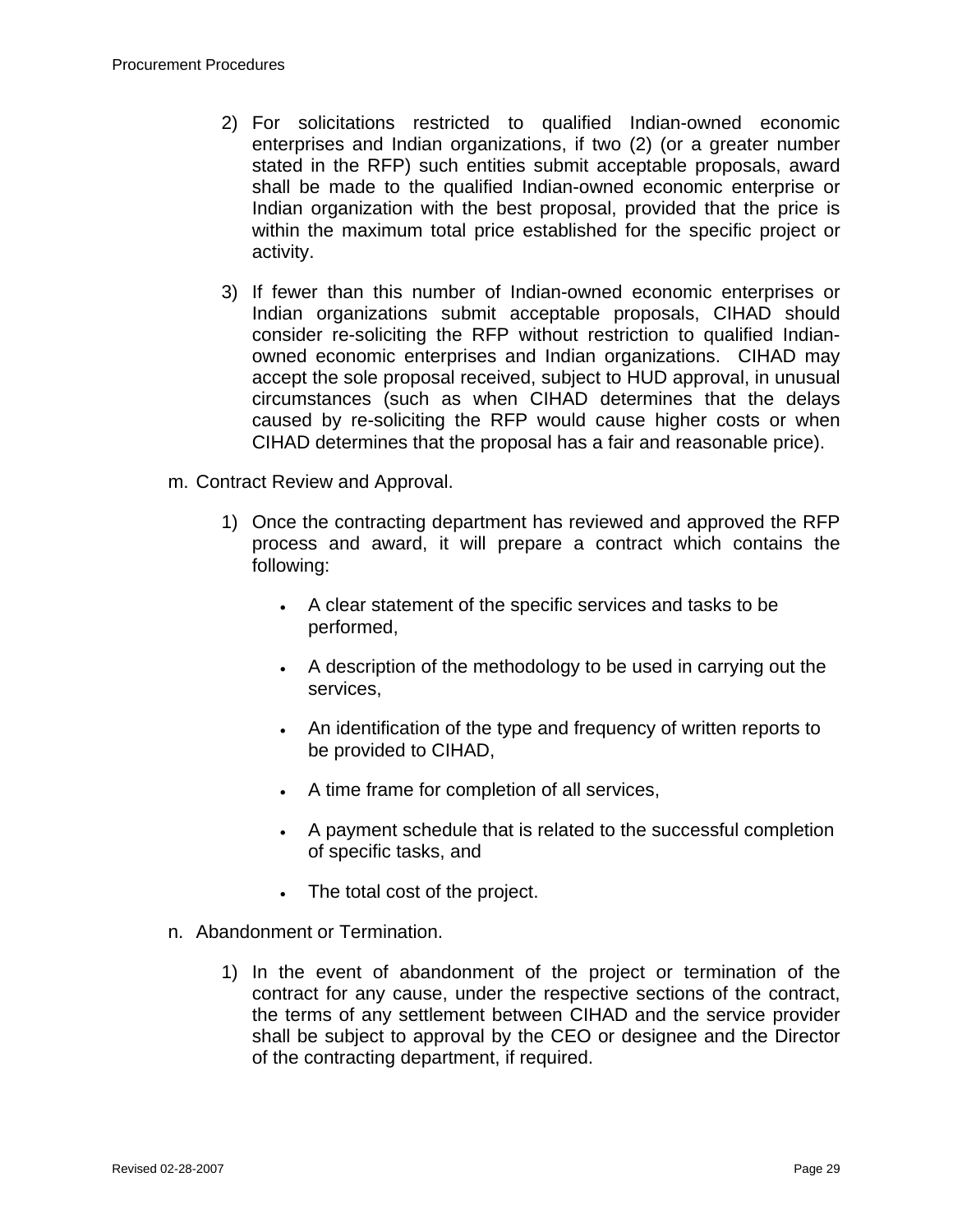- 2) CIHAD shall not disburse any monies to the service provider after the notice of abandonment or termination has been issued until the CEO or designee, the Director of the contracting department and the funding agency (if required) have approved the settlement agreement.
- 9. NONCOMPETITIVE PROCUREMENT PROPOSALS.
	- a. Conditions for Use. Procurements shall be conducted competitively to the maximum extent possible. However, in accordance with 24 CFR 85.36(d)(4), procurement by noncompetitive proposal may be used when the award of a contract is not feasible using small purchase procedures, sealed bids or competitive proposals and one of the following applies:
		- 1) The item is available only from a single source based on a good faith review of available sources,
		- 2) An emergency exists that seriously threatens the public health, welfare or safety or endangers property or would otherwise cause serious injury to CIHAD, as may arise by reason of a flood, earthquake, epidemic, riot, equipment failure or similar event. In such cases, there must be an immediate and serious need for supplies, services or construction such that the need cannot be met through any other procurement methods.

NOTE: The emergency procurement shall be limited to those supplies, services or construction necessary to meet the emergency. In cases where labor is involved, Davis-Bacon wage rates will apply and a determination has to be acquired if the amount of the work is over the \$2,000 threshold.

- 3) HUD authorizes the use of noncompetitive proposals, or
- 4) After solicitation of a number of sources, competition is determined inadequate.
- b. Justification. Each procurement based on noncompetitive proposal shall be supported by a written justification for using such procedures. This justification shall be documented in writing by the Contracts/Procurement Officer and approved by the CEO.
- c. Price Reasonableness. The reasonableness of the price for all procurements based on noncompetitive proposals shall be determined by performing a cost analysis as described under the "Cost and Price Analysis" section below.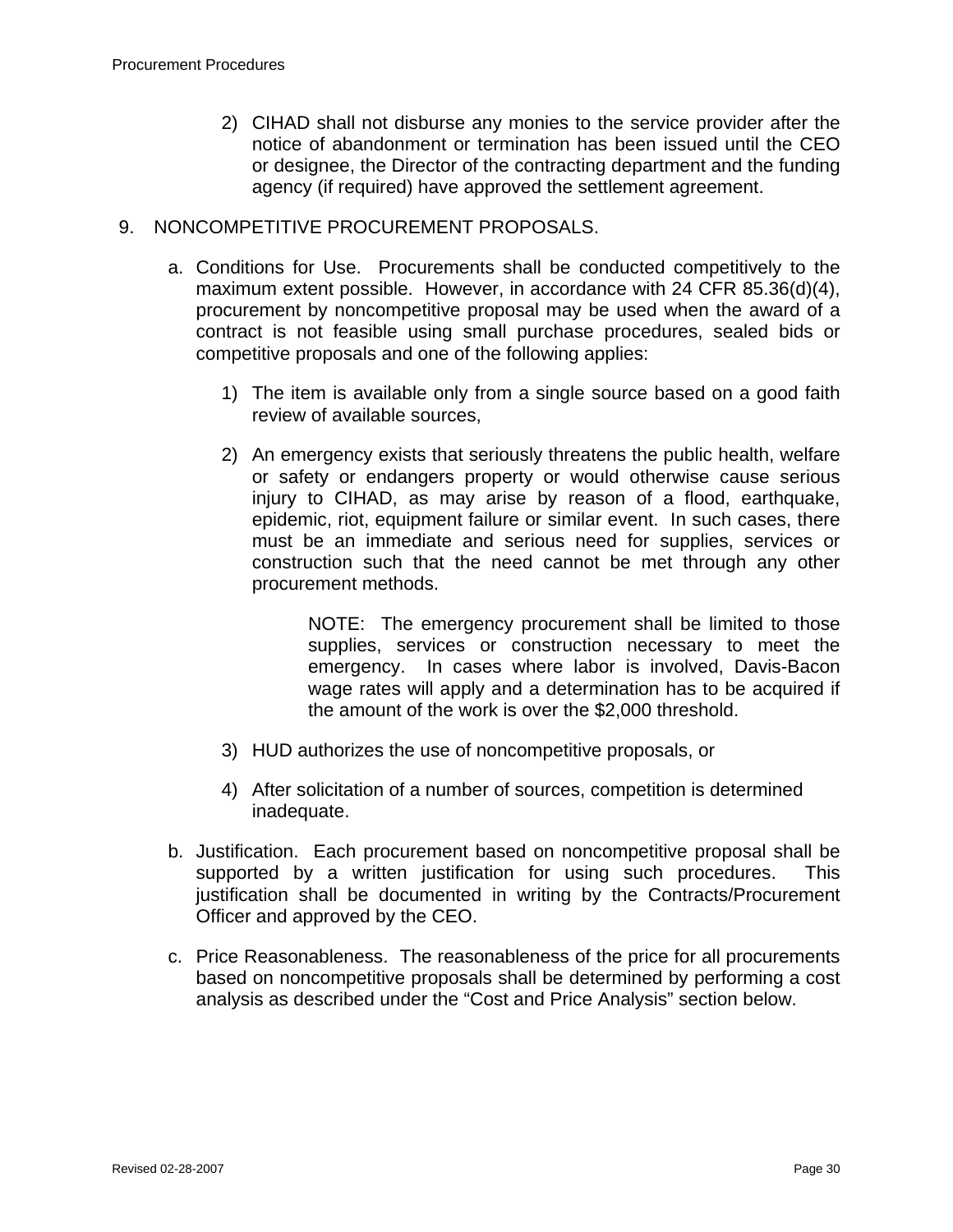# **COST AND PRICE ANALYSIS**

#### 1. USE OF THE COST OR PRICE ANALYSIS.

- a. In accordance with 24 CFR 85.36(f), a cost or price analysis shall be performed for all procurement actions (including contract modifications). The degree of analysis shall depend on the facts surrounding each procurement. The method of analysis shall be determined based on the criteria listed below.
	- 1) Submission of Cost or Pricing Information.
		- A cost analysis will be necessary when adequate price competition is lacking, and for sole source procurements, including contract modifications or change orders, unless price reasonableness can be established on the basis of a catalog or market price of a commercial product sold in substantial quantities to the general public or based on prices set by law or regulation. A price analysis will be used in all other instances to determine the reasonableness of the proposed contract price.
		- CIHAD will negotiate profit as a separate element of the price for each contract in which there is no price competition and in all cases where cost analysis is performed. To establish a fair and reasonable profit, consideration will be given to the complexity of the work to be performed, the risk borne by the contractor, the contractor's investment, the amount of subcontracting, the quality of its record of past performance, and industry profit rates in the surrounding geographical area for similar work.
		- Costs or prices based on established costs for contracts under grants will be allowable only to the extent that costs incurred or cost estimates included in negotiated prices are consistent with Federal cost principles (Section 85.22 in Appendix A). Grantees may reference their own cost principles that comply with the applicable Federal cost principles.
	- 2) The cost-plus a percentage of cost and percentage of construction cost methods of contracting shall not be used.
	- 3) A comparison of prices shall be used in all cases other than those described in cost analysis above.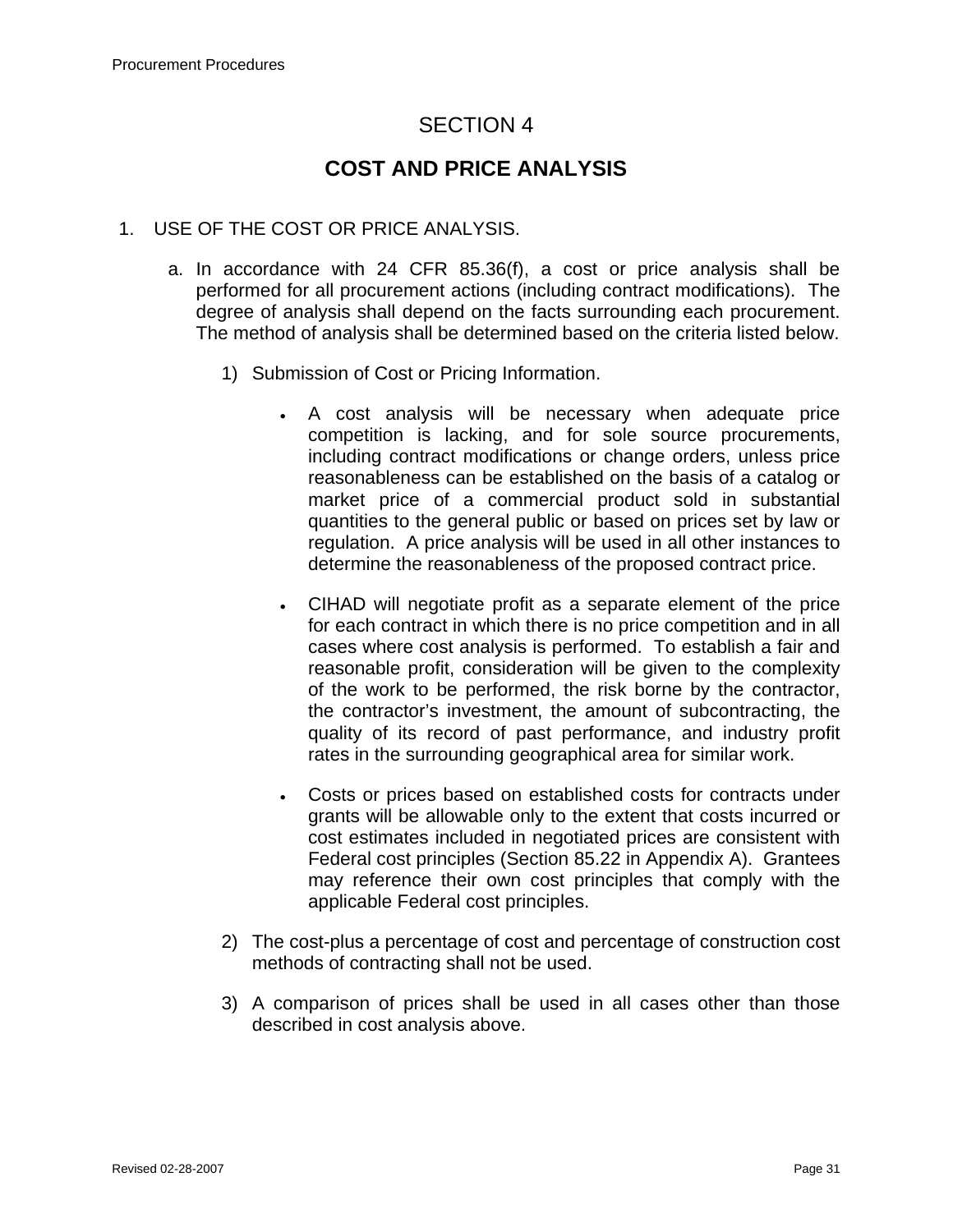# **CANCELLATION OF SOLICITATIONS**

#### 1. CANCELLATION.

- a. An Invitation for Bids ("IFB"), Request for Proposals ("RFP"), or other solicitation may be cancelled before offers are due if:
	- 1) CIHAD no longer requires the supplies, services or construction,
	- 2) CIHAD can no longer reasonably expect to fund the procurement, or
	- 3) The proposed amendments to the solicitation would be of such magnitude that a new solicitation would be desirable.
- b. A solicitation may be cancelled and all bids or proposals that have already been received may be rejected if:
	- 1) The supplies, services or construction are no longer required,
	- 2) Ambiguous or otherwise inadequate specifications were part of the solicitation,
	- 3) The solicitation did not provide for consideration of all factors of significance to CIHAD.
	- 4) Prices exceed available funds and it would not be appropriate to adjust quantities to come within available funds,
	- 5) There is reason to believe that bids or proposals may not have been independently arrived at in open competition, may have been collusive, or may have been submitted in bad faith, or
	- 6) For good cause of a similar nature when it is in the best interest of CIHAD.
- c. The reasons for cancellation shall be documented in the procurement file. CIHAD shall also provide the reasons for cancellation and/or rejection upon request to any offeror solicited.
- d. A notice of cancellation shall be sent to all offers solicited, which if appropriate shall explain that they will be given an opportunity to compete on any resolicitation or future procurement of similar items.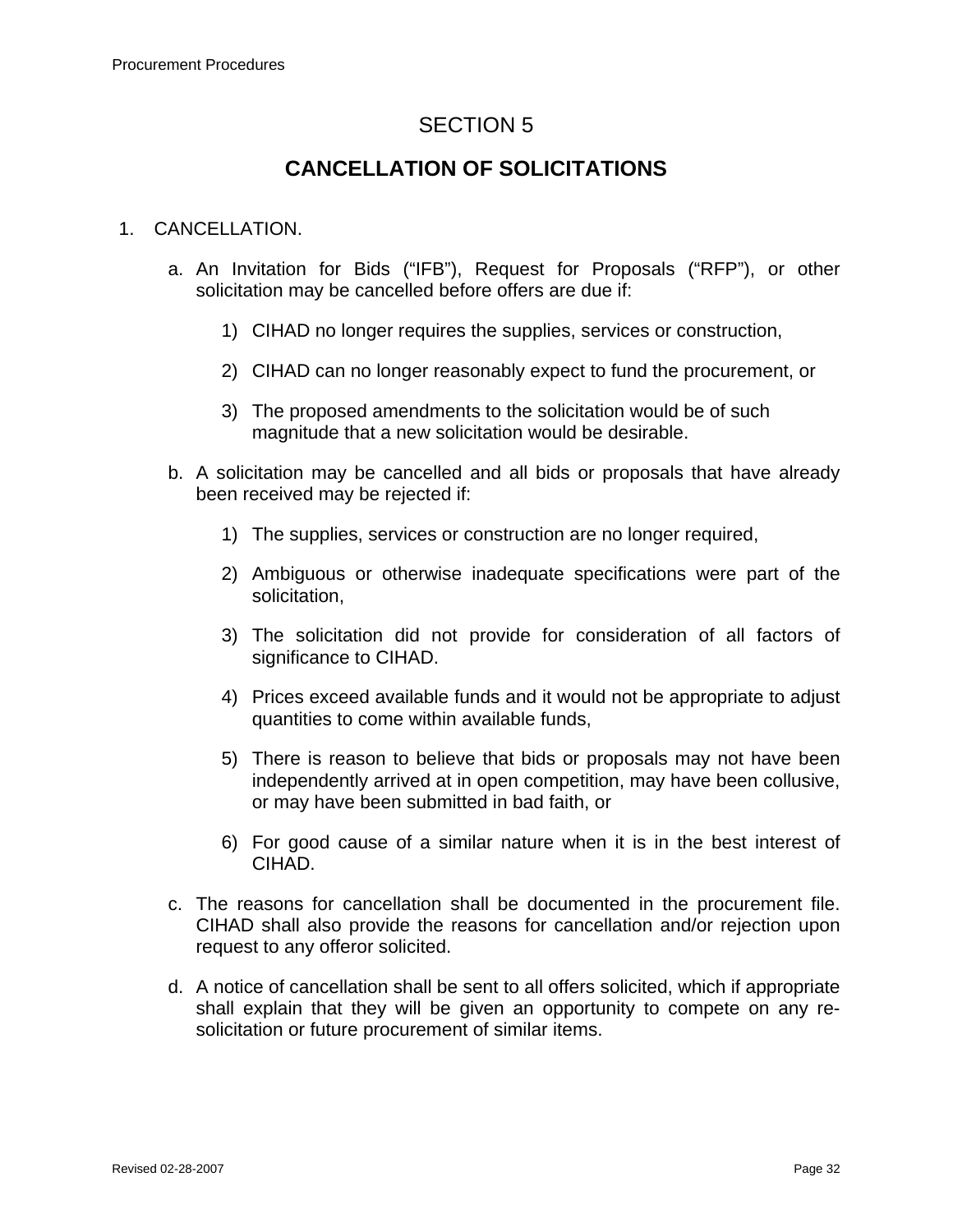- e. If all otherwise acceptable bids received in response to an invitation for bids are at unreasonable prices, or only one bid is received and the price is unreasonable, CIHAD shall cancel the solicitation and either:
	- 1) Re-solicit using a Request for Proposal, or
	- 2) If only one bid is received at an unreasonable price, CIHAD should consider using the noncompetitive proposals method.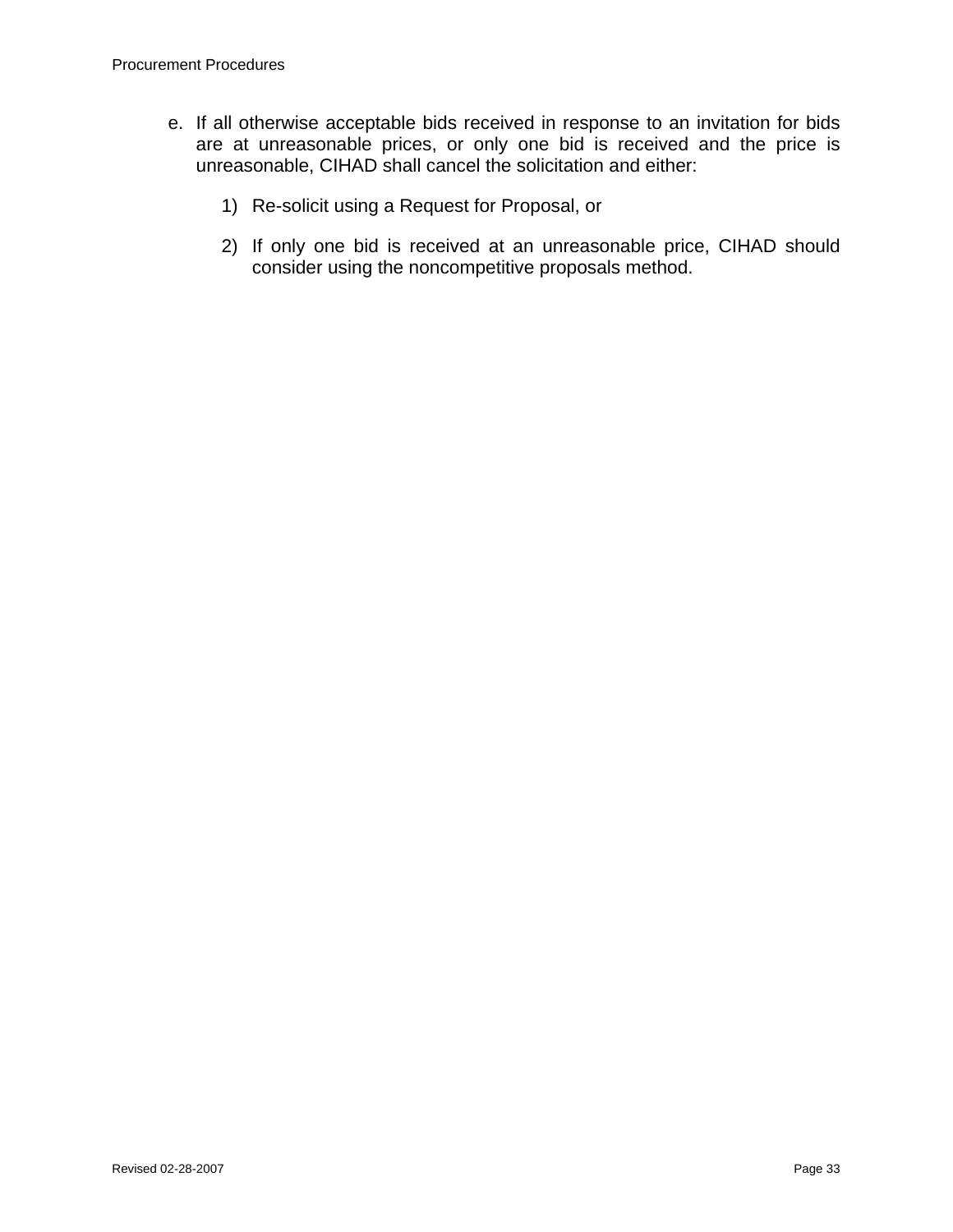# **COOPERATIVE PURCHASING**

#### 1. AGREEMENTS.

- a. CIHAD may enter into state, regional, tribal and local intergovernmental agreements to purchase or use common goods and services. The decision to use an intergovernmental agreement or conduct a direct procurement shall be based on economy and efficiency. If used, the intergovernmental agreement shall stipulate who is authorized to purchase on behalf of the participating parties and shall specify inspection, acceptance, termination, payment and other relevant terms and conditions.
- b. CIHAD encourages the use of federal or state excess and surplus property instead of purchasing new equipment and property whenever such use is economically feasible and reduces costs.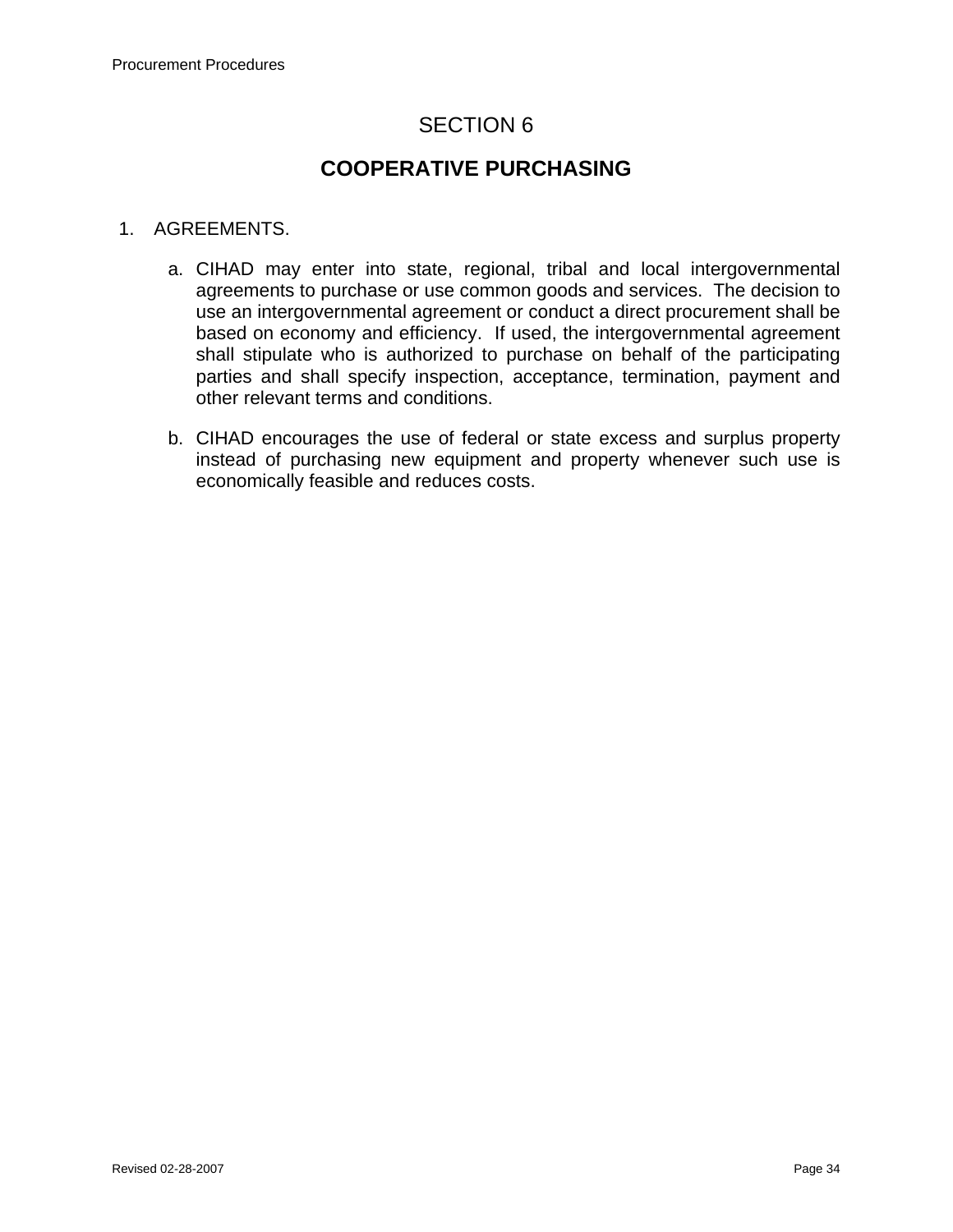# **TYPES OF CONTRACTS AND CLAUSES**

### 1. CONTRACT TYPES.

- a. Any type of contract which is appropriate to the procurement and which will promote the best interests of CIHAD may be used, provided that the cost plus a percentage of cost and percentage of construction cost methods are prohibited.
- b. All procurements shall include the clauses and provisions necessary to define the rights and responsibilities of the parties. A cost reimbursement contract shall not be used unless it is likely to be less costly or it is impracticable to satisfy CIHAD's needs otherwise.
- c. A time and materials contract should only be used if a written determination is made that no other contract type is suitable and the contract includes limits or prices that the contractor exceeds at its own risk.
- 2. OPTIONS. Options for additional quantities or performance periods may be included in contracts, provided that:
	- a. The option is contained in the solicitation,
	- b. The option is a unilateral right of CIHAD,
	- c. The contract states a limit on the additional quantities and the overall term of the contract,
	- d. The options are evaluated as part of the initial competition,
	- e. The contract states the period within which the options may be exercised,
	- f. The options may be exercised only at the price specified in or reasonably determinable from the contract, and
	- g. The options may be exercised only if determined to be more advantageous to CIHAD than conducting a new procurement.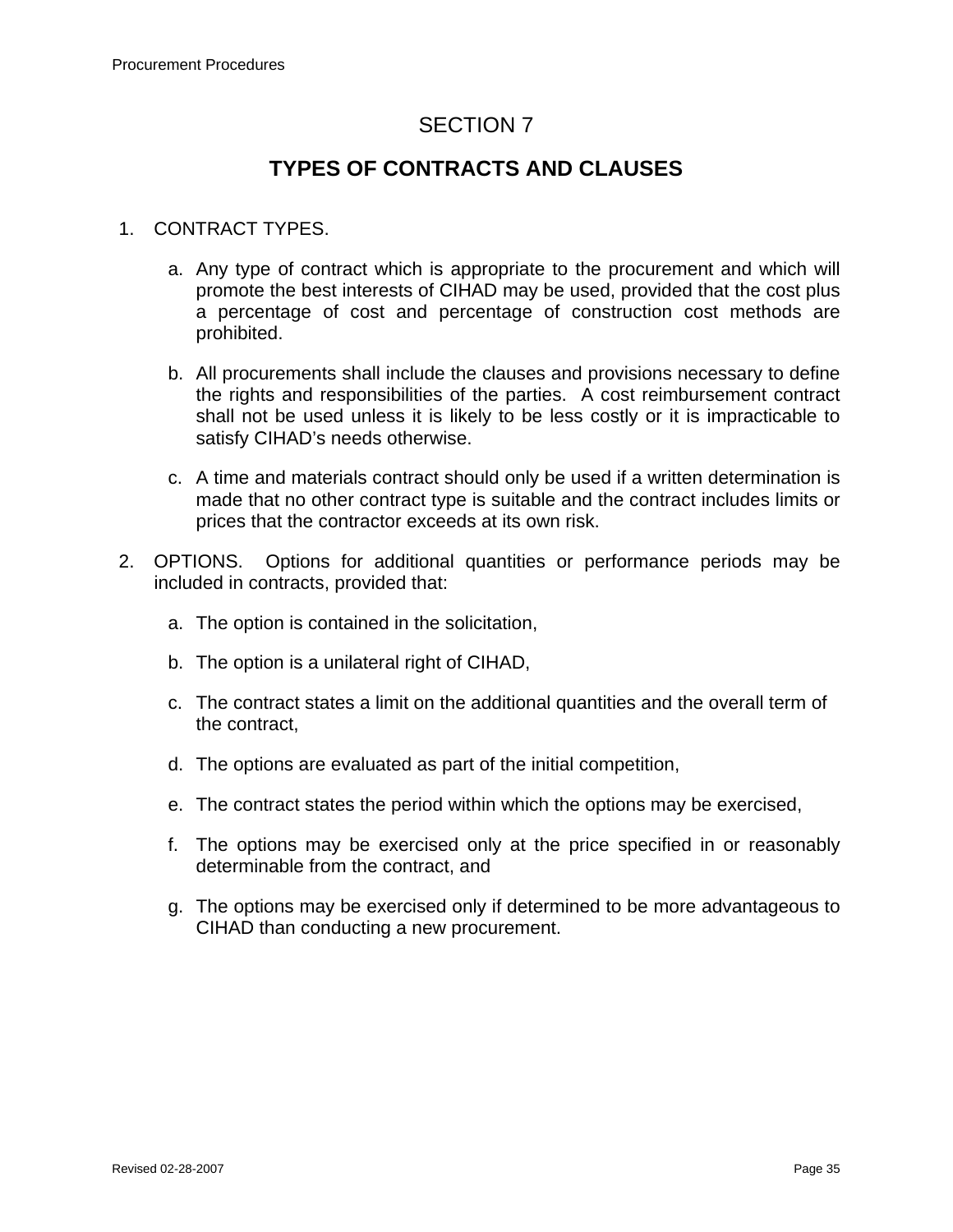#### 3. SPECIFICATIONS.

- a. General.
	- 1) All specifications shall be drafted so as to promote overall economy for the purposes intended and to encourage competition in satisfying CIHAD's needs. Specifications shall be reviewed prior to solicitation to ensure that they are not unduly restrictive or represent unnecessary or duplicative items.
	- 2) Functional or performance specifications are preferred. Detailed product specifications should be avoided whenever possible.
	- 3) Consideration shall be given to consolidating or breaking out procurements to obtain a more economical result. For equipment purchases, a lease versus purchase analysis should be performed to determine the more economical form of procurement.
- b. The following specification limitations shall be avoided:
	- 1) Geographic restrictions not mandated or encouraged by applicable federal law (except for architect-engineer contracts, which may include geographic location as a selection factor if adequate competition is available),
	- 2) Unnecessary bonding or experience requirements,
	- 3) Brand name specification (unless a written determination is made that only the identified items will satisfy CIHAD's needs), and
	- 4) Brand name or equal specifications (unless they list the minimum essential characteristics and standards to which the item must conform to satisfy its intended use). Nothing in this procurement policy shall preempt any applicable licensing laws. Specifications shall be scrutinized to ensure that organizational conflicts of interest do not occur (for example, having a consultant perform a study of CIHAD's computer needs and then allowing that consultant to compete for the subsequent contract for the computers).
- 4. CONTRACT PROVISIONS. All of the contract provisions at 24 CFR 85.36(i) should be included in all contracts.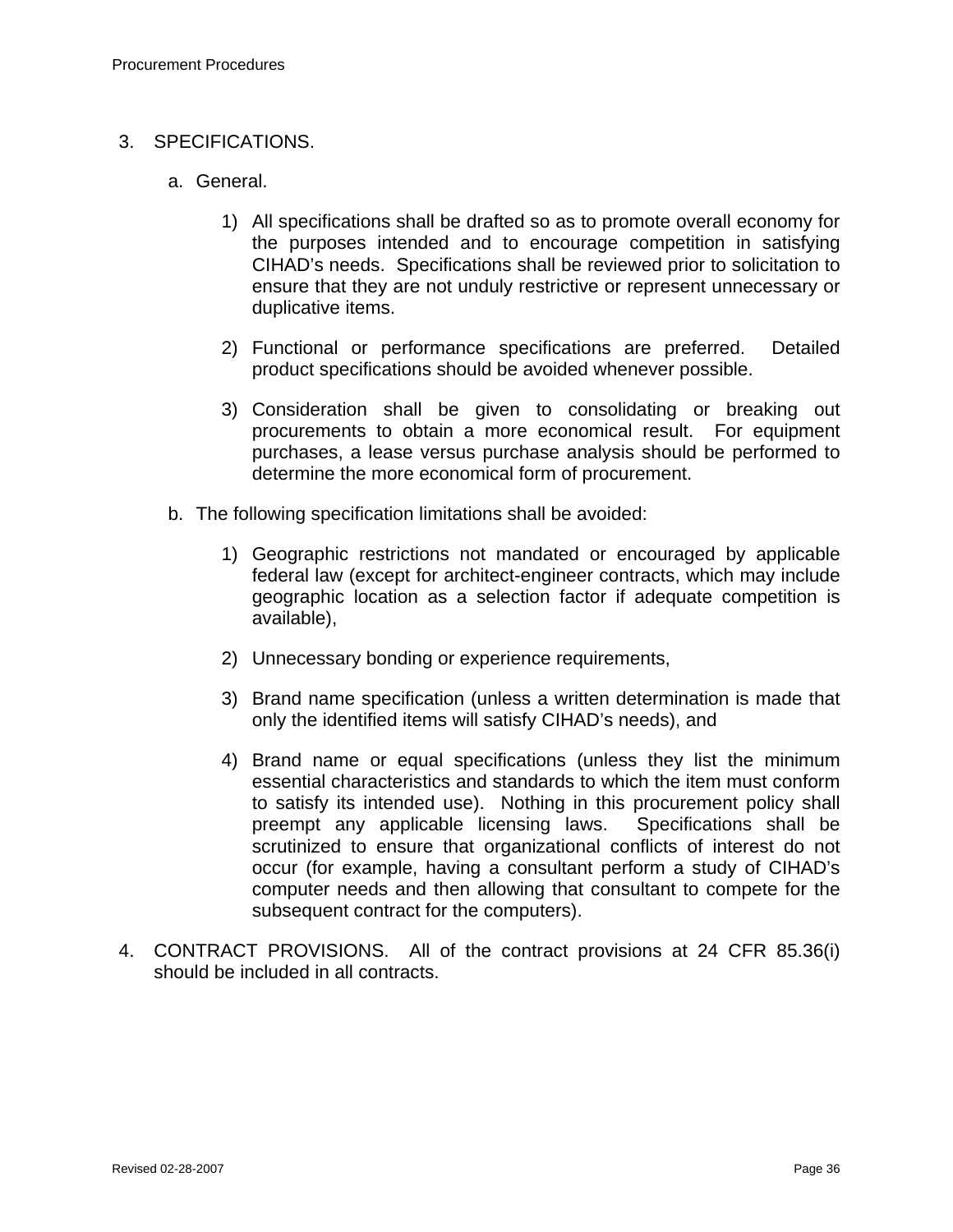# **APPEALS AND REMEDIES**

- 1. GENERAL. It is CIHAD's policy to resolve all procurement or contractual issues informally at the CIHAD level without litigation. When appropriate, CIHAD may consider the use of informal discussions between the parties by individuals who did not participate substantially in the matter in dispute to help resolve any differences.
- 2. BID PROTESTS.
	- a. Any actual or prospective individual or contractor may protest the solicitation or award of a contract for serious violations of the principles of these procedures.
	- b. Any protest against a solicitation must be received before the due date for receipt of bids or proposals and any protest against the award of a contract must be received within 20 calendar days after contract award, or the protest will not be considered.
	- c. All bid protests shall be in writing, submitted to the Contracts/Procurement Officer, who shall issue a written decision on the matter.
	- d. The Contracting Officer may, at his or her discretion, suspend the procurement pending resolution of the protest, if warranted by the facts presented.
- 3. PROTESTS INVOLVING INDIAN PREFERENCES. Complaints arising out of any of the methods of providing for Indian preference shall be handled in accordance with the procedures in 24 CFR 1000.54.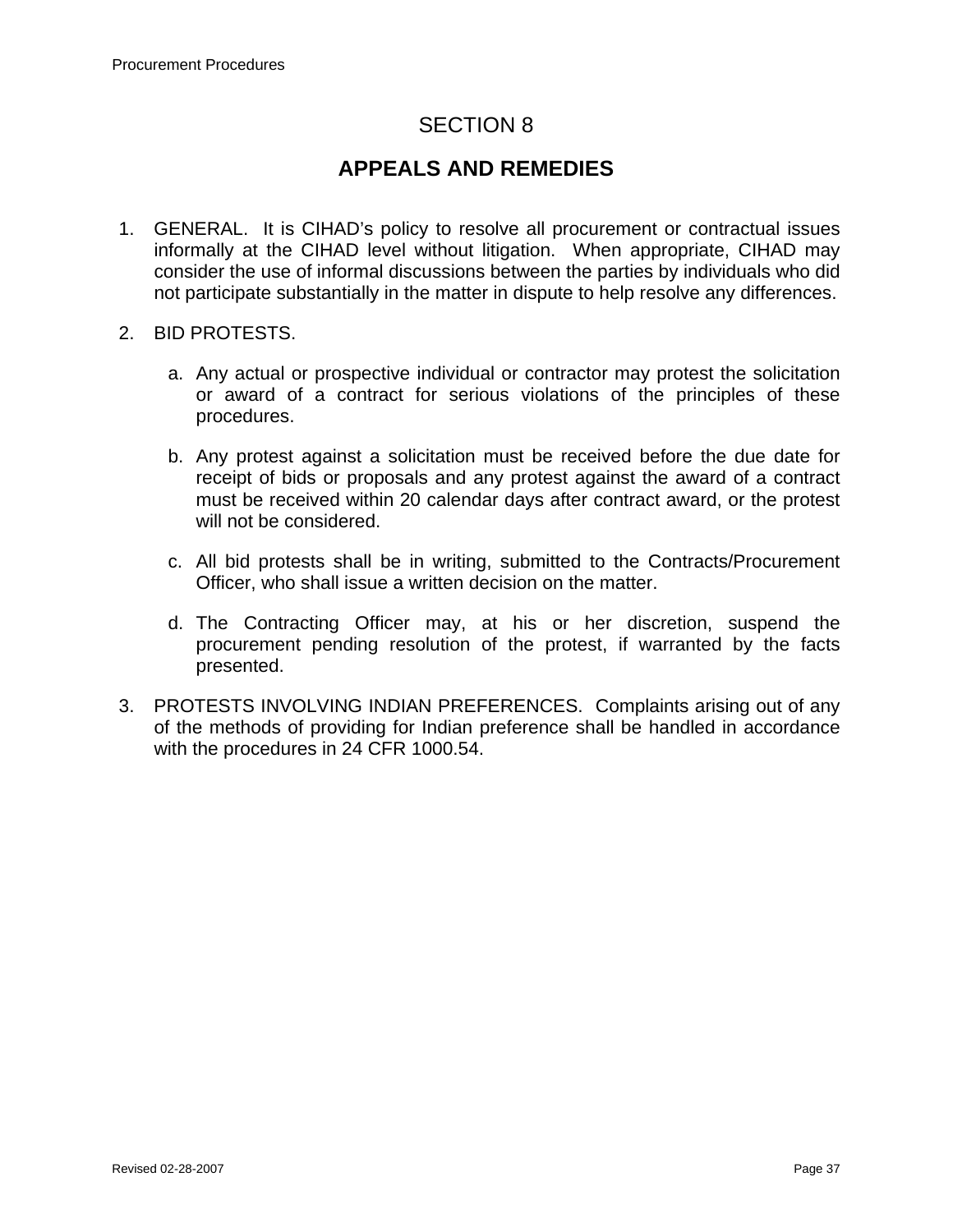# **ASSISTANCE TO SMALL AND OTHER BUSINESSES**

#### 1. REGULATIONS AND LAW.

- a. In accordance with 24 CFR 85.36(e) and the HUD Act of 1968, CIHAD shall make efforts to ensure that small and minority-owned businesses, women's business enterprises, labor surplus area businesses and individuals or firms located in or owned in substantial part by persons residing in the area of a CIHAD project are used when possible. Such efforts include, but shall not be limited to:
	- 1) Placing qualified small and minority businesses and women's business enterprises on solicitation lists,
	- 2) Assuring that small and minority businesses and women's business enterprises are solicited whenever they are potential sources,
	- 3) Dividing total requirements, when economically feasible, into smaller tasks or quantities to permit maximum participation by small and minority business, and women's business enterprises,
	- 4) Establishing delivery schedules, where the requirement permits, which encourage participation by small and minority business, and women's business enterprises,
	- 5) Using the services and assistance of the Small Business Administration and the Minority Business Development Agency of the Department of Commerce, and
	- 6) Including in contracts a clause requiring contractors, to the greatest extent feasible, to provide opportunities for training and employment for lower income residents of the project area and to award subcontracts for work in connection with the project to business concerns which are located in, or owned in substantial part by persons residing in the area of the project, as described in 24 CFR 135, pursuant to Section 3 of the HUD Act of 1968. The requirements of Section 3 apply only to projects or activities for which the amount of assistance exceeds \$200,000 as described at 24 CFR 1000.42.
	- 7) Requiring prime contractors, which subcontracting is anticipated, to take the steps listed above.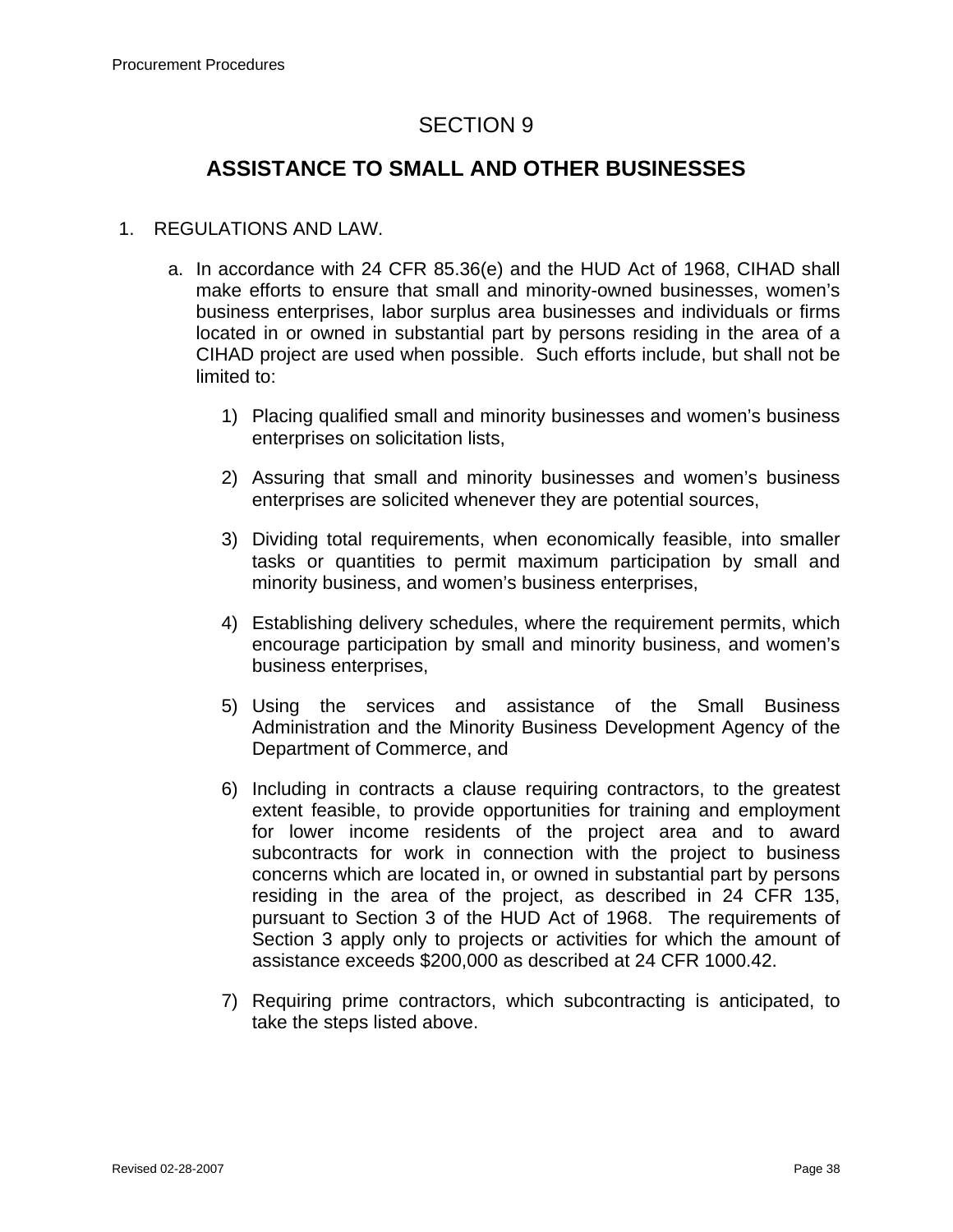#### 2. DEFINITIONS.

- a. A small business is defined as a business which is:
	- 1) Independently owned,
	- 2) Non-dominant in its field of operation, and
	- 3) Not an affiliate or subsidiary of a business dominant in its field of operation.

The size standards in 13 CFR 121 shall be used unless CIHAD determines that their use is inappropriate.

- b. A minority-owned business is defined as a business which is at least 51% owned by one or more minority group members, or in the case of a publiclyowned business, one in which at least 51% of its voting stock is owned by one or more minority group members, and whose management and daily business operations are controlled by one or more such individuals.
- c. A women's business enterprise is defined as a business that is at least 51% owned by a woman or women who are United States citizens and who also control or operate the business.
- d. A labor surplus area business is defined as a business which, together with its immediate subcontractors, will incur more than 50% of the cost of performing the contract in an area of concentrated unemployment or underemployment, as defined by the US Department of Labor in 20 CFR 654, Subpart A, and in lists of labor surplus areas published by the Employment and Training Administration.
- e. A business concern located in the area of the project is defined as an individual or firm located within the relevant Section 3 covered project area, as determined pursuant to 24 CFR 135.15, listed on HUD's registry of eligible business concerns, and meeting the definition of small business above. A business concern owned in substantial part by persons residing in the area of the project is defined as a business concern which is 51% or more owned by persons residing within the Section 3 covered project, owned by persons considered by the US Small Business Administration to be socially or economically disadvantaged, listed on HUD's registry of eligible business concerns and meeting the definition of small business above.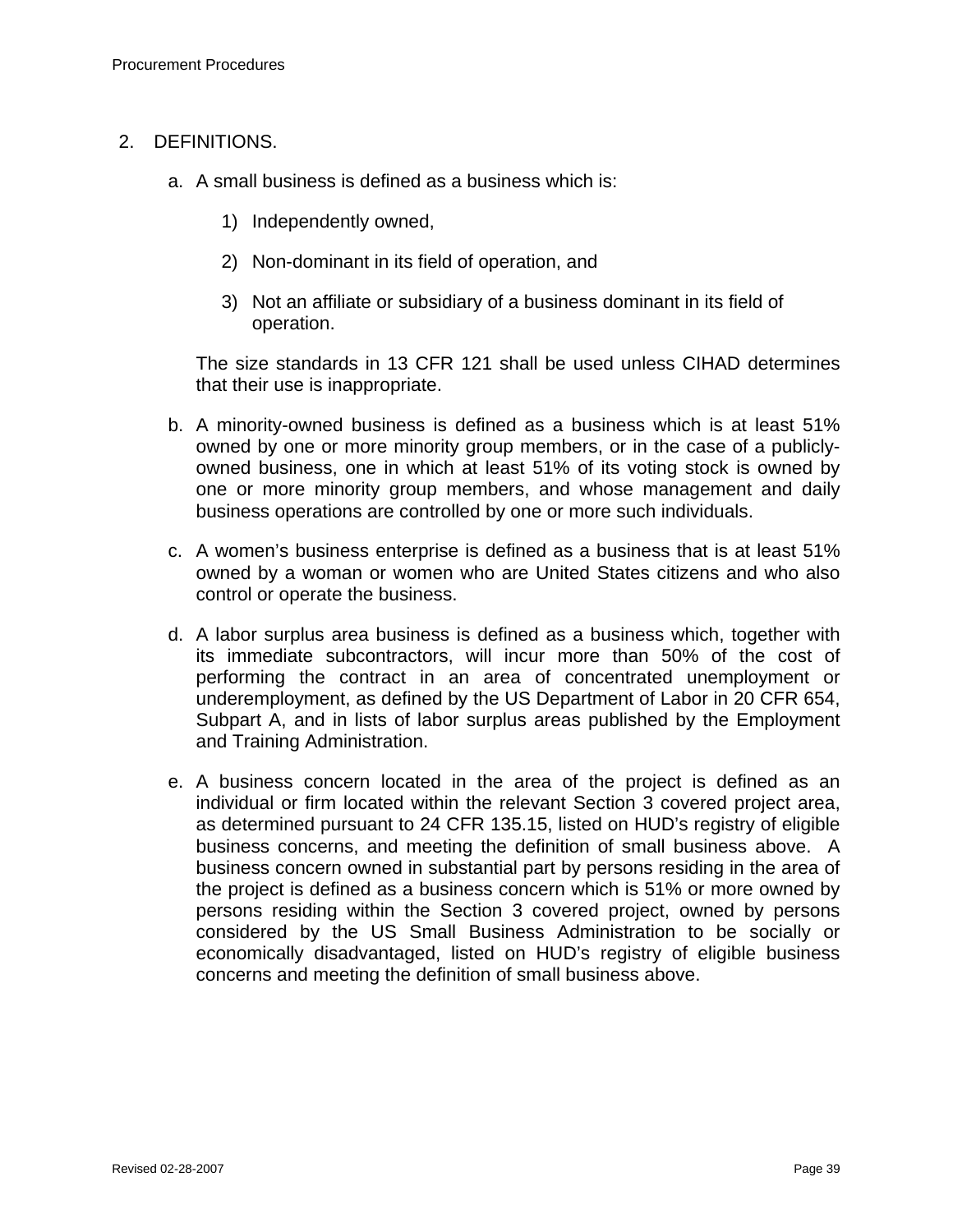# **ETHICS IN PROCUREMENT**

A Conflict of Interest/Code of Conduct Policy has been established by the Board of Commissioners for Cocopah Indian Housing and Development employees. The entire policy is available for review at the corporate headquarters. Each employee is required to sign a Conflict of Interest Agreement at the time of his/her hire and at the beginning of each subsequent fiscal year. This policy includes procedures for resolving any potential or actual conflicts of interest. Each employee will retain a copy of the policy.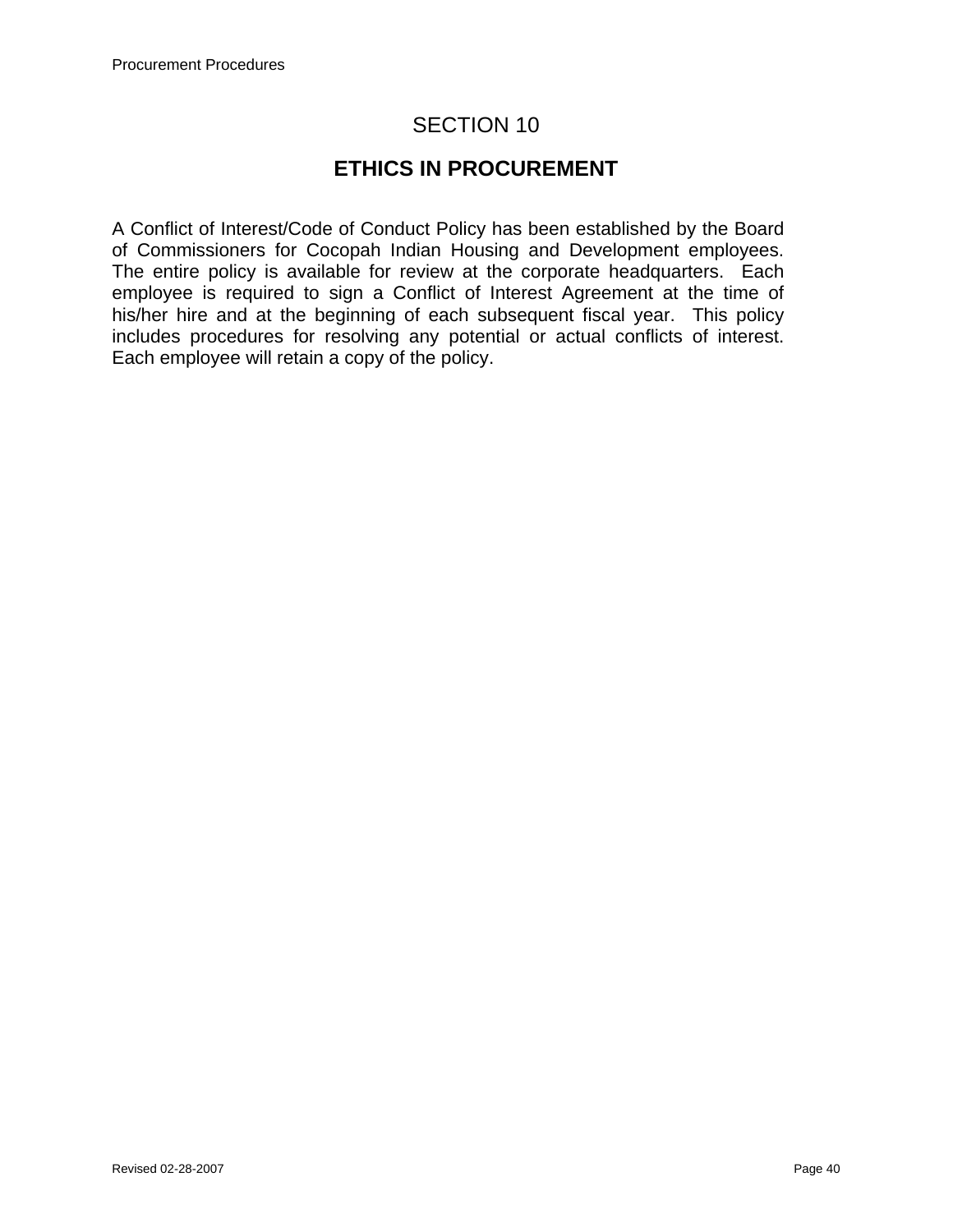#### APPENDIX A

#### PROCESSING PURCHASE ORDERS *OPEN PURCHASE ORDER ACCOUNTS*

The following steps are required for completing the small procurement purchase process for *open* Purchase Order accounts:

#### REQUEST TO PURCHASE ("RTP"):

- 1. Requestor: Complete an RTP, filling in the following information:
	- Requestor's Name
	- Vendor Name
	- Job Number (if applicable)
	- Open Purchase Order Number
	- Date Material Required
	- Delivery Address
	- Description of Item
	- Part/Item Number
	- Substitution Allowed (yes/no)
	- Unit (e.g., each, box, carton, etc.)
	- Quantity
	- Price Per Item
	- Total Costs
- 2. Department Director:
	- Review completed RTP to ensure it is compliant with the annual budget and the goals and objectives of CIHAD.
	- If the RTP *is not approved*, the Director will indicate the reason for nonapproval in the Comments section of the RTP and will return it to the Requestor.
	- If the RTP *is approved*, the Director will sign and date the RTP and will return it to the Requestor for further processing.
- 3. Requestor:
	- RTP *not approved* by Director:
		- o Write "VOID" in red across the original non-approved RTP and send it to the Procurement Clerk for recordkeeping purposes.
		- o File a copy of the voided non-approved RTP in the department's purchasing files.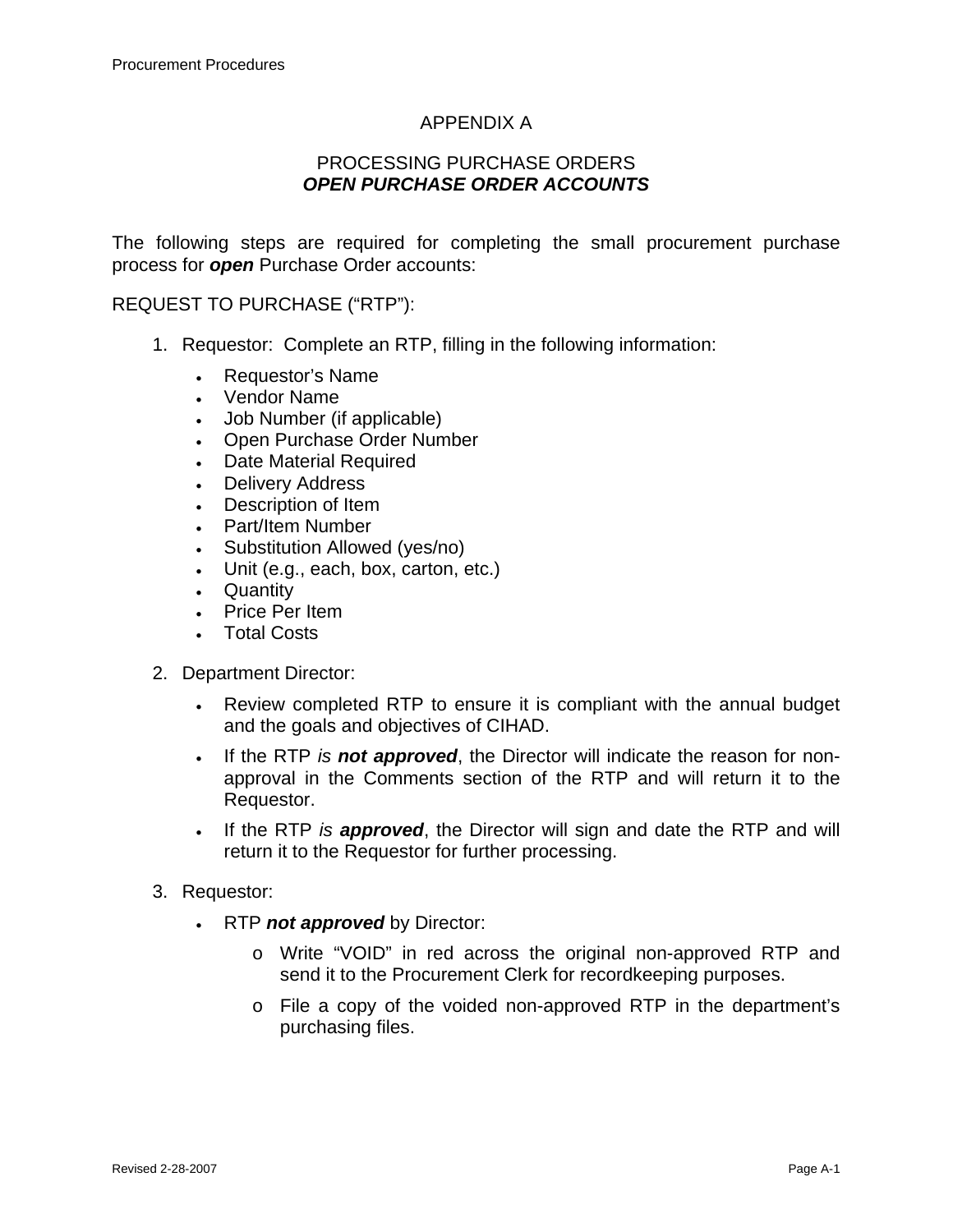- RTP *approved* by Director:
	- o Place the order with the vendor.
	- o Make a copy of the RTP for the department's purchasing files.
	- o Forward the original RTP and a copy of the order confirmation/ backup documentation to the Bookkeeper.
- 4. Bookkeeper:
	- Place the original RTP with backup in a suspense file, awaiting invoice receipt.
- 5. Receiver of Goods:
	- Inspect package for exterior damage.
	- Match items received to accompanying documentation. Document any deviations.
	- Document any visible damage to contents.
	- Send the package, notes regarding deviations/damage, bill of lading, shipping slip and/or any other documents supplied by the vendor to the Requestor
- 6. Requestor:
	- Upon receipt of supplies/materials, review notes from Receiver regarding deviations/damage and verify items received match what was ordered.
	- Document resolution of any problems.
	- Send copies of the Receiver notes, bill of lading, shipping slip, other vendor documents and documentation of problem resolutions to the Bookkeeper for inclusion in his/her suspense file.
- 7. Admin Assistant. Upon receipt of a mailed invoice:
	- Stamp date of receipt on the front of the first page of the incoming invoice.
	- Send invoice to the appropriate Department Director.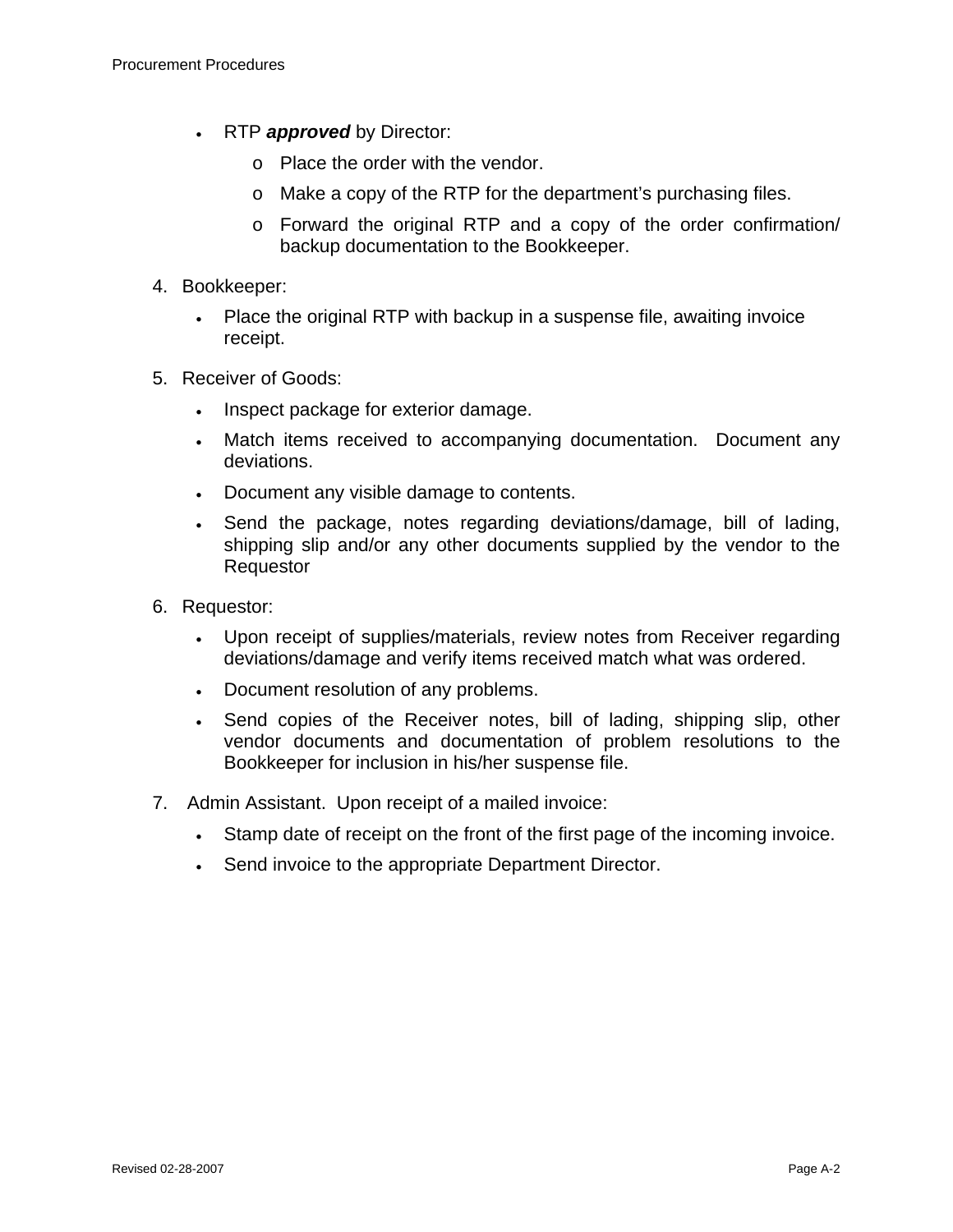- 8. Department Director:
	- Review invoice for accuracy.
		- o If not accurate, resolve any discrepancies or attach an explanation for any differences to the RTP prior to sending the invoice to the Finance Director for payment.
		- o If accurate, initial and date the invoice to indicate approval to pay.
	- Send initialed invoice to Finance Director.
- 9. Finance Director:
	- Review invoice and send to Bookkeeper.
- 10. Bookkeeper:
	- Match invoice to corresponding original RTP in suspense file.
	- Enter invoice into Sage Accounting Software, using the Accounts Payable Encumbrance Segment.
	- Place invoice and backup in suspense file, awaiting payment.
	- Once payment is made, attach the check remittance statement to the invoice, a *copy* of the RTP and the RTP backup. Send this completed packet to Procurement Clerk.
	- Send the original RTP separately to the Procurement Clerk.
- 11. Procurement Clerk:
	- Place completed packet in Master Vendor files.
	- Place original RTP in Master Purchase Order files behind corresponding Purchase Order.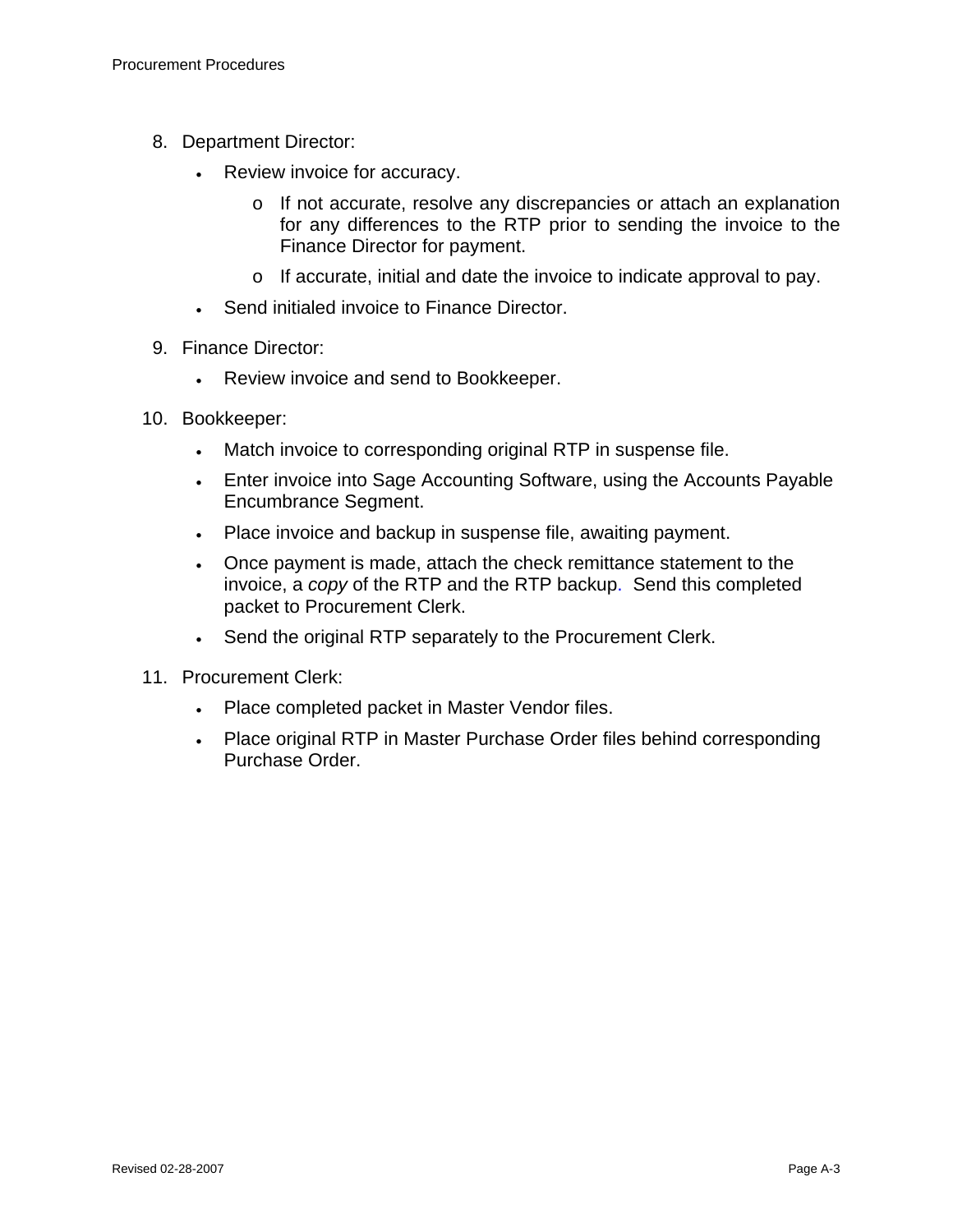### APPENDIX B

#### PROCESSING PURCHASE ORDERS *NEW PURCHASE ORDER ACCOUNTS*

The following steps are required for completing the small procurement purchase process for *new* Purchase Order accounts (e.g., emergency or special circumstance):

#### *PRE-APPROVAL OF PURCHASE:*

- 1. Requestor:
	- Prepare a memorandum which documents the emergency or special circumstance.
	- Obtain signature of department Director.
	- Send memorandum to CEO for review.
- 2. CEO:
	- Review memorandum.
	- If initially *not approved*:
		- o Request clarification/additional information from department Director.
			- **If still not approved, indicate reason for rejection and** return the memorandum to the Requestor.
			- **If approved**, sign and return memorandum to Requestor for further processing.
	- If initially *approved*, sign and return memorandum to Requestor for further processing.
- 3. Requestor:
	- If the Memorandum is *not approved* by CEO:
		- o File non-approved memorandum in the department's purchasing files. No further action is needed.
	- If the Memorandum is *approved* by CEO:
		- o Begin procurement process.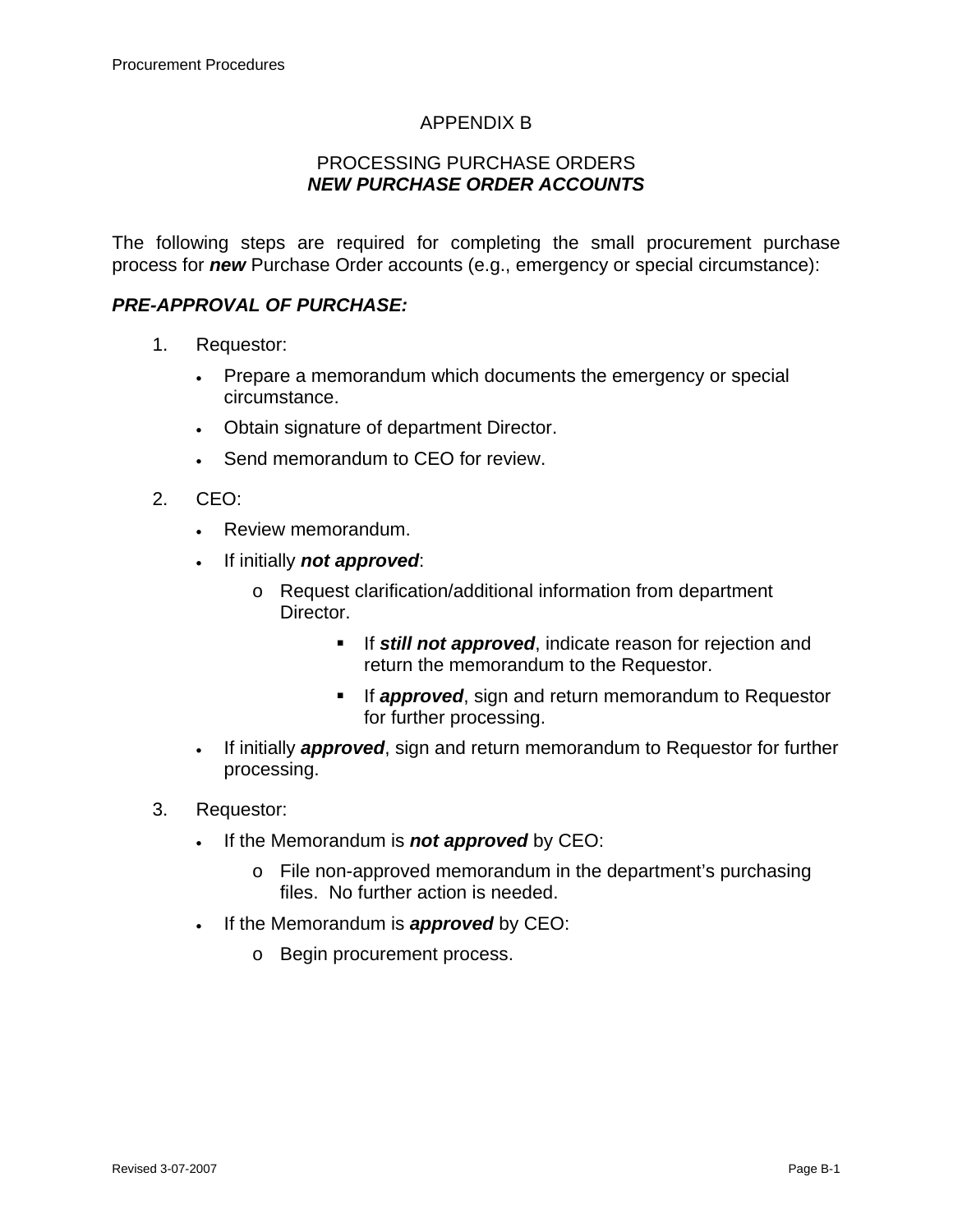## *REQUEST TO PURCHASE ("RTP"):*

- 4. Requestor: Assemble supporting documentation (copy of newspaper ad, Indian preference documentation, bid comparisons, etc.) and complete an RTP, filling in the following information.
	- Requestor's Name
	- Vendor Name
	- Job Number (if applicable)
	- Date Material Required
	- Delivery Address
	- Description of Item
	- Part/Item Number
	- Unit (e.g., each, box, carton, etc.)
	- Quantity
	- Price per Item
	- **Total Costs**
- 5. Department Director:
	- Review completed RTP to ensure it is compliant with CIHAD procurement policy and procedures.
	- If initially *not approved*:
		- o Request clarification/additional information from Requestor.
			- **If still not approved, indicate reason for rejection and** return the memorandum to the Requestor.
			- When *approved*, sign and return RTP to Requestor for further processing.
	- If initially *approved*, the Director will sign and date the RTP and return it to the Requestor for further processing.
- 6. Requestor:
	- RTP *not approved* by Director: Follow instructions on rejection notice (e.g., attach additional information, re-advertise).
	- RTP *approved* by Director:
		- o Make a copy of the RTP for the department's purchasing files.
		- o Send original RTP with a copy of any backup documentation to Procurement Clerk.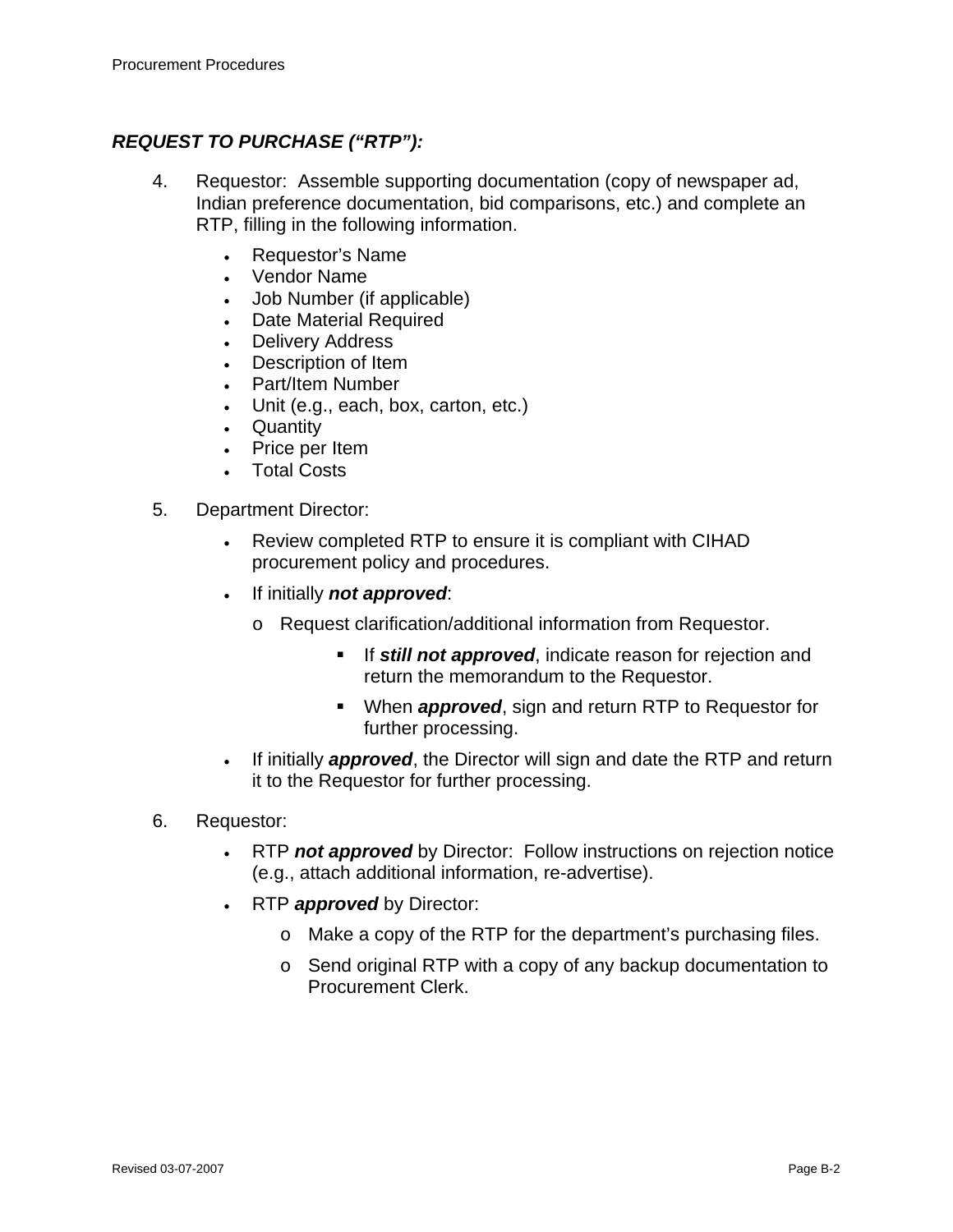### *PURCHASE ORDER*

- 7. Procurement Clerk:
	- Create a Purchase Order in the Sage Accounting program Encumbrance Segment.
	- Send original Purchase Order with all backup to CEO for review.
- 8. CEO:
	- Sign the original Purchase Order.
	- Return original Purchase Order to Procurement Clerk.
- 9. Procurement Clerk:
	- Write new Purchase Order number on original RTP.
	- Make a copy of the original RTP and send the copy to Requestor.
	- Send the original RTP and backup to Bookkeeper.
	- File the original Purchase Order in the Master Purchase Order files.
- 10. Requestor:
	- Place order with vendor.
	- Send a copy of the order confirmation/backup documentation to the Bookkeeper.
- 11. Bookkeeper:
	- Place the original RTP with backup in a suspense file, awaiting invoice receipt.
	- Match order confirmation/backup documentation to original RTP in suspense file.
- 12. Receiver of Goods:
	- Inspect package for exterior damage.
	- Match items received to accompanying documentation. Document any deviations.
	- Document any visible damage to contents.
	- Send the package, notes regarding deviations/damage, bill of lading, shipping slip and/or any other documents supplied by the vendor to the Requestor.